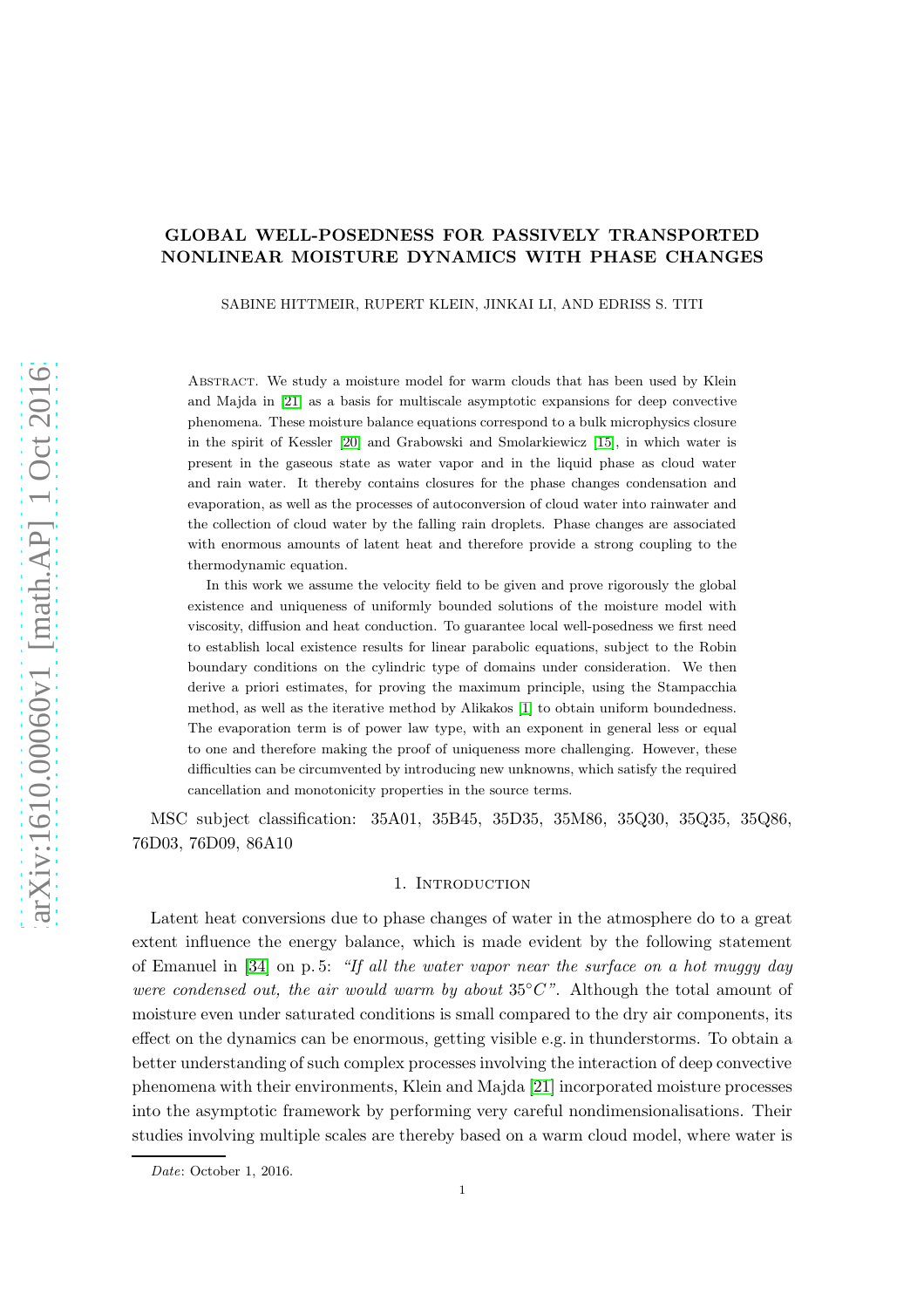present in gaseous and liquid form. Using this setting in further works they in particular also revealed interesting new results on the modulation of gravity waves by columnar clouds [\[31,](#page-41-1) [32\]](#page-41-2). The closure for the source terms of the moisture quantities in that work corresponds to a basic form of a bulk microphysics model in the spirit of Kessler [\[20\]](#page-40-1) and Grabowski and Smolarkiewicz [\[15\]](#page-40-2). In the present work we establish global well-posedness of the moisture model coupled through the phase changes to the thermodynamic equation, where we assume the velocity field to be given. The coupling to the primitive equations will be studied in a forthcoming paper by taking over the ideas of Cao and Titi [\[7\]](#page-40-3) for their recent breakthrough on the global solvability of the latter system. Moreover, cases of partial diffusions, arising from the asymptotical analysis in [\[21\]](#page-40-0), will be analyzed in a future work too based on the results by Cao et al. [\[3,](#page-40-4) [4,](#page-40-5) [5,](#page-40-6) [6\]](#page-40-7).

To the best of our knowledge the mathematical analysis of moisture models with phase changes has been investigated only in a few papers, see Coti-Zelati et al. [\[2,](#page-39-1) [8,](#page-40-8) [9,](#page-40-9) [10\]](#page-40-10), Li and Titi [\[25\]](#page-40-11), and Majda and Souganidis [\[27\]](#page-40-12). The models studied by Coti-Zelati et al. [\[2,](#page-39-1) [8,](#page-40-8) [9,](#page-40-9) [10\]](#page-40-10) consist of one moisture quantity coupled to the temperature and contain only the process of condensation during upward motion, see e.g. [\[18\]](#page-40-13). Since the source term considered in [\[2,](#page-39-1) [8,](#page-40-8) [9,](#page-40-9) [10\]](#page-40-10) is modeled via a Heavy side function as a switching term between saturated and undersaturated regions, an approach based on differential inclusions and variational techniques was used in these papers. The moisture model investigated in [\[25,](#page-40-11) [27\]](#page-40-12) is a coupled nonlinear system of the moisture to the barotropic and the first baroclinic models of the velocity, where the source term in the moisture is the precipitation. This model proposed by Frierson et al. [\[14\]](#page-40-14) for the tropical atmosphere involves a small convective adjustment time scale parameter in the precipitation term. The rigorous analysis was carried out in [\[25\]](#page-40-11) for both the finite-time relaxation system and the instantaneous relaxation limiting system, including the global well-posedness and the strong convergence of the relaxation limit. Some moisture models without phase changes coupled to the primitive equations were also considered by Guo and Huang [\[16,](#page-40-15) [17\]](#page-40-16).

The model we are analyzing in this paper is physically more refined and consists of three moisture quantities for water vapor, cloud water and rain water and contains besides all the phase changes due to condensation and evaporation also the autoconversion of cloud water to rain water after a certain threshold is reached, as well as a closure for the collection of cloud water by the falling rain droplets.

In the remainder of the introduction we first introduce the moisture model in the setting of Klein and Majda [\[21\]](#page-40-0) with additional diffusion, viscosity and heat conduction in cartesian coordinates. We then reformulate the system in pressure coordinates, which have the advantage that under the assumption of hydrostatic balance the continuity equation takes the form of the incompressibility condition. Although we assume the velocity field to be given this property is very useful when deriving a priori estimates, since it allows for cancellations of integral terms involving the advection terms. In the pressure coordinates the vertical diffusion term becomes nonlinear and we make here the standard approximation by linearizing around a given background temperature profile, see also [\[2,](#page-39-1) [8,](#page-40-8) [26,](#page-40-17) [30\]](#page-41-3). In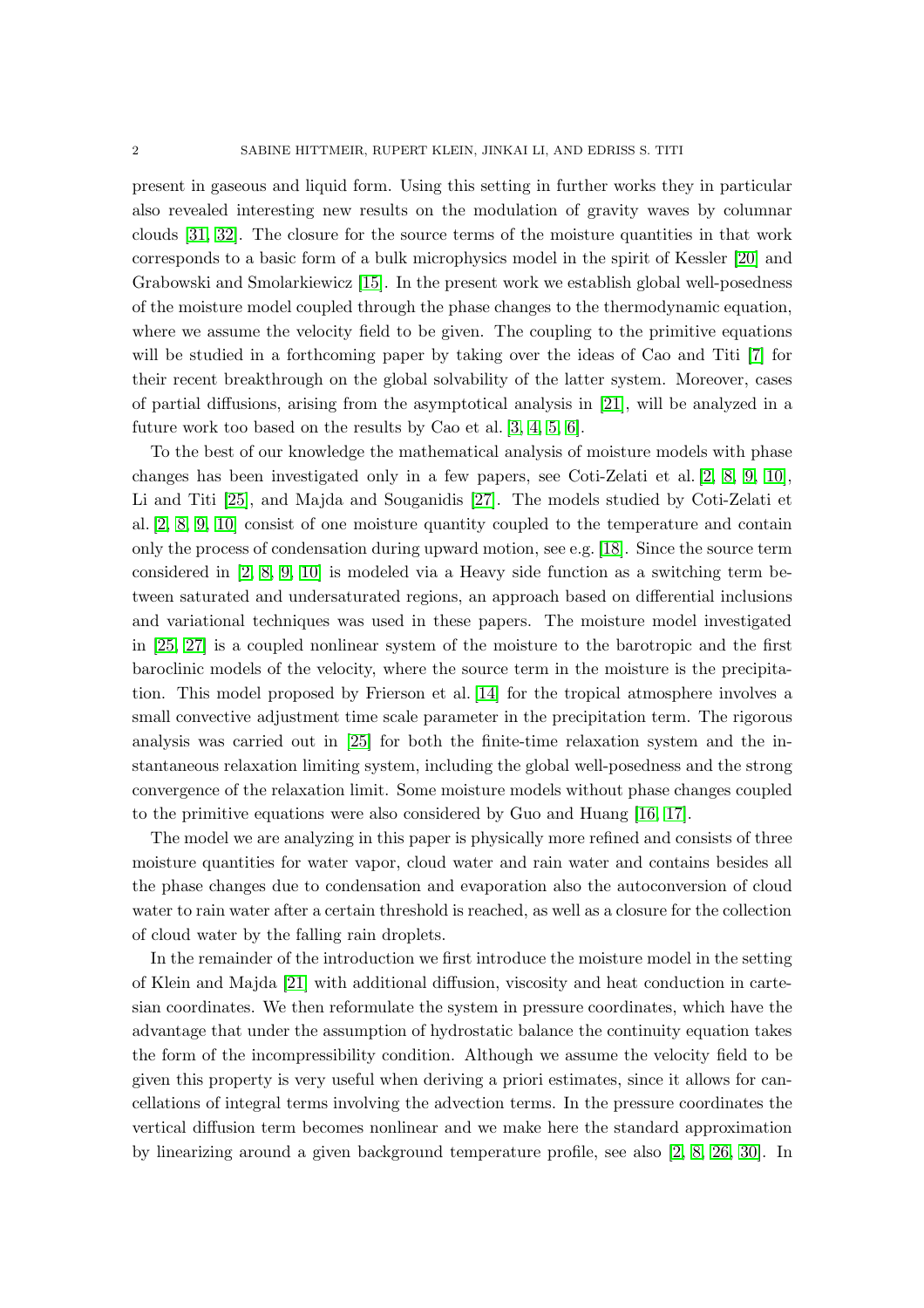section [2](#page-7-0) we then formulate the full problem with boundary and side conditions and state the main result on the global existence and uniqueness of solutions.

Section [3](#page-8-0) contains the proof of local existence and some appropriate a priori estimates. The local existence is proved based on the results established in section [5](#page-26-0) for linear parabolic equations, subject to the Robin boundary conditions on the cylindric type of domains. The a priori estimates are derived by using the Stampaccia type arguments and the iterative methods of Alikakos [\[1\]](#page-39-0).

Section [4](#page-20-0) contains the proof of the well-posedness, i.e., the uniqueness and the continuous dependence of the solutions on the initial data. The proof is based on the typical  $L^2$ -type estimates for the difference between two solutions. Here the main difficulty is caused by the evaporation source term which is of power law type in  $q_r$  with an exponent, generally, less or equal to 1, see [\(1.18\)](#page-5-0), below. This possible lack of Lipschitz continuity is overcome by introducing new unknowns, for which the source terms satisfy certain cancellation and monotonicity properties in the estimates, such that the uniqueness of the solution can be concluded also for the original unknowns.

The last section, section [5,](#page-26-0) is a technical section, which gives the necessary results for some linear parabolic equations subject to the Robin boundary conditions on the cylindric domains. These parabolic equations are motivated by the problem considered in the present paper. Due to the cylindric domains not being smooth, the corresponding parabolic theory required for our analysis cannot be found explicitly in the existing literature. Therefore, for the sake of completeness, the derivations are carried out here in detail.

1.1. Moisture model in cartesian coordinates. In the following  $\rho, T, p, \mathbf{u} = (u, v), w$ are the density, temperature, pressure, as well as horizontal and vertical velocity components respectively. The thermodynamic equation is given by

$$
\frac{DT}{Dt} - \frac{RT}{c_p p} \frac{Dp}{Dt} = S_T + \mathcal{D}^T T, \qquad (1.1)
$$

where  $D$  denotes here, and in what follows, the turbulent or molecular diffusion/viscosity operators, for which we will assume the simple closure in form of the full Laplacian. The term  $S_T$  accounts for the diabatic source and sink terms, such as latent heating, radiation effects, etc., (see e.g. also  $[8, 9, 21]$  $[8, 9, 21]$  $[8, 9, 21]$ ), but we will in the following only focus on the effect of latent heat in association with phase changes. The total derivative contains the advection with respect to the given velocity field  $(u, v, w)$  is denoted by:

$$
\frac{D}{Dt} = \partial_t + u\partial_x + v\partial_y + w\partial_z.
$$
 (1.2)

The ideal gas law with the gas constant  $R$  reads

<span id="page-2-0"></span>
$$
p = R\rho T. \tag{1.3}
$$

**Remark 1.1.** Due to the difference of the gas constant for dry air and water vapor, for moist air more precisely the virtual temperature, or the density temperature respectively if also condensed water is present, should be used in [\(1.3\)](#page-2-0). Moreover, the heat capacities in the presence of moisture vary as well. Notably, since these corrections are small, they are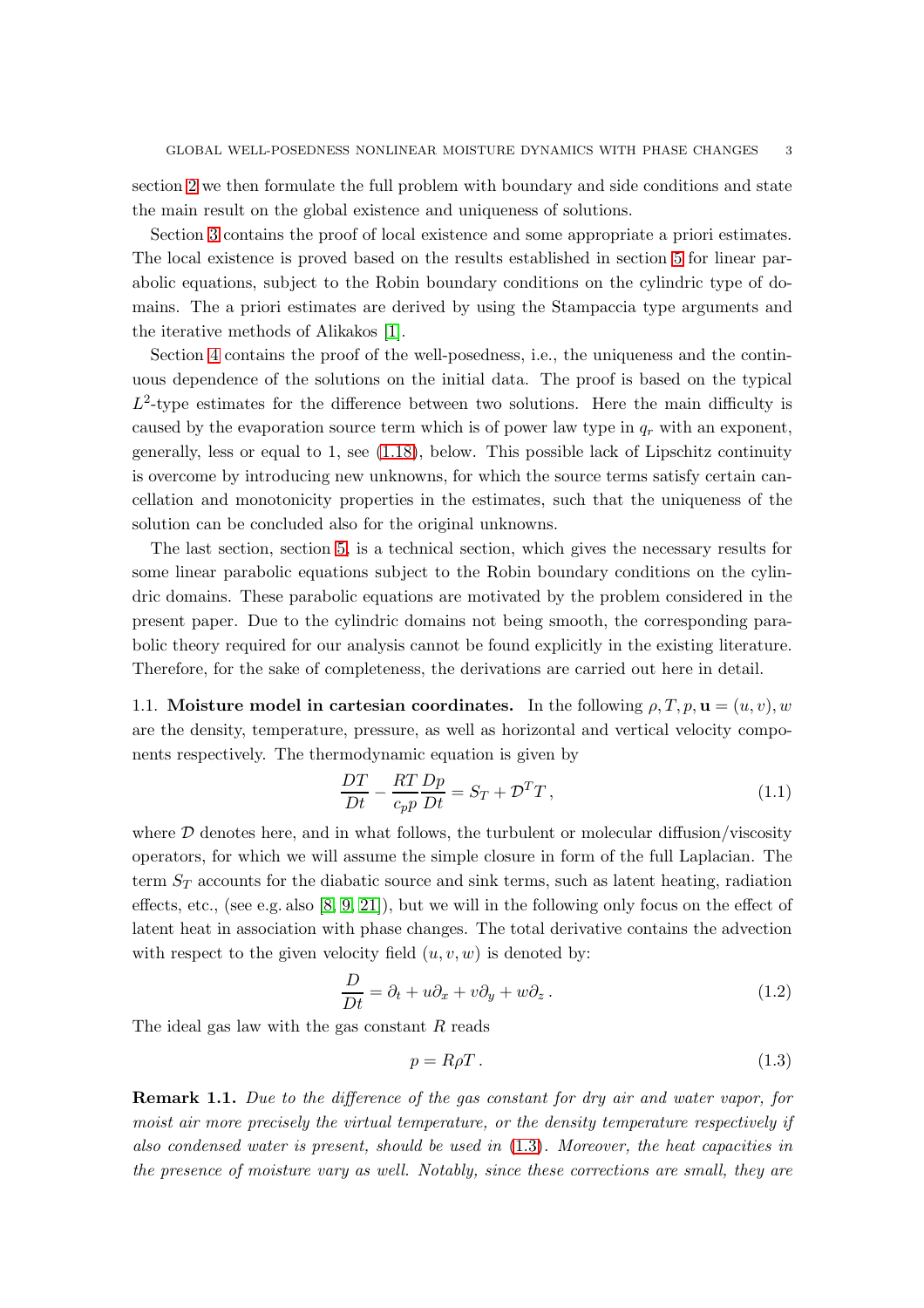neglected in the following. For more details on the thermodynamics of moist air we refer, e.g., to [\[13\]](#page-40-18).

To describe the state of the atmosphere a common thermodynamic quantity used is the potential temperature

<span id="page-3-0"></span>
$$
\theta = T \left(\frac{p_0}{p}\right)^{\frac{\gamma - 1}{\gamma}},\tag{1.4}
$$

which is conserved during isentropic motions. Here and in the following the isentropic exponent  $\gamma$  denotes the ratio of heat capacities  $\gamma = c_p/c_V$  satisfying

$$
\frac{\gamma - 1}{\gamma} = \frac{R}{c_p}.
$$

Then  $\theta$  satisfies

$$
\frac{D\theta}{Dt} = \frac{\theta}{T}(S_T + \mathcal{D}^T T). \tag{1.5}
$$

In the case of moisture being present typically the water vapor mixing ratio, defined as the ratio of the density of  $\rho_v$  over the density of dry air  $\rho_d$ ,

$$
q_v = \frac{\rho_v}{\rho_d},\tag{1.6}
$$

is used for a measure of quantification. If saturation effects occur, then water is also present in liquid form as cloud water and rain water which are represented by the additional moisture quantities

$$
q_c = \frac{\rho_c}{\rho_d}, \qquad q_r = \frac{\rho_r}{\rho_d}.
$$
\n(1.7)

We focus here on warm clouds, where water is present only in gaseous and liquid form, i.e., no ice or snow phases occur.

For these mixing ratios for water vapor, cloud water and rain water we have the following moisture balances

$$
\frac{Dq_v}{Dt} = S_{ev} - S_{cd} + \mathcal{D}^{q_v} q_v, \qquad (1.8)
$$

$$
\frac{Dq_c}{Dt} = S_{cd} - S_{ac} - S_{cr} + \mathcal{D}^{q_c} q_c, \qquad (1.9)
$$

$$
\frac{Dq_r}{Dt} - \frac{V}{g\rho}\partial_z(\rho q_r) = S_{ac} + S_{cr} - S_{ev} + \mathcal{D}^{q_r}q_r, \qquad (1.10)
$$

where  $S_{ev}, S_{cd}, S_{ac}, S_{cr}$  are the rates of evaporation of rain water, the condensation of water vapor to cloud water and the inverse evaporation process, the auto-conversion of cloud water into rainwater by accumulation of microscopic droplets, and the collection of cloud water by falling rain. Moreover V denotes the terminal velocity of falling rain and is assumed to be constant.

The key quantity to appear in the following explicit expressions for the source terms is the saturation mixing ratio

$$
q_{vs} = \frac{\rho_{vs}}{\rho_d},\tag{1.11}
$$

which gives the threshold for saturation as follows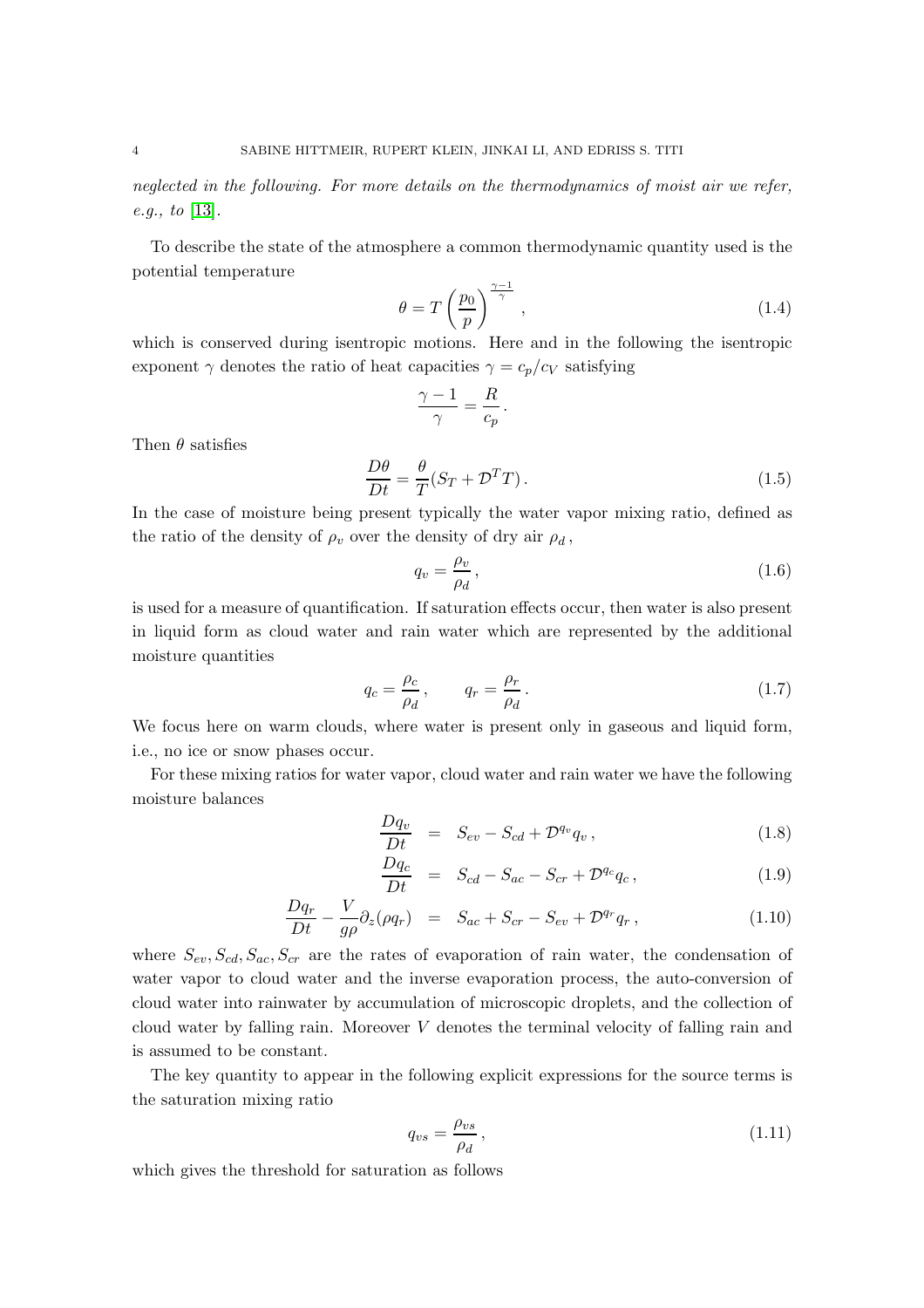- undersaturated region:  $q_v < q_{vs}$ ,
- saturated region:  $q_v = q_{vs}$ ,
- oversaturated region:  $q_v > q_{vs}$ .

Denoting  $E = R/R_v$  as the ratio of the individual gas constants for dry air and water vapor, the saturation vapor mixing ratio satisfies

$$
q_{vs}(p,T) = \frac{E e_s(T)}{p - e_s(T)},
$$
\n(1.12)

with the saturation vapor pressure  $e_s$  as a function of T being defined by the Clausius-Clapeyron equation:

$$
e_s(T) = e_s(T_0) \exp\left(\frac{L}{R_v}\left(\frac{1}{T_0} - \frac{1}{T}\right)\right),\tag{1.13}
$$

where the latent heat per unit mass of water vapor  $L$  is here and in the following assumed to be constant, which in general varies slightly with temperature. From this formula it is obvious that  $e_s$  increases in T, thereby quantifying the fact that the warmer the air is, the more moisture it can carry. Only positive temperature values are meaningful. Typically, the reference temperature  $T_0 = 273.15K$  is used.

The Clausius-Clapeyron equation is only meaningful for temperature ranges found in the troposphere, thus in particular as  $e_s$  vanishes with decreasing values in  $T$ , we shall pose in the following the natural assumption

<span id="page-4-1"></span>
$$
e_s(T) = 0 \quad \text{and} \quad q_{vs}(p,T) = 0, \quad \text{for } T \leq \underline{T}, \tag{1.14}
$$

for some constant  $\underline{T} \geq 0$  K, which will also be helpful for proving nonnegativity of the solutions. Moreover the saturation mixing ratio  $q_{vs}$  is assumed to be nonnegative and bounded, that is

<span id="page-4-0"></span>
$$
0 \le q_{vs}(p,T) \le q_{vs}^*,\tag{1.15}
$$

for a positive constant  $q_{vs}^*$ . For deriving uniqueness of the solutions we need additionally the Lipschitz continuity of  $q_{vs}$ , i.e., we assume

<span id="page-4-2"></span>
$$
|q_{vs}(p,T_1) - q_{vs}(p,T_2)| \le C|T_1 - T_2|,\tag{1.16}
$$

where  $C$  is a positive constant.

1.2. Explicit expressions for the source terms. Condensation sets free enormous amounts of latent heat, which causes a warming of the surrounding environment, and therefore is a source in the thermodynamic equation. Evaporation on the other hand enters as a sink displaying its cooling effect. The temperature source term accounting for the effects due to latent heat is therefore given by

$$
S_T = \frac{L}{c_p} (S_{cd} - S_{ev}), \qquad (1.17)
$$

see e.g. [\[13,](#page-40-18) [21\]](#page-40-0). All other non-moisture related diabatic sources for potential temperature like e.g. radiation effects are not being considered here. For the source terms of the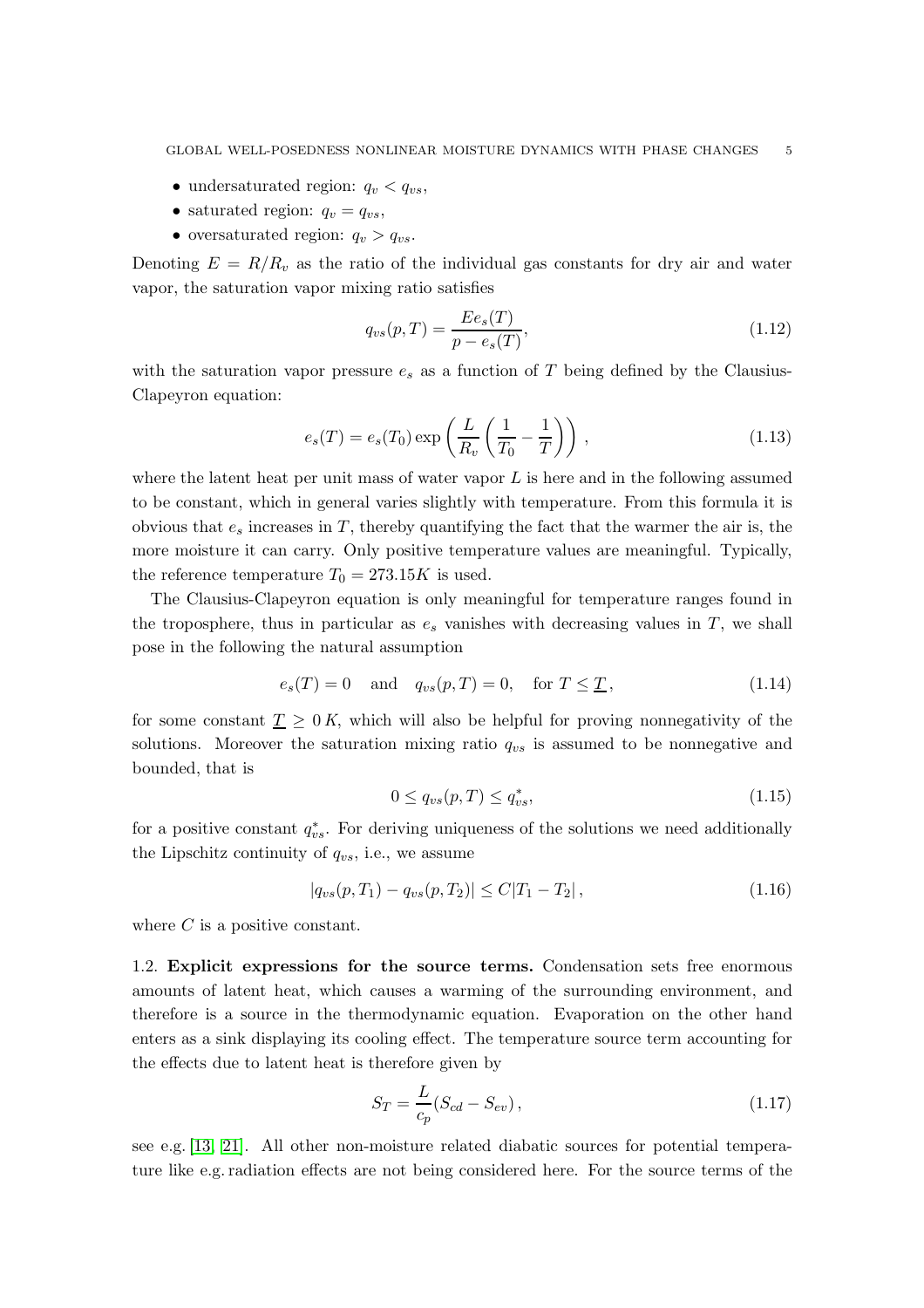mixing ratios we take over the setting of Klein and Majda [\[21\]](#page-40-0) corresponding to a bulk microphysics closure in the spirit of Kessler [\[22\]](#page-40-19) and Grabowski and Smolarkiewicz [\[15\]](#page-40-2):

<span id="page-5-0"></span>
$$
S_{ev} = C_{ev} T(q_r^{+})^{\beta} (q_{vs} - q_v)^{+}, \qquad \beta \in (0, 1], \tag{1.18}
$$

$$
S_{cr} = C_{cr}q_cq_r \tag{1.19}
$$

$$
S_{ac} = C_{ac}(q_c - q_{ac}^*)^+, \tag{1.20}
$$

where  $C_{ev}, C_{cr}, C_{ac}$  are dimensionless rate constants. Moreover  $(g)^+ = \max\{0, g\}$  and the constant  $q_{ac}^* \geq 0$  denotes the threshold for cloud water mixing ratio beyond which autoconversion of cloud water into precipitation becomes active. The exponent  $\beta$  in the evaporation term  $S_{ev}$  in the literature typically appears to be chosen as  $\beta \approx 0.5$ , see e.g. [\[21,](#page-40-0) [15\]](#page-40-2) and references therein.

As we will see below, exponents  $\beta \in (0,1)$  cause difficulties in the analysis, in particular for the uniqueness of the solutions. In a forthcoming paper we will also demonstrate how in the case  $\beta = 1$ , which is used in the modelling of precipitating clouds e.g. in [\[11,](#page-40-20) [19,](#page-40-21) [28\]](#page-41-4), existence and uniqueness of solutions can be proven without diffusivity imposing higher regularity on the initial data.

We shall use the closure of the condensation term in a similar fashion to [\[21\]](#page-40-0)

<span id="page-5-1"></span>
$$
S_{cd} = C_{cd}(q_v - q_{vs})q_c + C_{cn}(q_v - q_{vs})^+, \qquad (1.21)
$$

which is in the literature often defined implicitely via the equation of water vapor at saturation, see e.g. [\[15\]](#page-40-2).

1.3. The dynamics in pressure coordinates. Since the density of air varies strongly throughout the troposphere, the incompressibility assumption is only justified when describing shallow phenomena, and thus in general the full compressible governing equations need to be considered. However, under the assumption of hydrostatic balance

$$
\frac{\partial p}{\partial z} = -g\rho \,,
$$

which in particular guarantees the pressure to decrease monotonically in height, the pressure can be used as the vertical coordinate. This has the main advantage that the continuity equation takes the form of the incompressibility condition

$$
\partial_x u + \partial_y v + \partial_p \omega = 0 \quad \text{where} \quad \omega = \frac{dp}{dt}, \tag{1.22}
$$

see Lions et al. [\[26\]](#page-40-17) and Petcu et al. [\[30\]](#page-41-3).

We therefore reformulate the dynamics in pressure coordinates

$$
(x,y,p)
$$

using hereafter the notation

$$
\mathbf{v}_h = (u, v), \qquad \nabla_h = (\partial_x, \partial_y), \qquad \Delta_h = \partial_x^2 + \partial_y^2.
$$

Due to the different units of the horizontal and the vertical derivatives in pressure coordinates, it is inappropriate to combine them into a single gradient operator. The same holds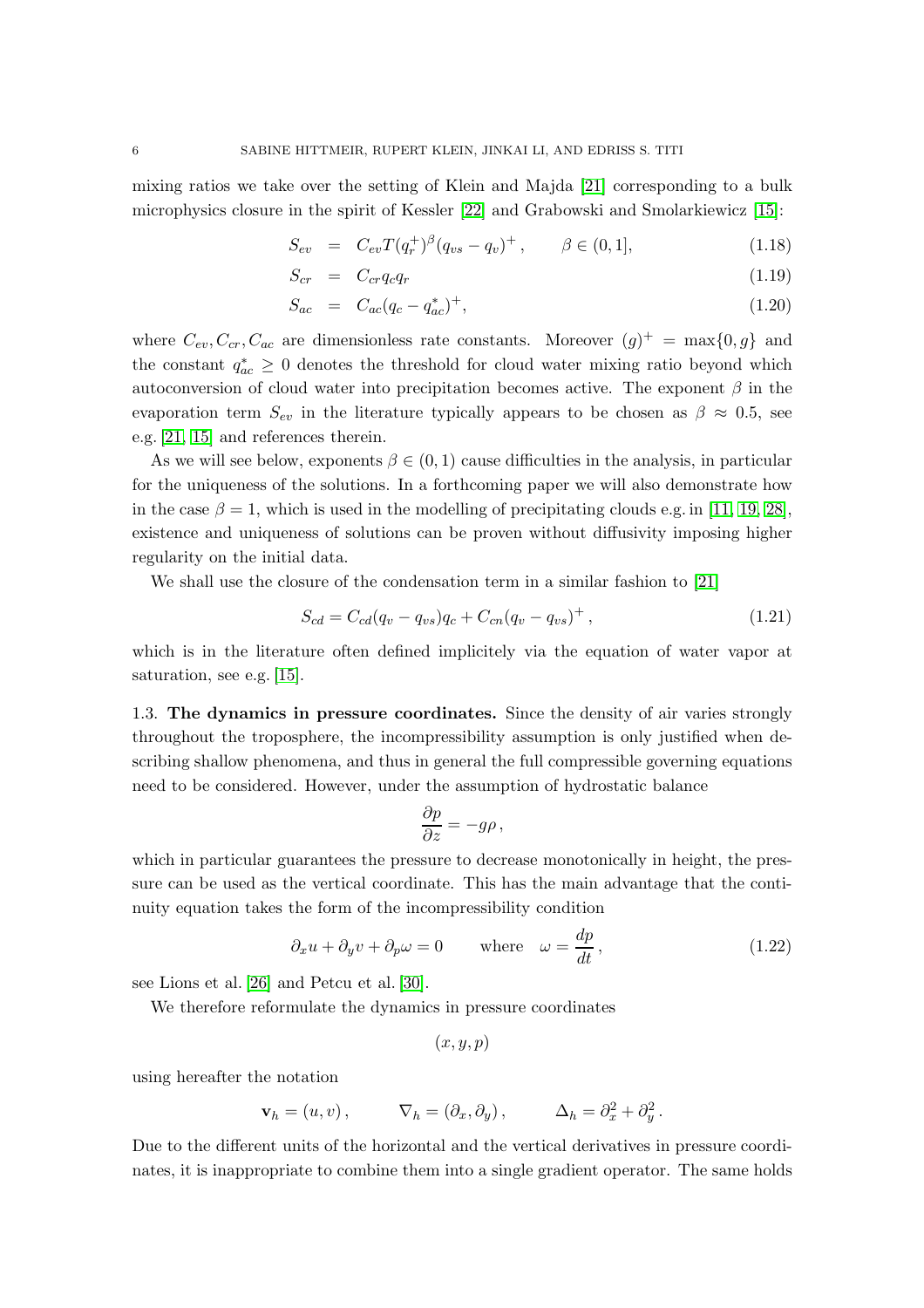for the velocity components having different units in vertical and horizontal directions. Nevertheless the total derivative in pressure coordinates reads

<span id="page-6-0"></span>
$$
\frac{D}{Dt} = \partial_t + \mathbf{v}_h \cdot \nabla_h + \omega \partial_p. \tag{1.23}
$$

For the closure of the turbulent and molecular transport terms we use

<span id="page-6-1"></span>
$$
\mathcal{D}^* = \mu_* \Delta_h + \nu_* \partial_p \left( \left( \frac{gp}{R\bar{T}} \right)^2 \partial_p \right) \tag{1.24}
$$

where  $\overline{T} = \overline{T}(p)$  corresponds to some background distribution being uniformly bounded from above and from below away from 0. The operator  $\mathcal{D}^*$  thereby provides a close approximation to the full Laplacian in cartesian coordinates, see also [\[26,](#page-40-17) [30\]](#page-41-3). This linearization around the reference profile  $\overline{T}$  is also applied to the vertical transport term of  $q_r$  after replacing the density using the ideal gas law, such that the moisture equations in pressure coordinates  $(x, y, p)$  with corresponding velocities  $(u, v, \omega)$  become

<span id="page-6-2"></span>
$$
\frac{Dq_v}{Dt} = S_{ev} - S_{cd} + \mathcal{D}^{q_v} q_v, \qquad (1.25)
$$

$$
\frac{Dq_c}{Dt} = S_{cd} - S_{ac} - S_{cr} + \mathcal{D}^{q_c} q_c, \qquad (1.26)
$$

$$
\frac{Dq_r}{Dt} + V\partial_p \left(\frac{p}{T}q_r\right) = S_{ac} + S_{cr} - S_{ev} + \mathcal{D}^{q_r}q_r, \qquad (1.27)
$$

where according to [\(1.23\)](#page-6-0)

$$
\frac{Dq_j}{Dt} = \partial_t q_j + u \partial_x q_j + v \partial_y q_j + \omega \partial_p q_j \tag{1.28}
$$

and according to [\(1.24\)](#page-6-1)

$$
\mathcal{D}^{q_j} q_j = \mu_{q_j} (\partial_x^2 q_j + \partial_y^2 q_j) + \nu_{q_j} \partial_p \left( \left( \frac{gp}{R\bar{T}} \right)^2 \partial_p q_j \right). \tag{1.29}
$$

The closure of the source terms thereby remains unchanged. The temperature equation in pressure coordinates reads

<span id="page-6-3"></span>
$$
\frac{DT}{Dt} - \frac{RT}{c_p p}\omega = \frac{L}{c_p} (S_{cd} - S_{ev}) + \mathcal{D}^T T,
$$
\n(1.30)

which can again be reformulated in terms of the potential temperature as follows

<span id="page-6-4"></span>
$$
\frac{D\theta}{Dt} = \frac{\theta}{T} \left( S_T + \mathcal{D}^T T \right) = \left( \frac{p_0}{p} \right)^{\frac{R}{c_p}} \frac{L}{c_p} (S_{cd} - S_{ev}) + \widetilde{\mathcal{D}}^{\theta} \theta, \qquad (1.31)
$$

where the diffusion in vertical direction however deviates due to the additional pressure function arising when replacing T in terms of  $\theta$  according to [\(1.4\)](#page-3-0)

$$
\widetilde{\mathcal{D}}^{\theta} \theta = \mu_T \Delta_h \theta + \nu_T \left(\frac{p_0}{p}\right)^{R/c_p} \partial_p \left(\left(\frac{gp}{R\overline{T}}\right)^2 \partial_p \left(\left(\frac{p}{p_0}\right)^{R/c_p} \theta\right)\right). \tag{1.32}
$$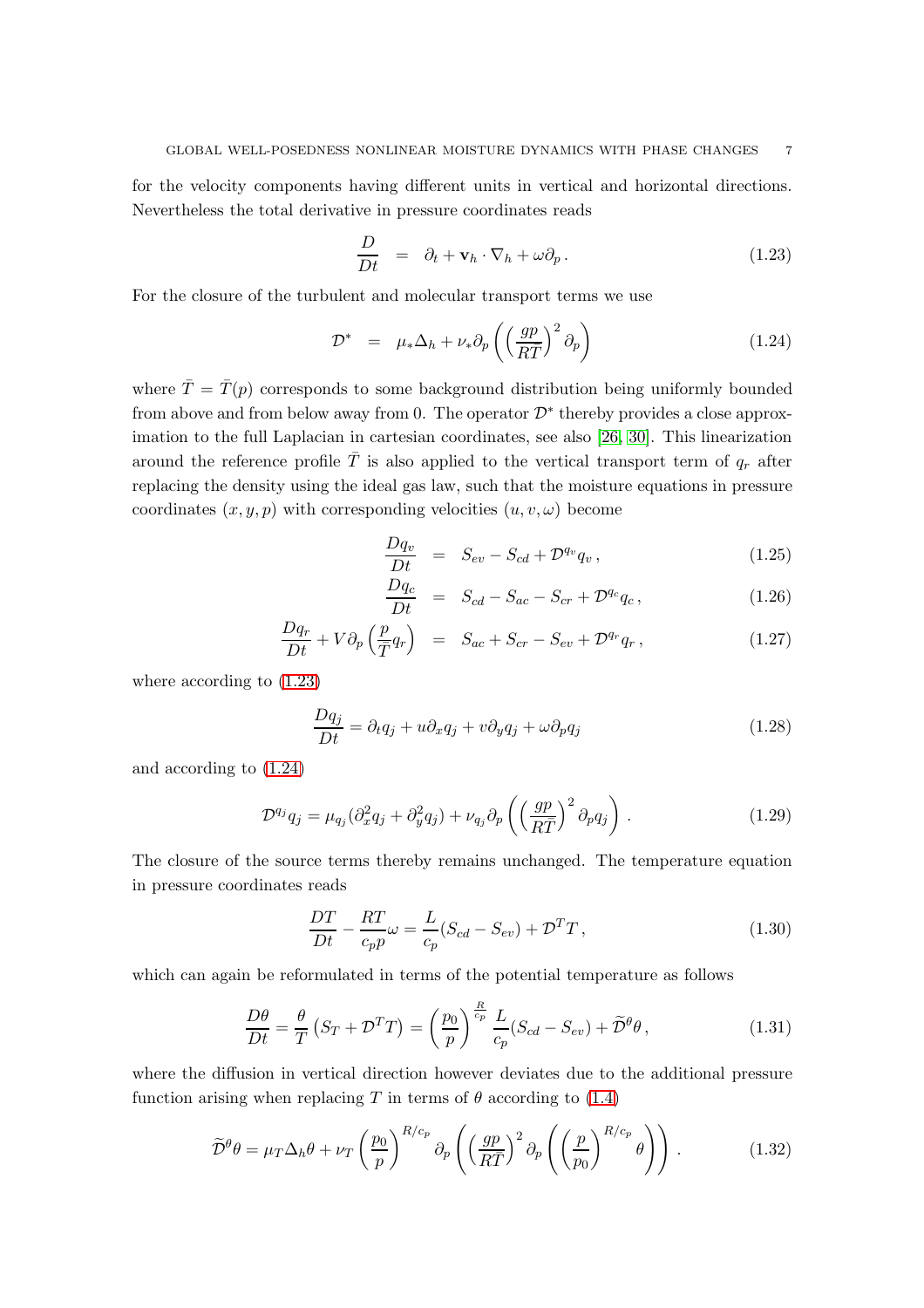### 2. Formulation of the problem and main result

<span id="page-7-0"></span>As in Coti Zelati et al.  $[8]$  we let  $M$  be a cylinder of the form

$$
\mathcal{M} = \{(x, y, p) : (x, y) \in \mathcal{M}', p \in (p_1, p_0)\},\tag{2.1}
$$

where  $\mathcal{M}'$  is a smooth bounded domain in  $\mathbb{R}^2$  and  $p_0 > p_1 > 0$ . The boundary is given by

$$
\Gamma_0 = \{(x, y, p) \in \overline{\mathcal{M}} : p = p_0\},\tag{2.2}
$$

$$
\Gamma_1 = \{(x, y, p) \in \overline{\mathcal{M}} : p = p_1\},\tag{2.3}
$$

$$
\Gamma_{\ell} = \left\{ (x, y, p) \in \overline{\mathcal{M}} : (x, y) \in \partial \mathcal{M}', p_0 \ge p \ge p_1 \right\}.
$$
\n(2.4)

The boundary conditions read

<span id="page-7-1"></span>
$$
\Gamma_0: \ \partial_p T = \alpha_{0T} (T_{b0} - T), \qquad \partial_p q_j = \alpha_{0j} (q_{b0j} - q_j), \quad j \in \{v, c, r\}, \tag{2.5}
$$

$$
\Gamma_1: \ \partial_p T = 0, \qquad \partial_p q_j = 0, \quad j \in \{v, c, r\},\tag{2.6}
$$

$$
\Gamma_{\ell}: \partial_n T = \alpha_{\ell T} (T_{b\ell} - T), \qquad \partial_n q_j = \alpha_{\ell j} (q_{b\ell j} - q_j), \quad j \in \{v, c, r\}, \tag{2.7}
$$

where the multipliers  $\alpha_{0T}, \alpha_{0j}, \alpha_{\ell T}, \alpha_{\ell j}$  are nonnegative quantities, which are usually constants, but for the sake of generality are allowed to vary on the corresponding boundaries and also with time. The functions  $T_{b0}$ ,  $q_{b0j}$ ,  $T_{b\ell}$ ,  $q_{b\ell j}$  are typical temperature and moisture profiles, which are again defined on the corresponding boundaries and may vary additionally in time. Note that the special case of  $\alpha_{\ell T} = \alpha_{\ell v} = \alpha_{\ell c} = \alpha_{\ell r} = 0$  in  $(2.5)-(2.7)$  $(2.5)-(2.7)$ reduces to a similar setting used for the analysis of the moisture model in [\[8\]](#page-40-8). We assume all given functions  $\alpha_{0j}, \alpha_{\ell j}, \alpha_{0T}, \alpha_{\ell T}$  as well as  $T_{b0}, T_{b\ell}, q_{b0j}, q_{b\ell j}$  to be nonnegative, sufficiently smooth and uniformly bounded, say be in  $C<sup>1</sup>$ . We assume the velocity field to be given and to satisfy

<span id="page-7-2"></span>
$$
u, v, \omega \in L^{\infty}(0, \mathcal{T}; L^2(\mathcal{M})) \cap L^2(0, \mathcal{T}; H^1(\mathcal{M})) \cap L^r(0, \mathcal{T}; L^q(\mathcal{M})),
$$
\n(2.8)

for any finite time  $\mathcal{T}$ , and for some  $r \in [2,\infty]$  and  $\sigma \in [3,\infty]$  with

$$
\frac{2}{r} + \frac{3}{\sigma} < 1\tag{2.9}
$$

satsifying the well-known Prodi-Serrin regularity condition [\[33\]](#page-41-5), [\[29\]](#page-41-6). Moreover we assume mass conservation, which reduces in pressure coordinates as mentioned above to

<span id="page-7-4"></span>
$$
\nabla_h \cdot \mathbf{v}_h + \partial_p \omega = 0 \quad \text{in } \mathcal{M}, \tag{2.10}
$$

as well as the no-flux conditions on the boundary of the domain

<span id="page-7-3"></span>
$$
\mathbf{v}_h \cdot \mathbf{n}_h + \omega n_p = 0 \qquad \text{on } \partial \mathcal{M}. \tag{2.11}
$$

In the following we use the abbreviation

$$
||f|| = ||f||_{L^{2}(\mathcal{M})}, \qquad ||f||_{L^{p}} = ||f||_{L^{p}(\mathcal{M})}. \qquad (2.12)
$$

According to the weight in the vertical diffusion terms, we also introduce the weighted norms

$$
||f||_{w} = \left\| \left(\frac{gp}{R\overline{T}}\right)f \right\|, \qquad ||f||_{H_{w}^{1}}^{2} = ||f||^{2} + \|\nabla_{h}f\|^{2} + \|\partial_{p}f\|_{w}^{2}, \tag{2.13}
$$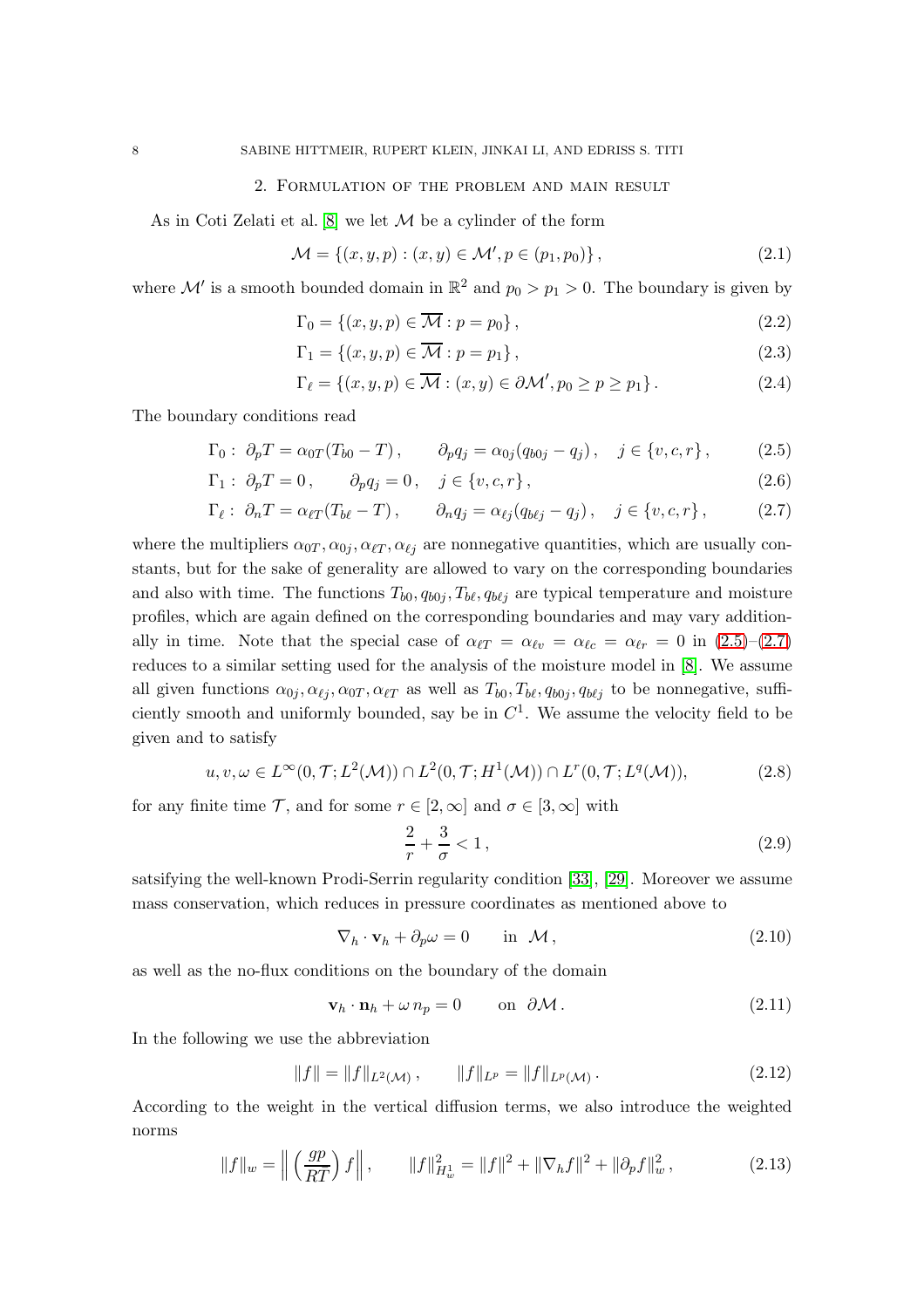where we emphasize, that since the weight  $\frac{gR}{pT}$  is uniformly bounded from above and below by positive constants, the  $H_w^1(\mathcal{M})$ -norm is equivalent to the  $H^1(\mathcal{M})$ -norm.

We summarize the results obtained below in the following theorem:

<span id="page-8-3"></span>**Theorem 2.1.** Let the initial data  $(T_0, q_{v0}, q_{c0}, q_{r0}) \in (L^{\infty}(\mathcal{M}))^4 \cap (H^1(\mathcal{M}))^4$  be nonnegative and let the given velocity field  $(\mathbf{v}_h, \omega)$  satisfy the above assumptions  $(2.8)$ – $(2.11)$ . Then, for any (arbitrarily large)  $\mathcal{T} \in (0,\infty)$ , there exists a unique nonnegative solution  $(T, q_v, q_c, q_r)$ , with initial value  $(T_0, q_{v0}, q_{c0}, q_{r0})$ , of the boundary value problem  $(1.25)$ [\(1.30\)](#page-6-3) subject to  $(2.5)$ – $(2.7)$ , on  $\mathcal{M} \times (0, \mathcal{T})$ , satisfying

$$
(T, q_v, q_c, q_r) \in L^{\infty}(0, \mathcal{T}; L^{\infty}(\mathcal{M})) \cap L^2(0, \mathcal{T}; H^2(\mathcal{M})), \quad (2.14)
$$

<span id="page-8-0"></span>
$$
(T, q_v, q_c, q_r) \in C([0, \mathcal{T}]; H^1(\mathcal{M})), \quad (\partial_t T, \partial_t q_v, \partial_t q_c, \partial_t q_r) \in L^2(0, \mathcal{T}; L^2(\mathcal{M})). \tag{2.15}
$$

#### 3. Local well-posedness and a priori estimates

In this section we prove the local existence and some a priori estimates of strong solutions to system  $(1.25)$ – $(1.30)$ , or equivalently system  $(1.25)$ – $(1.27)$  with  $(1.31)$ , subject to the boundary conditions  $(2.5)$ – $(2.7)$ .

Local existence of strong solutions is stated in the following proposition.

<span id="page-8-2"></span>**Proposition 3.1.** Let the initial data  $(T_0, q_{v0}, q_{c0}, q_{r0}) \in (H^1(\mathcal{M}))^4$  be nonnegative and let the given velocity field  $(\mathbf{v}_h, \omega)$  satisfy the above assumptions [\(2.8\)](#page-7-2)–[\(2.11\)](#page-7-3). Then there exists a unique local solution  $(q_v, q_c, q_r, \theta)$ , which depends continuously on the initial data, in some short time interval  $(0, \mathcal{T}_0)$ , to system  $(1.25)$ – $(1.27)$  with  $(1.31)$ , subject to  $(2.5)$ –  $(2.7)$ , with initial data  $(q_{v0}, q_{c0}, q_{r0}, \theta_0)$ , satisfying

$$
(q_v, q_c, q_r, \theta) \in C([0, \mathcal{T}_0]; H^1(\mathcal{M})) \cap L^2(0, \mathcal{T}_0; H^2(\mathcal{M})),
$$
\n(3.1)

$$
(\partial_t q_v, \partial_t q_c, \partial_t q_r, \partial_t \theta) \in L^2(0, \mathcal{T}_0; L^2(\mathcal{M})).
$$
\n(3.2)

Proof. The well-posedness, i.e., the uniqueness and continuous dependence on initial data, will be postponed to section [4,](#page-20-0) below. Therefore, we only prove the existence part here. We are going to prove the local existence by iteration procedure, that is we construct a sequence of vector fields  $\{(q_v^n, q_v^n, q_v^n, \theta^n)\}_{n=0}^{\infty}$ , and show that this sequence converges to a vector field  $(q_v, q_c, q_r, \theta)$ , which is the desired strong solution. Let  $\mathcal{T}_0 \leq 1$  be a positive number to be determined later. For simplicity of notations, we set  $\mathbf{U} = (q_v, q_c, q_r, \theta)$ , and denote  $X_{\mathcal{T}_0} := C([0, \mathcal{T}_0]; H^1(\mathcal{M})) \cap L^2(0, \mathcal{T}_0; H^2(\mathcal{M})).$ 

Set  $\mathbf{U}^0 = 0$ , and define  $\mathbf{U}^{n+1} = (q_v^{n+1}, q_v^{n+1}, q_r^{n+1}, \theta^{n+1})$ ,  $n = 0, 1, ...,$  to be the unique strong solution to the linear parabolic system

<span id="page-8-1"></span>
$$
\partial_t q_v^{n+1} - \mathcal{D}^{q_v} q_v^{n+1} = S_{q_v}^n - \mathbf{v}_h \cdot \nabla_h q_v^n - \omega \partial_p q_v^n, \tag{3.3}
$$

$$
\partial_t q_c^{n+1} - \mathcal{D}^{q_c} q_c^{n+1} = S_{q_c}^n - \mathbf{v}_h \cdot \nabla_h q_c^n - \omega \partial_p q_c^n, \tag{3.4}
$$

$$
\partial_t q_r^{n+1} - \mathcal{D}^{q_r} q_r^{n+1} = S_{q_r}^n - \mathbf{v}_h \cdot \nabla_h q_r^n - \omega \partial_p q_r^n - V \partial_p \left(\frac{p}{\overline{T}} q_r^n\right), \qquad (3.5)
$$

$$
\partial_t \theta^{n+1} - \tilde{\mathcal{D}}^{\theta} \theta^{n+1} = S_{\theta}^n - \mathbf{v}_h \cdot \nabla_h \theta^n - \omega \partial_p \theta^n, \tag{3.6}
$$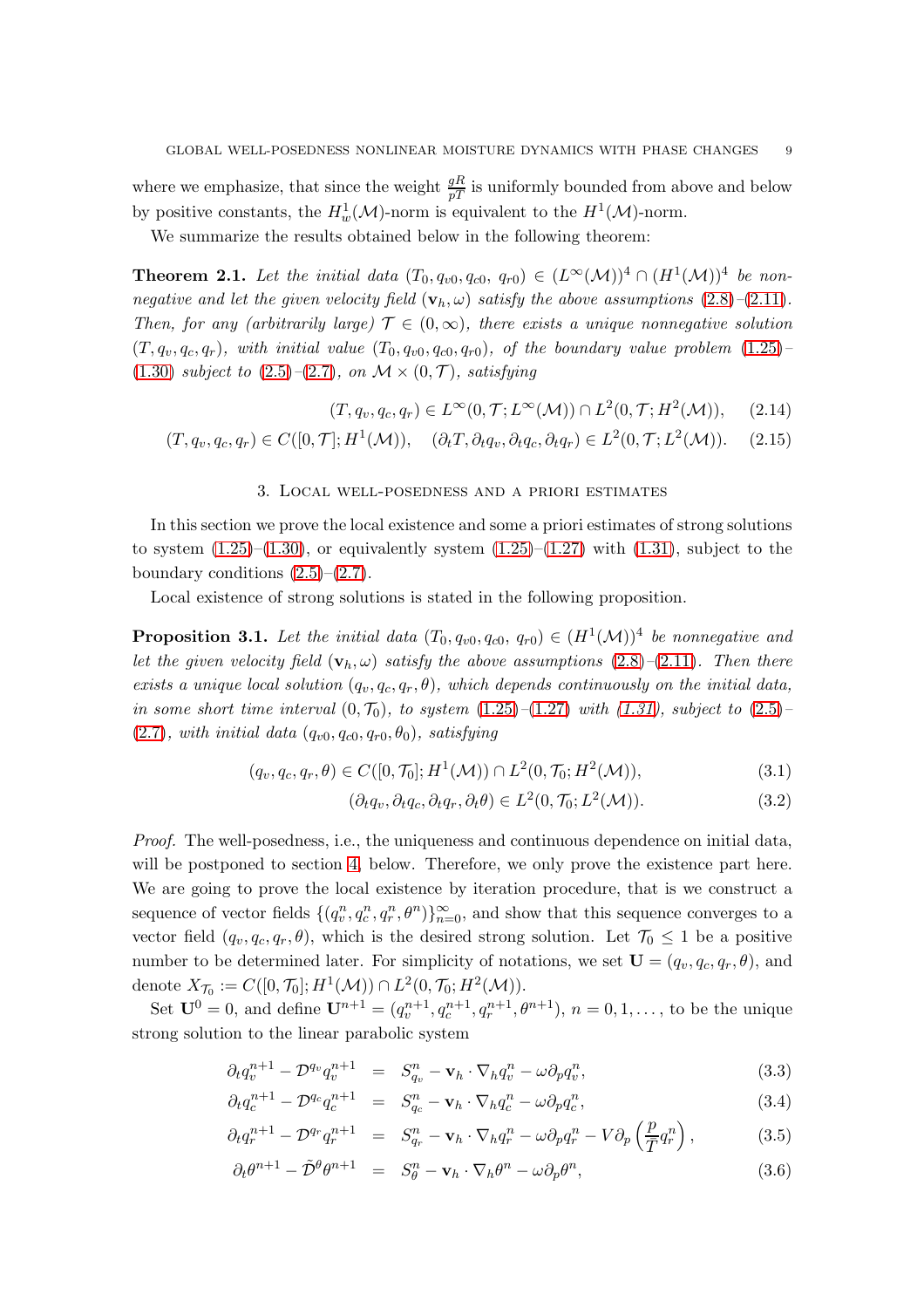subject to the boundary conditions  $(2.5)$ – $(2.7)$  and the initial condition

$$
(q_v^{n+1}, q_c^{n+1}, q_r^{n+1}, \theta^{n+1})|_{t=0} = (q_{v0}, q_{c0}, q_{r0}, \theta_0).
$$
\n(3.7)

Here,  $S_{q_v}^n$ ,  $S_{q_v}^n$ ,  $S_{q_r}^n$  and  $S_{\theta}^n$  are the source terms, respectively, expressed by  $S_{ev}^n - S_{cd}^n$ ,  $S_{cd}^{n} - S_{ac}^{n} - S_{cr}^{n}$ ,  $S_{ac}^{n} + S_{cr}^{n} - S_{ev}^{n}$  and  $(\frac{p_0}{p})^{\frac{R}{c_p}} \frac{L}{c_p} (S_{cd}^{n} - S_{ev}^{n})$ , with  $S_{ev}^{n}$ ,  $S_{cr}^{n}$ ,  $S_{ac}^{n}$  and  $S_{cd}^{n}$  given by  $(1.18)$ – $(1.21)$ , by replacing  $(q_v, q_c, q_r, \theta)$  with  $(q_v^n, q_c^n, q_r^n, \theta^n)$  there.

For simplicity of notations, we denote the vector field of source term  $\mathbf{S}_{U}^{n}$  as

$$
\mathbf{S}_{U}^{n} = (S_{q_{v}}^{n}, S_{q_{c}}^{n}, S_{q_{r}}^{n}, S_{\theta}^{n}).
$$
\n(3.8)

Recalling the expressions of  $S_{ev}$ ,  $S_{cr}$ ,  $S_{ac}$  and  $S_{cd}$  in [\(1.18\)](#page-5-0)–[\(1.21\)](#page-5-1) and the regularity assumptions on  $(\mathbf{v}_h, \omega)$  in [\(2.8\)](#page-7-2), one can check (see the calculations [\(3.10\)](#page-9-0)–[\(3.11\)](#page-9-1), below) by the Hölder and Sobolev embedding inequalities that  $\mathbf{S}_{U}^{n}, (\mathbf{v}_{h} \cdot \nabla_{h} \mathbf{U}^{n} + \omega \partial_{p} \mathbf{U}^{n}) \in L^{2}(Q_{\mathcal{T}_{0}})$ , for any  $\mathbf{U}^n \in X_{\mathcal{T}_0}$ , where  $Q_{\mathcal{T}_0} = \mathcal{M} \times (0, \mathcal{T}_0)$ . Thus, by Corollary [5.1](#page-39-2) in section [5,](#page-26-0) below,  $(q_v^{n+1}, q_c^{n+1}, q_r^{n+1}, \theta^{n+1})$  is well-defined and satisfies

$$
\|\mathbf{U}^{n+1}\|_{X_{\mathcal{T}_0}} + \|\partial_t \mathbf{U}^{n+1}\|_{L^2(Q_{\mathcal{T}_0})} \leq C \bigg(\|\mathbf{S}_U^n\|_{L^2(Q_{\mathcal{T}_0})} + \|\mathbf{v}_h \cdot \nabla_h \mathbf{U}^n\|_{L^2(Q_{\mathcal{T}_0})} \qquad (3.9)
$$

$$
+ \|\omega \partial_p \mathbf{U}^n\|_{L^2(Q_{\mathcal{T}_0})} + \left\|\partial_p \left(\frac{p}{\bar{T}} q_r^n\right)\right\|_{L^2(Q_{\mathcal{T}_0})} + 1\bigg),
$$

for a positive constant C, which is independent of n and  $\mathcal{T}_0$ , while  $\mathcal{T}_0 \in (0,1]$ .

Noticing that  $|\mathbf{S}_{U}^{n}| \leq C(|\mathbf{U}^{n}|+|\mathbf{U}^{n}|^{3}),$  it follows from the Young and Sobolev embedding inequalities that

<span id="page-9-0"></span>
$$
\|\mathbf{S}_{U}^{n}\|_{L^{2}(Q_{\mathcal{T}_{0}})} \leq C(\|\mathbf{U}^{n}\|_{L^{2}(Q_{\mathcal{T}_{0}})} + \|\mathbf{U}^{n}\|_{L^{6}(Q_{\mathcal{T}_{0}})}^{3})
$$
  
\n
$$
\leq C(\|\mathbf{U}^{n}\|_{L^{2}(0,\mathcal{T}_{0};L^{2}(\mathcal{M}))} + \|\mathbf{U}^{n}\|_{L^{6}(0,\mathcal{T}_{0};H^{1}(\mathcal{M}))}^{3})
$$
  
\n
$$
\leq C\sqrt{\mathcal{T}_{0}}(\|\mathbf{U}^{n}\|_{L^{\infty}(0,\mathcal{T}_{0};L^{2}(\mathcal{M}))} + \|\mathbf{U}^{n}\|_{L^{\infty}(0,\mathcal{T}_{0};H^{1}(\mathcal{M}))}^{3})
$$
  
\n
$$
\leq C\sqrt{\mathcal{T}_{0}}(1 + \|\mathbf{U}^{n}\|_{X_{\mathcal{T}_{0}}}^{3}), \qquad (3.10)
$$

for a constant C, which is independent of n and  $\mathcal{T}_0$ , while  $\mathcal{T}_0 \in (0,1]$ . Recalling the regularity assumption in  $(2.8)$ , it follows from the Hölder and Sobolev inequalities that

$$
\|\mathbf{v}_{h} \cdot \nabla_{h} \mathbf{U}^{n}\|_{L^{2}(Q_{\mathcal{T}_{0}})} \leq \|\mathbf{v}_{h}\|_{L^{\frac{2\sigma}{\sigma-3}}(0,\mathcal{T}_{0};L^{\sigma}(\mathcal{M}))} \|\nabla_{h} \mathbf{U}^{n}\|_{L^{\frac{2\sigma}{3}}(0,\mathcal{T}_{0};L^{\frac{2\sigma}{\sigma-2}}(\mathcal{M}))}
$$
  
\n
$$
\leq C \mathcal{T}_{0}^{\frac{\sigma-3}{2\sigma}-\frac{1}{r}} \|\mathbf{v}_{h}\|_{L^{r}(0,\mathcal{T}_{0};L^{\sigma}(\mathcal{M}))} \|\nabla_{h} \mathbf{U}^{n}\|_{L^{\infty}(0,\mathcal{T}_{0};L^{2}(\mathcal{M}))}^{1-\frac{3}{\sigma}} \|\nabla_{h} \mathbf{U}^{n}\|_{L^{2}(0,\mathcal{T}_{0};L^{6}(\mathcal{M}))}^{\frac{3}{\sigma}}\n\leq C \mathcal{T}_{0}^{\frac{\sigma-3}{2\sigma}-\frac{1}{r}} \|\mathbf{v}_{h}\|_{L^{r}(0,\mathcal{T}_{0};L^{\sigma}(\mathcal{M}))} \|\mathbf{U}^{n}\|_{L^{\infty}(0,\mathcal{T}_{0};H^{1}(\mathcal{M}))}^{1-\frac{3}{\sigma}} \|\mathbf{U}^{n}\|_{L^{2}(0,\mathcal{T}_{0};H^{2}(\mathcal{M}))}^{\frac{3}{\sigma}}\n\leq C \mathcal{T}_{0}^{\frac{\sigma-3}{2\sigma}-\frac{1}{r}} \|\mathbf{v}_{h}\|_{L^{r}(0,\mathcal{T};L^{\sigma}(\mathcal{M}))} \|\mathbf{U}^{n}\|_{X_{\mathcal{T}_{0}}} \leq C \mathcal{T}_{0}^{\frac{\sigma-3}{2\sigma}-\frac{1}{r}} \|\mathbf{U}^{n}\|_{X_{\mathcal{T}_{0}}}, \qquad (3.11)
$$

for a positive constant C, which is independent of n and  $\mathcal{T}_0$ , while  $\mathcal{T}_0 \in (0,1]$ ; with an analogous estimate that can be established for  $\|\omega \partial_p \mathbf{U}^n\|_{L^2(Q_{\mathcal{T}_0})}$ . Moreover,

<span id="page-9-1"></span>
$$
\left\|\partial_p\left(\frac{p}{T}q_r^n\right)\right\|_{L^2(Q_{\mathcal{T}_0})} \le C\|q_r^n\|_{L^2(0,\mathcal{T}_0;H^1(\mathcal{M}))} \le C\sqrt{\mathcal{T}}_0\|q_r^n\|_{X_{\mathcal{T}_0}},\tag{3.12}
$$

for a positive constant C, which is independent of n and  $\mathcal{T}_0$ , while  $\mathcal{T}_0 \in (0,1]$ .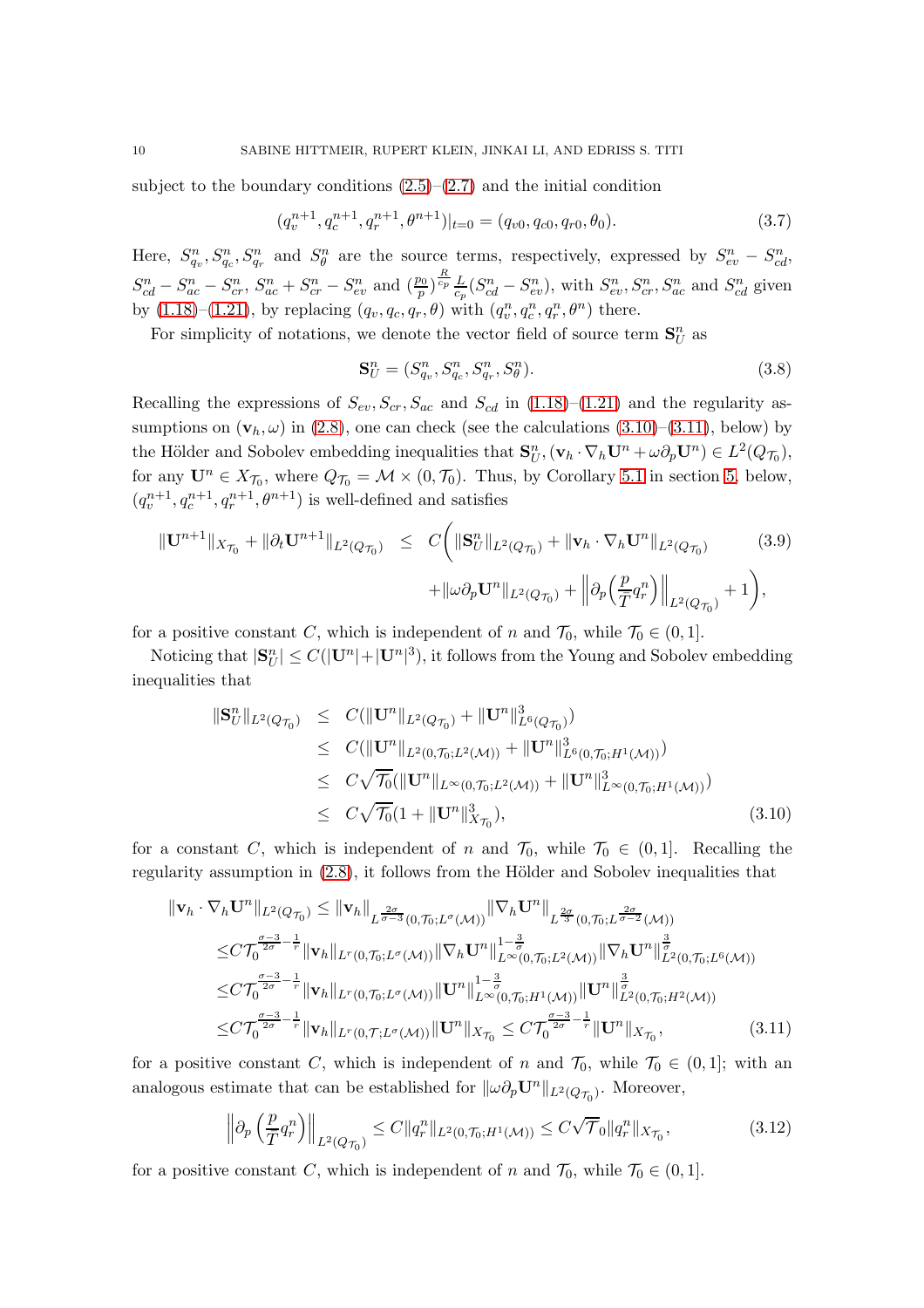Therefore, we have

<span id="page-10-0"></span>
$$
\begin{aligned} \|\mathbf{U}^{n+1}\|_{X_{\mathcal{T}_0}} + \|\partial_t \mathbf{U}^{n+1}\|_{L^2(Q_{\mathcal{T}_0})} &\leq C[\mathcal{T}_0^\delta(\|\mathbf{U}^n\|_{X_{\mathcal{T}_0}} + \|\mathbf{U}^n\|_{X_{\mathcal{T}_0}}^3) + 1] \\ &\leq C_1(\mathcal{T}_0^\delta \|\mathbf{U}^n\|_{X_{\mathcal{T}_0}}^3 + 1), \end{aligned} \tag{3.13}
$$

for a positive constant  $C_1$ , which is independent of n and  $\mathcal{T}_0$ , while  $\mathcal{T}_0 \in (0,1]$ ; and  $\delta = \min\{\frac{1}{2}$  $\frac{1}{2}, \frac{\sigma-3}{2\sigma} - \frac{1}{r}$  =  $\frac{\sigma-3}{2\sigma} - \frac{1}{r} > 0$ . Set  $M = 2C_1$  and  $\mathcal{T}_0 = \min\left\{1, (2C_1)^{-\frac{3}{\delta}}\right\}$ . Then, thanks to [\(3.13\)](#page-10-0), and recalling that  $\mathbf{U}^0 = 0$ , one can easily show by induction that

<span id="page-10-1"></span>
$$
\|\mathbf{U}^{n+1}\|_{X_{\mathcal{T}_0}} + \|\partial_t \mathbf{U}^{n+1}\|_{L^2(Q_{\mathcal{T}_0})} \le M, \quad n = 0, 1, 2, \dots
$$
\n(3.14)

Next, we show that  $\{U^n\}_{n=1}^{\infty}$  is a Cauchy sequence in the space  $C([0, \mathcal{T}_0^*]; L^2(\mathcal{M}))$ , for a positive number  $\mathcal{T}_0^* \in (0, \mathcal{T}_0)$ . As we have pointed out in the Introduction, if the exponent in the evaporation term  $S_{ev}$ ,  $\beta \in (0,1)$ , we need to introduce the following new unknowns

$$
Q^{n} = q_{v}^{n} + q_{r}^{n}, \quad H^{n} = T^{n} - \frac{L}{c_{p}}(q_{c}^{n} + q_{r}^{n}), \quad n = 0, 1, 2, \cdots.
$$

To show that  $\{U^n\}_{n=1}^{\infty}$  is a Cauchy sequence in the space  $L^{\infty}(0, \mathcal{T}_0^*; L^2(\mathcal{M}))$ , instead of carrying out the  $L^2$ -estimate for the difference  $U^{n+1} - U^n$ , we will perform the corresponding estimate for  $(Q^{n+1} - Q^n, q_c^{n+1} - q_c^n, q_r^{n+1} - q_r^n, H^{n+1} - H^n)$ .

To simplify the notation, we set

$$
\alpha_n(t) = 1 + ||q_c^{n-1}||_{L^{\infty}}^2 + ||q_c^n||_{L^{\infty}}^2 + ||q_r^{n-1}||_{L^{\infty}}^2 + ||q_r^n||_{L^{\infty}}^2 + ||q_v^n||_{L^{\infty}}^2 + ||q_v^n||_{L^{\infty}}^2 + ||\theta^n||_{L^{\infty}}^2,
$$
  

$$
\phi_n(t) = ||Q^n - Q^{n-1}||^2 + ||q_r^n - q_r^{n-1}||^2 + ||q_c^n - q_c^{n-1}||^2 + ||H^n - H^{n-1}||^2,
$$

for  $n = 1, 2, \dots$ . Then, thanks to [\(3.14\)](#page-10-1), and using the Gagliardo-Nirenberg inequality,  $||f||_{L^{\infty}(\mathbb{R}^3)} \leq C||f||_{L^{2}(\mathbb{R}^3)}^{\frac{3}{4}}||f||_{H^{2}(\mathbb{R}^3)}^{\frac{3}{4}},$  and the Hölder inequality, one deduces

<span id="page-10-3"></span>
$$
\int_{0}^{\mathcal{T}_{0}^{*}} \alpha_{n}(t)dt \leq \mathcal{T}_{0}^{*} + C \sum_{f \in \{q_{c}^{n-1}, q_{c}^{n}, q_{r}^{n-1}, q_{r}^{n}, q_{v}^{n}, \theta^{n}\}} \int_{0}^{\mathcal{T}_{0}^{*}} \|f\|_{L^{2}}^{\frac{1}{2}} \|f\|_{H^{2}}^{\frac{3}{2}} dt
$$
\n
$$
\leq \mathcal{T}_{0}^{*} + C(\mathcal{T}_{0}^{*})^{\frac{1}{4}} M^{\frac{1}{2}} \sum_{f \in \{q_{c}^{n-1}, q_{c}^{n}, q_{r}^{n-1}, q_{r}^{n}, q_{v}^{n}, \theta^{n}\}} \left(\int_{0}^{\mathcal{T}_{0}^{*}} \|f\|_{H^{2}}^{2} dt\right)^{\frac{3}{4}}
$$
\n
$$
\leq \mathcal{T}_{0}^{*} + CM^{2}(\mathcal{T}_{0}^{*})^{\frac{1}{4}}.
$$
\n(3.15)

We now perform the  $L^2$ -estimate for  $(Q^{n+1}-Q^n, q_c^{n+1}-q_c^n, q_r^{n+1}-q_r^n, H^{n+1}-H^n)$ . Since the proof is similar to that of showing the uniqueness in Proposition [4.1,](#page-20-1) below, we only sketch the proof here. First, for the estimate of  $Q^{n+1} - Q^n$ , following the same arguments for deriving [\(4.13\)](#page-22-0), one ends up with an energy inequality, which is the same as [\(4.13\)](#page-22-0), but replacing  $Q_1 - Q_2$  and  $q_{r1} - q_{r2}$  by  $Q^{n+1} - Q^n$  and  $q_r^{n+1} - q_r^n$ , respectively, on the left and the first line on the right of [\(4.13\)](#page-22-0), and replacing  $q_{r1}, q_{r2}, Q_1, Q_2, q_{c1}, q_{c2}, q_{v1}, q_{v2}, T_1, T_2$ by  $q_r^n, q_r^{n-1}, Q^n, Q^{n-1}, q_c^n, q_c^{n-1}, q_v^n, q_v^{n-1}, T^n, T^{n-1}$ , respectively, in the other terms on the right of  $(4.13)$ . Then, by using  $(4.14)$ , below, as well as the Young inequality, we have

<span id="page-10-2"></span>
$$
\frac{1}{2}\frac{d}{dt}\|Q^{n+1} - Q^n\|^2 + \frac{\mu_{q_c}}{4}\|\nabla_h(Q^{n+1} - Q^n)\|^2 + \frac{\nu_{q_v}}{4}\|\partial_p(Q^{n+1} - Q^n)\|_w^2
$$
\n
$$
\leq C_Q(\mu_{q_r}\|q_r^{n+1} - q_r^n\|^2 + \nu_{q_r}\|\partial_p(q_r^{n+1} - q_r^n)\|_w^2) + C[\phi_{n+1}(t) + \alpha_n(t)\phi_n(t)].
$$
\n(3.16)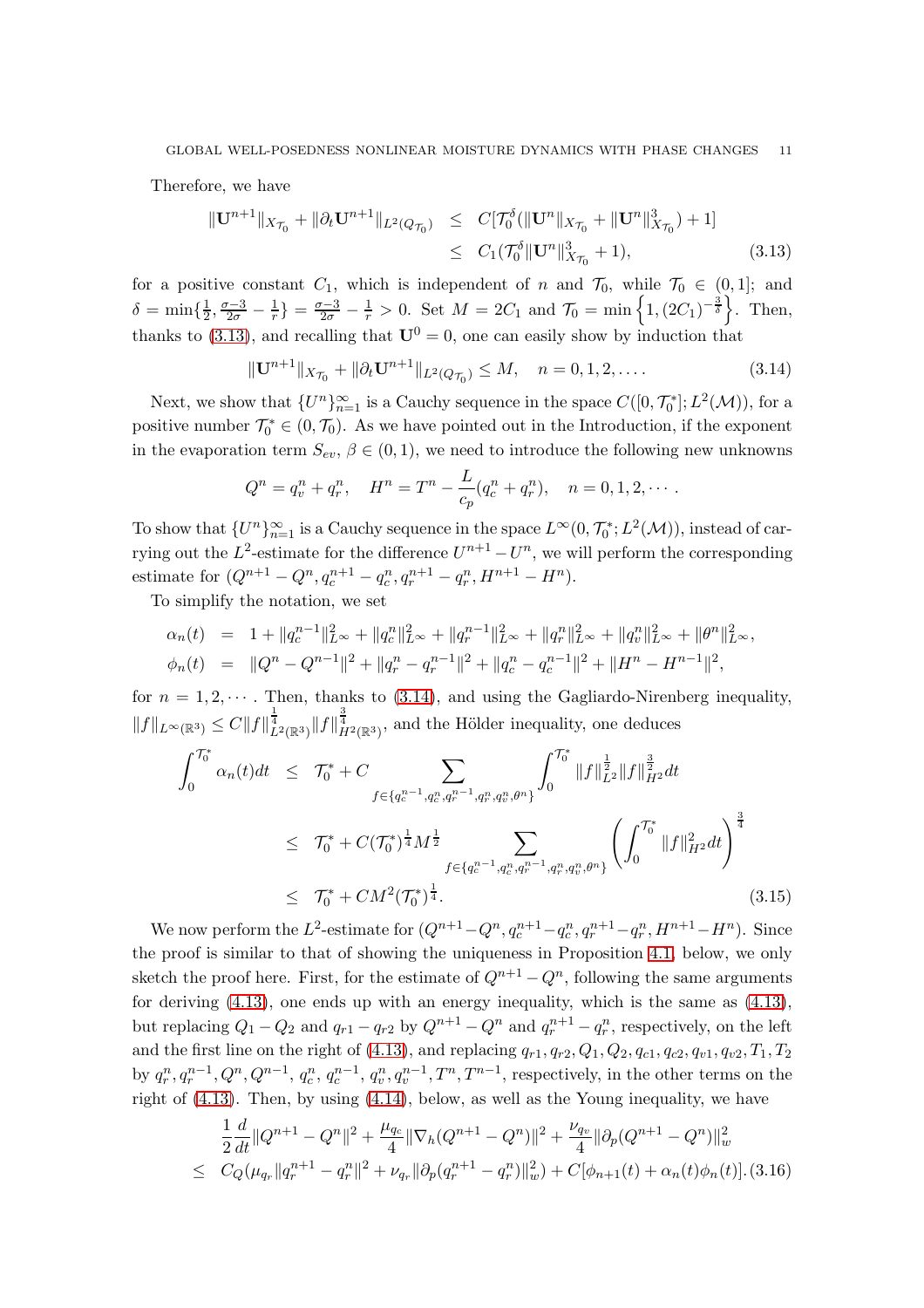Next, for the estimate of  $q_r^{n+1} - q_r^n$ , similar as before, following the same arguments for deriving [\(4.17\)](#page-23-0), one obtains a similar energy inequality as [\(4.17\)](#page-23-0), from which, by using the monotonicity in the evaporation term  $[(q_r^n)^{\beta} - (q_r^{n-1})^{\beta}](q_r^n - q_r^{n-1}) \geq 0$ , as well as the Young inequality, one has the following inequality

$$
\frac{1}{2}\frac{d}{dt}\|q_r^{n+1} - q_r^n\|^2 + \mu_{q_r}\|\nabla_h(q_r^{n+1} - q_r^n)\|^2 + \frac{\mu_{q_r}}{2}\|\partial_p(q_r^{n+1} - q_r^n)\|^2_w
$$
  
\n
$$
\leq C[\phi_{n+1}(t) + \alpha_n(t)\phi_n(t)].
$$
\n(3.17)

And finally, similar arguments as for [\(4.19\)](#page-23-1) and [\(4.21\)](#page-24-0) yield the estimates for  $q_c^{n+1} - q_c^n$ and  $H^{n+1} - H^n$  as follows

$$
\frac{1}{2}\frac{d}{dt}\|q_c^{n+1} - q_c^n\|^2 + \mu_{q_c}\|\nabla_h(q_c^{n+1} - q_c^n)\|^2 + \nu_{q_c}\|\partial_p(q_c^{n+1} - q_c^n\|_w^2 \le C\alpha_n(t)\phi_n(t), \tag{3.18}
$$

and

<span id="page-11-0"></span>
$$
\frac{1}{2}\frac{d}{dt}\|H^{n+1} - H^n\|^2 + \frac{\mu_T}{2}\|\nabla_h(H^{n+1} - H^n)\|^2 + \frac{\nu_T}{2}\|\partial_p(H^{n+1} - H^n)\|^2_{w}
$$
\n
$$
\leq C_H\left(\mu_{q_c}\|\nabla_h(q_c^{n+1} - q_c^n)\|^2 + \nu_{q_c}\|\partial_p(q_c^{n+1} - q_c^n)\|^2_{w} + \mu_{q_r}\|\nabla_h(q_r^{n+1} - q_r^n)\|^2
$$
\n
$$
+ \nu_{q_r}\|\partial_p(q_r^{n+1} - q_r^n)\|^2_{w}\right) + C[\phi_{n+1}(t) + \alpha_n(t)\phi_n(t)]. \tag{3.19}
$$

Set

$$
J_n(t) = \frac{1}{2C_Q} ||Q^n - Q^{n-1}||^2 + ||q_r^n - q_r^{n-1}||^2 + ||q_c^n - q_c^{n-1}||^2 + \frac{1}{2C_H} ||H^n - H^{n-1}||^2.
$$

Noticing that  $\phi_n(t) \leq C J_n(t)$ , it follows from  $(3.16)-(3.19)$  $(3.16)-(3.19)$  that

$$
\frac{d}{dt}J_{n+1}(t) \leq C[J_{n+1}(t) + \alpha_n(t)J_n(t)].
$$

Since  $J_{n+1}(0) = 0$  it follows from the above, by virtue the Gronwall inequality, that

$$
J_{n+1}(t) \le e^{Ct} \int_0^t \alpha_n(s) J_n(s) ds, \quad \text{for all} \quad t \in [0, \mathcal{T}_0^*] \subset [0, \mathcal{T}_0].
$$

Thanks to the above, recalling [\(3.15\)](#page-10-3), and choosing  $\mathcal{T}_0^*$  small enough, we have

$$
\sup_{0 \le t \le \mathcal{T}_0^*} J_{n+1}(t) \le e^{C\mathcal{T}_0^*} \left( \int_0^{\mathcal{T}_0^*} \alpha_n(t) dt \right) \sup_{0 \le t \le \mathcal{T}_0^*} J_n(t) \le \frac{1}{2} \sup_{0 \le t \le \mathcal{T}_0^*} J_n(t),
$$

and thus

$$
\sup_{0\leq t\leq \mathcal{T}_0^*} J_{n+1}(t) \leq \frac{C}{2^n}.
$$

Thanks to the above estimate, it is clear that  $\{(Q^n, q_c^n, q_r^n, H^n)\}_{n=1}^{\infty}$  is a Cauchy sequence in  $L^{\infty}(0, \mathcal{T}_0^*; L^2(\mathcal{M}))$ , and consequently  $\{U^n\}_{n=1}^{\infty}$  is a Cauchy sequence in the same space. By virtue of this fact, and recalling the a priori estimate [\(3.14\)](#page-10-1), by the Aubin-Lions lemma, there is a vector field  $\mathbf{U} \in X_{\mathcal{T}_0^*}$ , with  $\partial_t \mathbf{U} \in L^2(Q_{\mathcal{T}_0^*})$ , such that

$$
\mathbf{U}^n \quad \rightharpoonup \quad \mathbf{U}, \qquad \text{in } L^2(0, \mathcal{T}_0^*; H^2(\mathcal{M})), \tag{3.20}
$$

$$
\partial_t \mathbf{U}^n \quad \to \quad \partial_t \mathbf{U}, \quad \text{in } L^2(Q_{\mathcal{T}_0^*}), \tag{3.21}
$$

$$
\mathbf{U}^n \to \mathbf{U}, \quad \text{in } L^2(0, \mathcal{T}_0^*; H^1(\mathcal{M})) \cap C([0, \mathcal{T}_0^*]; L^2(\mathcal{M})). \tag{3.22}
$$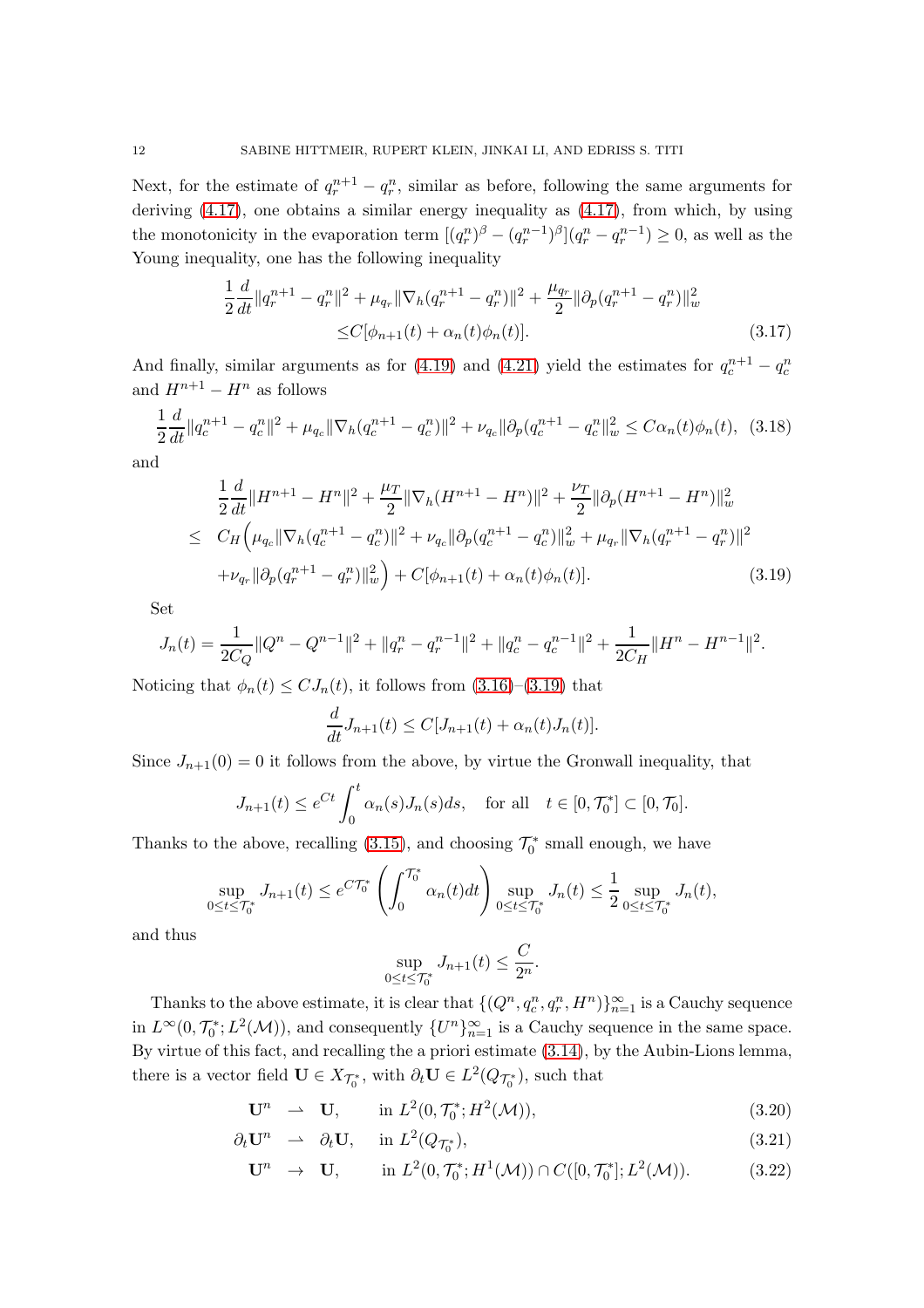We point out that the above convergence holds for the whole sequence  ${U^n}_{n=1}^{\infty}$ , rather than only for a subsequence.

Using the above convergences, one can take the limit, as  $n \to \infty$ , in  $(3.3)$ – $(3.6)$  to show that  $U = (q_v, q_c, q_r, \theta)$  is a strong solution of the boundary value problem  $(1.25)$ – $(1.27)$ with [\(1.31\)](#page-6-4), subject to [\(2.5\)](#page-7-1)–[\(2.7\)](#page-7-1), with initial data  $(q_{v0}, q_{c0}, q_{r0}, \theta_0)$ .

In the following proposition we derive nonnegativity and uniform boundedness for the moisture quantities and the temperature. Here the sequence of the derivation of the individual bounds needs to be in the right order to close the estimates consecutively.

<span id="page-12-1"></span>**Proposition 3.2.** Let  $\mathcal{T} \in (0,\infty)$  and  $(T, q_v, q_c, q_r)$  be a solution to  $(1.25)-(1.30)$  $(1.25)-(1.30)$  $(1.25)-(1.30)$  in  $\mathcal{M} \times (0,\mathcal{T})$  subject to the boundary conditions [\(2.5\)](#page-7-1)–[\(2.7\)](#page-7-1) with non-negative intial data  $(T_0, q_{v0}, q_{c0}, q_{r0}) \in (L^{\infty}(\mathcal{M}))^4 \cap (H^1(\mathcal{M}))^4$ , satisfying the regularities stated in Proposi-tion [3.1](#page-8-2) by replacing  $\mathcal{T}_0$  with  $\mathcal{T}$ . Then for every  $t \in [0, \mathcal{T}]$  the solution  $(T, q_v, q_c, q_r)(t)$ satisfies

$$
0 \le q_v \le q_v^*, \quad 0 \le q_c \le q_c^*, \quad 0 \le q_r \le q_r^*, \quad 0 \le T \le T^*, \tag{3.23}
$$

where

<span id="page-12-0"></span>
$$
q_v^* = \max\left\{ \|q_{v0}\|_{L^{\infty}(\mathcal{M})}, \|q_{b0v}\|_{L^{\infty}((0,\mathcal{T}) \times \mathcal{M}')} , \|q_{b\ell v}\|_{L^{\infty}((0,\mathcal{T}) \times \Gamma_{\ell})}, q_{vs}^* \right\}
$$
(3.24)

with  $q_{vs}^*$  being the constant in [\(1.15\)](#page-4-0), and  $q_c^*, q_r^*, T^*$  are constants depending on the following quantities:

$$
q_c^* = C_{q_c}(\mathcal{T}, \|q_{c0}\|_{L^{\infty}(\mathcal{M})}, \|q_{b0c}\|_{L^{\infty}((0,T)\times\mathcal{M}'), \|q_{b\ell c}\|_{L^{\infty}((0,T)\times\Gamma_{\ell})}, q_v^*, q_{vs}^*\}, \quad (3.25)
$$

$$
q_r^* = C_{q_r}(\mathcal{T}, \|q_{r0}\|_{L^{\infty}(\mathcal{M})}, \|q_{b0r}\|_{L^{\infty}((0,T)\times\mathcal{M}')} , \|q_{b\ell r}\|_{L^{\infty}((0,T)\times\Gamma_{\ell})}, q_c^*) ,
$$
\n(3.26)

$$
T^* = C_T(\mathcal{T}, \|T_0\|_{L^{\infty}(\mathcal{M})}, \|T_{b0}\|_{L^{\infty}((0,T)\times\mathcal{M}')} , \|T_{b\ell}\|_{L^{\infty}((0,T)\times\Gamma_{\ell})}, q_v^*, q_c^*, q_{vs}^* ) .
$$
 (3.27)  
*Proof.* (i) *Nonnegativity of*  $q_v, q_c, q_r$  *and*  $\theta$ . For deriving this first part of the comparison

principles we employ the Stampacchia method and therefore test the equations of the mixing ratios with their negative parts, where in the following we use

$$
f = f^{+} - f^{-} \tag{3.28}
$$

for splitting a function f into its positive and negative parts, with  $f^+ = \max\{f, 0\}$  and  $f^{-} = \max\{-f, 0\}.$ 

For the aim of the later uses, we first carry out some calculations on the integrals over the domain M of the products of the diffusion and convection terms with  $q_j^-$ ,  $j \in \{v, c, r\}$ . Integration by parts and using the boundary conditions  $(2.5)$ – $(2.7)$ , one deduces

$$
\int_{\mathcal{M}} q_j^- \mathcal{D}^{q_j} q_j d\mathcal{M} = \int_{\mathcal{M}} \left[ \mu_{q_j} \Delta_h q_j + \nu_{q_j} \partial_p \left( \left( \frac{gp}{R\bar{T}} \right)^2 \partial_p q_j \right) \right] q_j^- d\mathcal{M}
$$
\n
$$
= \mu_{q_j} \int_{\Gamma_\ell} (\partial_n q_j) q_j^- d\Gamma_\ell + \nu_{q_j} \int_{\mathcal{M}'} \left( \frac{gp}{R\bar{T}} \right)^2 (\partial_p q_j) q_j^- d\mathcal{M}' \Big|_{p_1}^{p_0}
$$
\n
$$
- \int_{\mathcal{M}} \left[ \mu_{q_j} \nabla_h q_j \cdot \nabla_h q_j^- + \nu_{q_j} \left( \frac{gp}{R\bar{T}} \right)^2 \partial_p q_j \partial_p q_j^- \right] d\mathcal{M}
$$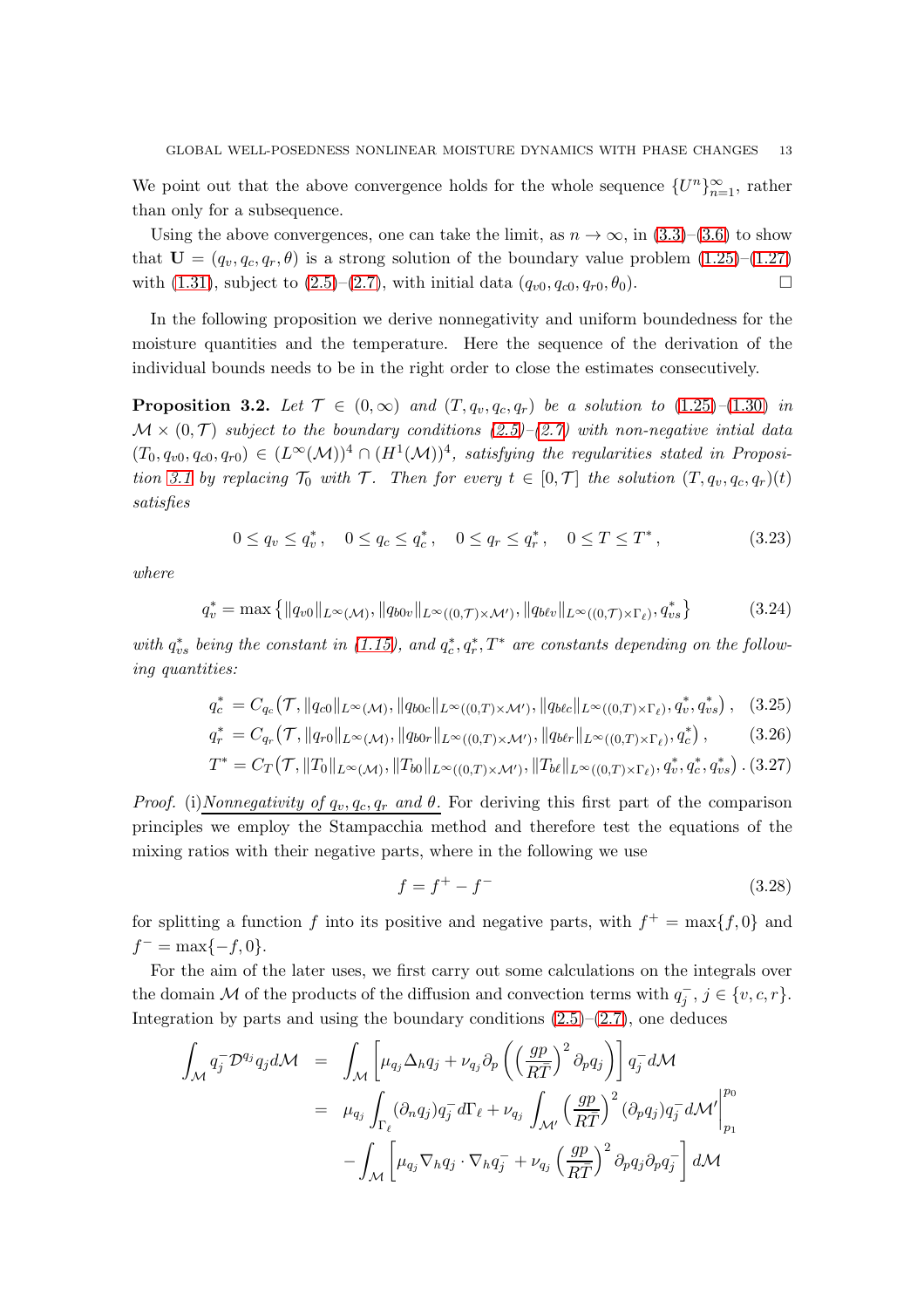$$
= \mu_{q_j} \|\nabla_h q_j^-\|^2 + \nu_{q_j} \|\partial_p q_j^-\|^2_w + \mu_{q_j} \int_{\Gamma_\ell} \alpha_{\ell j} (q_{\ell j} - q_j) q_j^- d\Gamma_\ell + \nu_{q_j} \int_{\mathcal{M}'} \left(\frac{gp_0}{R\bar{T}}\right)^2 \alpha_{b0j} (q_{b0j} - q_j) q_j^- d\mathcal{M}'.
$$
 (3.29)

Since the functions  $q_{\ell j}$  and  $q_{0j}$  are both nonnegative and  $q_j q_j^- = -(q_j^-)^2$  a.e., the last two boundary integrals are nonnegative, and we obtain

<span id="page-13-0"></span>
$$
\int_{\mathcal{M}} q_j^- \mathcal{D}^{q_j} q_j d\mathcal{M} \ge \mu_{q_j} \|\nabla_h q_j^-\|^2 + \nu_{q_j} \|\partial_p q_j^-\|_w^2.
$$
 (3.30)

The integral containing the advection term vanishes due to  $(2.10)$  and  $(2.11)$ , since

<span id="page-13-1"></span>
$$
\int_{\mathcal{M}} (\mathbf{v}_h \cdot \nabla_h q_j + \omega \partial_p q_j) q_j^- d\mathcal{M} = -\frac{1}{2} \int_{\mathcal{M}} (\mathbf{v}_h \cdot \nabla_h + \omega \partial_p) (q_j^-)^2 d\mathcal{M}
$$
  
= 
$$
-\frac{1}{2} \int_{\partial \mathcal{M}} (\mathbf{v}_h \cdot \mathbf{n}_h + \omega n_p) (q_j^-)^2 d(\partial \mathcal{M}) + \frac{1}{2} \int_{\mathcal{M}} (q_j^-)^2 (\nabla_h \cdot \mathbf{v}_h + \partial_p \omega) d\mathcal{M} = 0.
$$
 (3.31)

We now proceed with the derivation of the nonnegativity of  $q_v, q_c, q_r$  and T, where we start with the cloud water mixing ratio  $q_c$ . Multiplying equation [\(1.26\)](#page-6-2) by  $-q_c^-$ , recalling  $(3.30)$ – $(3.31)$ , noticing that  $q_c^-(q_c - q_{ac}^*)^+ = 0$  since  $q_{ac}^* \ge 0$  and applying the Sobolev embedding inequality, one deduces

$$
\frac{1}{2} \frac{d}{dt} \int_{\mathcal{M}} (q_c^{-})^2 d\mathcal{M} \le - \int_{\mathcal{M}} q_c^{-} (S_{cd} - S_{ac} - S_{cr}) d\mathcal{M}
$$
\n
$$
= - \int_{\mathcal{M}} q_c^{-} (C_{cd}(q_v - q_{vs}) q_c + C_{cn}(q_v - q_{vs})^{+} - C_{ac}(q_c - q_{ac}^{*})^{+} - C_{cr}q_c q_r) d\mathcal{M}
$$
\n
$$
\le \int_{\mathcal{M}} (C_{cr} q_c q_r - C_{cd}(q_v - q_{vs}) q_c) q_c^{-} d\mathcal{M} = \int_{\mathcal{M}} (C_{cd}(q_v - q_{vs}) - C_{cr} q_r) (q_c^{-})^2 d\mathcal{M}
$$
\n
$$
\le C(1 + ||(q_v, q_r)||_{L^{\infty}(\mathcal{M})}) ||q_c^{-}||^{2} \le C(1 + ||(q_v, q_r)||_{H^2(\mathcal{M})}) ||q_c^{-}||^{2}, \qquad (3.32)
$$

from which due to the Gronwall inequality we have

$$
||q_c^-||^2(t) \le e^{C \int_0^t (1+||(q_v, q_r)||_{H^2(\mathcal{M})})dt} ||q_c^-||^2 = 0,
$$
\n(3.33)

implying  $q_c^- \equiv 0$ , and thus the nonnegativity of  $q_c$ .

We next prove the nonnegativity of  $q_v$ . Multiplying equation [\(1.25\)](#page-6-2) by  $-q_v^-$ , integrating the resultant over M, using  $(3.30)$ – $(3.31)$  and noticing that  $(q_v - q_{vs})^+ q_v^- = 0$  due to  $q_{vs} \geq 0$ , we get

$$
\frac{1}{2}\frac{d}{dt}\int_{\mathcal{M}}(q_v^{-})^2 d\mathcal{M} \leq -\int_{\mathcal{M}}q_v^{-}(S_{ev}-S_{cd})d\mathcal{M}
$$
\n
$$
=\int_{\mathcal{M}}\left(C_{cd}(q_v-q_{vs})q_c+C_{cn}(q_v-q_{vs})^{+}-C_{ev}T(q_r^{+})^{\beta}(q_{vs}-q_v)^{+}\right)q_v^{-}d\mathcal{M}
$$
\n
$$
=\int_{\mathcal{M}}\left(C_{cd}(q_v-q_{vs})q_c-C_{ev}T(q_r^{+})^{\beta}(q_{vs}-q_v)^{+}\right)q_v^{-}d\mathcal{M}
$$
\n
$$
\leq \int_{\mathcal{M}}\left(C_{cd}(q_v-q_{vs})q_c+C_{ev}T^{-}(q_r^{+})^{\beta}(q_{vs}-q_v)^{+}\right)q_v^{-}d\mathcal{M}.
$$
\n(3.34)

Recalling  $q_{vs} \geq 0$ ,  $q_c \geq 0$  and  $q_{vs}(p,T) = 0$  for  $T \leq 0$  from [\(1.14\)](#page-4-1), one can deduce  $q_{vs}q_cq_v^{-} \ge 0$  and  $T^{-}(q_r^{+})^{\beta}(q_{vs}-q_v)^+q_v^{-} = T^{-}(q_r^{+})^{\beta}(-q_v)^+q_v^{-} = T^{-}(q_r^{+})^{\beta}(q_v^{-})^2$ . Using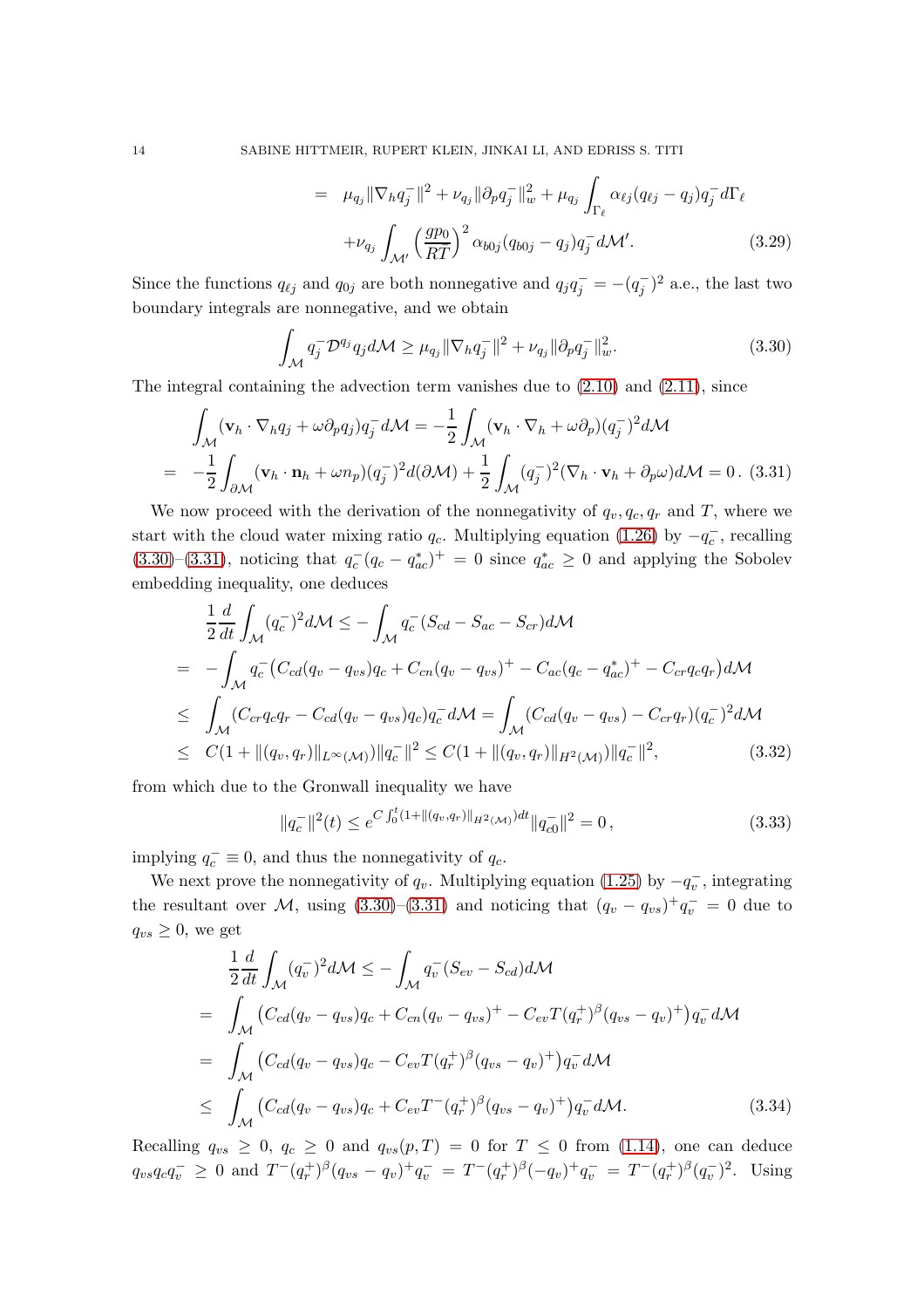moreover the Sobolev and Young inequalities, one obtains

<span id="page-14-0"></span>
$$
\frac{1}{2} \frac{d}{dt} \|q_v^-\|^2 \leq \int_{\mathcal{M}} \left( -C_{cd} q_c + C_{ev} T^-(q_r^+)^{\beta} \right) (q_v^-)^2 d\mathcal{M} \leq C (\|q_c\|_{L^{\infty}(\mathcal{M})} + \|T\|_{L^{\infty}(\mathcal{M})} \|q_r\|_{L^{\infty}(\mathcal{M})}^{\beta}) \|q_v^-\|^2 \leq C (1 + \| (q_c, q_r, \theta) \|_{H^2(\mathcal{M})}^2) \|q_v^-\|^2.
$$
\n(3.35)

In [\(3.35\)](#page-14-0) we made use of the fact that  $\beta \in (0,1]$ . Applying the Gronwall inequality to the resulting estimate, one obtains

$$
||q_v^-||^2(t) \le e^{C \int_0^t (1+||(q_c,q_r,\theta)||_{H^2(\mathcal{M})}^2)dt} ||q_v^-||^2 = 0.
$$
\n(3.36)

Therefore  $q_v^- \equiv 0$ , implying again  $q_v \ge 0$ .

We now turn to the rain water mixing ratio  $q_r$ . Before proceeding in proving the nonnegativity, we show how to deal with the integral involving the terminal velocity by applying the Young inequality as follows

<span id="page-14-1"></span>
$$
V \int_{\mathcal{M}} q_r^- \partial_p \left( \frac{p}{\overline{T}} q_r \right) d\mathcal{M} = -V \int_{\mathcal{M}} \left[ (q_r^-)^2 \partial_p \left( \frac{p}{\overline{T}} \right) + \left( \frac{p}{\overline{T}} \right) q_r^- \partial_p q_r^- \right] d\mathcal{M}
$$
  

$$
\leq C \| q_r^- \|^2 + \frac{\nu_{q_r}}{2} \| \partial_p q_r^- \|^2_w. \tag{3.37}
$$

Testing now [\(1.27\)](#page-6-2) with  $q_r^-$  and employing [\(3.30\)](#page-13-0)–[\(3.37\)](#page-14-1), we obtain

$$
\frac{1}{2}\frac{d}{dt}\int_{\mathcal{M}} (q_r^{-})^2 d\mathcal{M} \le C \|q_r^{-}\|^2 - \int_{\mathcal{M}} q_r^{-} (S_{ac} + S_{cr} - S_{ev}) d\mathcal{M}
$$
\n
$$
= C \|q_r^{-}\|^2 - \int_{\mathcal{M}} q_r^{-} \left( C_{ac}(q_c - q_{ac}^{*})^{+} + C_{cr} q_c q_r - C_{ev} T (q_r^{+})^{\beta} (q_{vs} - q_v)^{+} \right) d\mathcal{M}
$$
\n
$$
\le C \|q_r^{-}\|^2 + C_{cr} \int_{\mathcal{M}} q_c(q_r^{-})^2 d\mathcal{M} \le C (1 + \|q_c\|_{L^{\infty}(\mathcal{M})}) \|q_r^{-}\|^2, \tag{3.38}
$$

where we have used  $q_r^-(q_r^+)^{\beta} = 0$ . Applying the Gronwall inequality to the above inequality and using the Sobolev embedding theorem, we deduce

$$
||q_r^-||^2(t) \le e^{C \int_0^t (1+||q_c||_{L^{\infty}(\mathcal{M})})dt} ||q_{r0}^-||^2
$$
  
 
$$
\le e^{C \int_0^t (1+||q_c||_{H^2(\mathcal{M})})dt} ||q_{r0}^-||^2 = 0.
$$
 (3.39)

Thus  $q_r^- \equiv 0$  and we obtain the desired nonnegativity  $q_r \ge 0$ .

Finally, we prove the nonnegativity of  $\theta$  and therefore first deal with the integrals involving the diffusion terms. Integration by parts yields

$$
\int_{\mathcal{M}} \theta^{-} \widetilde{\mathcal{D}}^{\theta} \theta d\mathcal{M} = \int_{\mathcal{M}} \left[ \mu_{T} \Delta_{h} \theta + \nu_{T} \left( \frac{p_{0}}{p} \right)^{\frac{R}{cp}} \partial_{p} \left( \left( \frac{gp}{R\overline{T}} \right)^{2} \partial_{p} \left( \left( \frac{p}{p_{0}} \right)^{\frac{R}{cp}} \theta \right) \right) \right] \theta^{-} d\mathcal{M}
$$
\n
$$
= - \int_{\mathcal{M}} \left[ \mu_{T} \nabla_{h} \theta \cdot \nabla_{h} \theta^{-} + \nu_{T} \left( \frac{gp}{R\overline{T}} \right)^{2} \partial_{p} \left( \left( \frac{p_{0}}{p} \right)^{\frac{R}{cp}} \theta^{-} \right) \partial_{p} \left( \left( \frac{p}{p_{0}} \right)^{\frac{R}{cp}} \theta \right) \right] d\mathcal{M}
$$
\n
$$
+ \mu_{T} \int_{\Gamma_{\ell}} \theta^{-} \partial_{n} \theta d\Gamma_{\ell} + \nu_{T} \int_{\mathcal{M}'} \left( \frac{gp}{R\overline{T}} \right)^{2} \partial_{p} \left( \left( \frac{p}{p_{0}} \right)^{\frac{R}{cp}} \theta \right) \left( \frac{p_{0}}{p} \right)^{\frac{R}{cp}} \theta^{-} d\mathcal{M}' \Big|_{p_{1}}^{p_{0}}. (3.40)
$$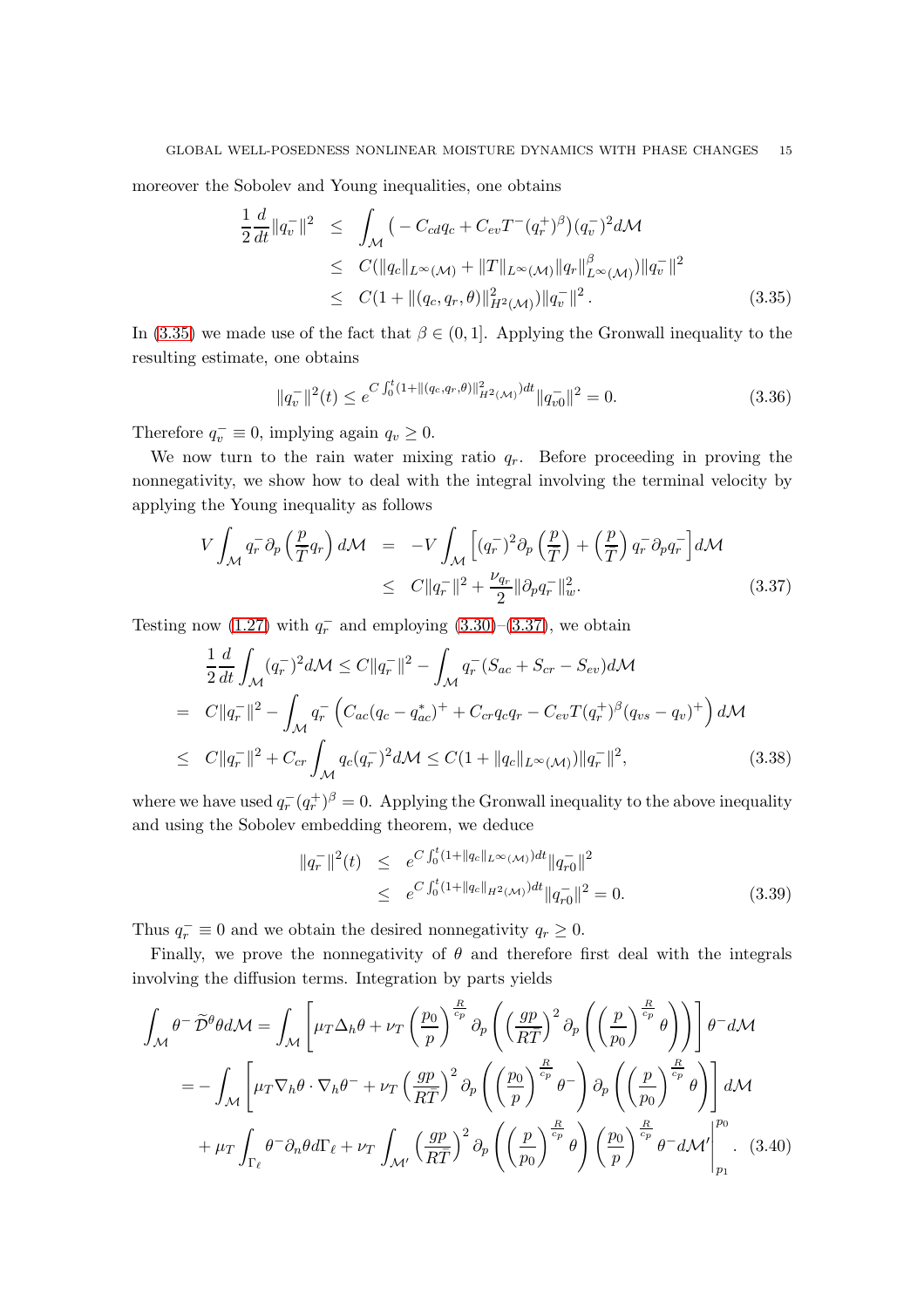We recall that  $\theta = T(\frac{p_0}{p})$  $\frac{p_0}{p}$ ,  $R/c_p$ , as well as  $T_{b\ell} \geq 0$  and  $T_{b0} \geq 0$ . By the boundary conditions  $(2.5)-(2.7)$  $(2.5)-(2.7)$  $(2.5)-(2.7)$  we then have

on 
$$
\Gamma_{\ell}
$$
:  $\theta^{-} \partial_{n} \theta = \left(\frac{p_{0}}{p}\right)^{\frac{2R}{c_{p}}} T^{-} \partial_{n} T = \left(\frac{p_{0}}{p}\right)^{\frac{2R}{c_{p}}} T^{-} \alpha_{\ell T} (T_{b\ell} - T) \ge 0,$  (3.41)

on 
$$
\Gamma_0
$$
:  $\theta^- \partial_p \left( \left( \frac{p}{p_0} \right)^{R/c_p} \theta \right) = \theta^- \partial_p T = T^- \left( \frac{p_0}{p} \right)^{\frac{R}{c_p}} \alpha_{0T} (T_{b0} - T) \ge 0$ , (3.42)

on 
$$
\Gamma_1
$$
:  $\theta^- \partial_p \left( \left( \frac{p}{p_0} \right)^{R/c_p} \theta \right) = \theta^- \partial_p T = 0.$  (3.43)

Straightforward computation of the integral containing the p−derivatives gives

$$
\nu_T \int_{\mathcal{M}} \left(\frac{gp}{R\bar{T}}\right)^2 \partial_p \left(\left(\frac{p_0}{p}\right)^{R/c_p} \theta^{-}\right) \partial_p \left(\left(\frac{p}{p_0}\right)^{R/c_p} \theta\right) d\mathcal{M}
$$

$$
= \nu_T \int_{\mathcal{M}} \left(-\left(\frac{gp}{R\bar{T}}\right)^2 (\partial_p \theta^{-})^2 + \left(\frac{g}{c_p \bar{T}}\right)^2 (\theta^{-})^2\right) d\mathcal{M}. \tag{3.44}
$$

Thus, we have

$$
\int_{\mathcal{M}} \theta^{-} \widetilde{\mathcal{D}}^{\theta} \theta d\mathcal{M} \geq \mu_{T} \left\| \nabla_{h} \theta^{-} \right\|^{2} + \nu_{T} \left\| \partial_{p} \theta^{-} \right\|_{w}^{2} - \nu_{T} \int_{\mathcal{M}} \left( \frac{g}{c_{p} \overline{T}} \right)^{2} (\theta^{-})^{2} d\mathcal{M}. \tag{3.45}
$$

By the aid of the above, multiplying equation [\(1.31\)](#page-6-4) by  $\theta^-$ , it follows from integration by parts that

$$
\frac{1}{2}\frac{d}{dt}\|\theta^{-}\|^2 \leq -\frac{L}{c_p} \int_{\mathcal{M}} \left(\frac{p_0}{p}\right)^{\frac{R}{c_p}} \theta^{-} \left(C_{cd}(q_v - q_{vs})q_c + C_{cn}(q_v - q_{vs})^{+}q_c\right) d\mathcal{M}
$$

$$
+\frac{L}{c_p} \int_{\mathcal{M}} \theta^{-} \left(\frac{p_0}{p}\right)^{\frac{R}{c_p}} C_{ev} T(q_r^{+})^{\beta} (q_{vs} - q_v)^{+} d\mathcal{M}
$$

$$
+\nu_T \int_{\mathcal{M}} \left(\frac{g}{c_p \overline{T}}\right)^2 (\theta^{-})^2 d\mathcal{M} \leq C \|\theta^{-}\|^2, \tag{3.46}
$$

where we used the assumption [\(1.14\)](#page-4-1) that  $q_{vs} = 0$  for  $T \le 0$  (or  $\theta \le 0$  respectively), and the nonnegativity of  $q_v, q_c$  and  $q_r$ . Since  $\theta_0^- \equiv 0$ , the Gronwall inequality implies again  $\theta^- \equiv 0$  for all  $t > 0$ , and thus  $\theta \ge 0$ .

(ii) Boundedness of  $q_v$ . We will test the equation [\(1.25\)](#page-6-2) with  $(q_v - q_v^*)^+$ . For the diffusion operator we thereby proceed similar to above:

$$
\int_{\mathcal{M}} (q_v - q_v^*)^+ \mathcal{D}^{q_v} q_v d\mathcal{M}
$$
\n
$$
= \int_{\mathcal{M}} \left[ \mu_{q_v} \Delta_h q_v + \nu_{q_v} \partial_p \left( \left( \frac{gp}{R\bar{T}} \right)^2 \partial_p q_v \right) \right] (q_v - q_v^*)^+ d\mathcal{M}
$$
\n
$$
= \mu_{q_v} \int_{\Gamma_\ell} (q_v - q_v^*)^+ \partial_n q_v d\Gamma_\ell + \nu_{q_v} \int_{\mathcal{M}'} \left( \frac{gp}{R\bar{T}} \right)^2 (q_v - q_v^*)^+ \partial_p q_v dxdy \Big|_{p_1}^{p_0}
$$
\n
$$
- \int_{\mathcal{M}} \left[ \mu_{q_v} \nabla_h q_v \cdot \nabla_h (q_v - q_v^*)^+ + \nu_{q_v} \left( \frac{gp}{R\bar{T}} \right)^2 \partial_p q_v \partial_p (q_v - q_v^*)^+ \right] d\mathcal{M}
$$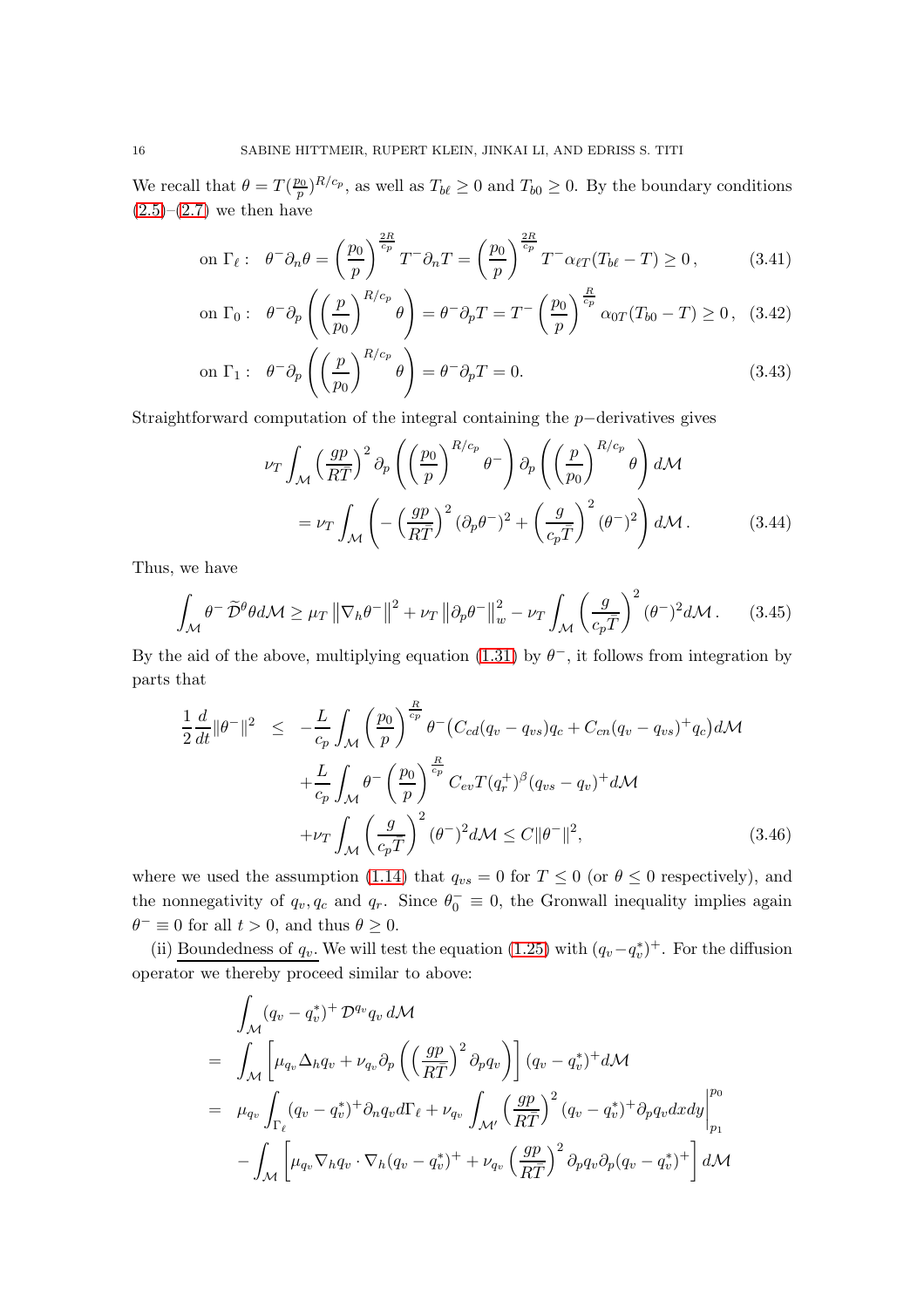$$
= -\mu_{q_v} \|\nabla_h (q_v - q_v^*)^+\|^2 - \nu_{q_v} \|\partial_p (q_v - q_v^*)^+\|^2_w + \mu_{q_v} \int_{\Gamma_\ell} \alpha_{\ell v} (q_{b\ell v} - q_v)(q_v - q_v^*)^+ d\Gamma_\ell + \nu_{q_v} \int_{\mathcal{M}'} \left(\frac{gp_0}{R\overline{T}}\right)^2 \alpha_{b0v} (q_{b0v} - q_v)(q_v - q_v^*)^+ d\mathcal{M}' \Big|_{p=p_0}.
$$
(3.47)

By the definition of  $q_v^*$  we have

$$
(q_{b\ell v} - q_v)(q_v - q_v^*)^+ \le 0 \quad \text{on } \Gamma_\ell \,, \qquad (q_{b0v} - q_v)(q_v - q_v^*)^+ \le 0 \quad \text{on } \Gamma_0, \tag{3.48}
$$

implying

$$
\int_{\mathcal{M}} (q_v - q_v^*)^+ \mathcal{D}^{q_v} q_v d\mathcal{M} \le -\mu_{q_v} \|\nabla_h (q_v - q_v^*)^+\|^2 - \nu_{q_v} \|\partial_p (q_v - q_v^*)^+\|_w^2,
$$
 (3.49)

and leading further to the inequality

$$
\frac{1}{2}\frac{d}{dt}\int_{\mathcal{M}}((q_v-q_v^*)^+)^2d\mathcal{M} \le \int_{\mathcal{M}}(q_v-q_v^*)^+(S_{ev}-S_{cd})d\mathcal{M}
$$
\n
$$
= \int_{\mathcal{M}}(q_v-q_v^*)^+\left(C_{ev}T(q_r^+)^{\beta}(q_{vs}-q_v)^+ - C_{cd}(q_v-q_{vs})q_c - C_{cn}(q_v-q_{vs})^+\right)d\mathcal{M}.
$$
\n(3.50)

Thanks to the above inequality, the definition of  $q_v^*$  in [\(3.24\)](#page-12-0) (implying in particular  $q_v^* \ge q_{vs}$ ) and the nonnegativity of T and  $q_c$ , one has

$$
\frac{1}{2}\frac{d}{dt}\int_{\mathcal{M}}((q_v - q_v^*)^+)^2 d\mathcal{M} \le 0.
$$
\n(3.51)

Therefore,  $||(q_v - q_v^*)^+||^2(t) \le ||(q_{v0} - q_v^*)^+||^2 = 0$ , such that  $q_v \le q_v^*$ .

(iii) $Boundedness of q_c, q_r$ . We start with the derivation of the uniform boundedness of  $q_j$ , with  $j \in \{c, r\}$ . For any  $m \ge 2$ , we denote the cutoff function  $q_{j,k_j}$  as

$$
q_{j,k_j} = (q_j - k_j)^{+}
$$
\n(3.52)

with

$$
k_j = \sup_{t \in [0,T]} (\|q_{b\ell j}\|_{L^{\infty}(\Gamma_{\ell})} + \|q_{b0j}\|_{L^{\infty}(\partial \mathcal{M}')} + \|q_{j0}\|_{L^{\infty}(\mathcal{M})}),
$$
(3.53)

for  $j \in \{c, r\}$ . We will use the method of testing equations  $(1.26)$ – $(1.27)$  with  $mq_{j,k_j}^{m-1}$ , which is typically employed for equations with nonlinear diffusion, see e.g. [\[22\]](#page-40-19). Integrating by parts, the transport operator vanishes as before, and for the diffusion terms we have

$$
\int_{\mathcal{M}} q_{j,k_j}^{m-1} \mathcal{D}^{q_j} q_j d\mathcal{M} = \mu_{q_j} \int_{\Gamma_{\ell}} q_{j,k_j}^{m-1} \partial_n q_j d\Gamma_{\ell} + \nu_{q_j} \int_{\mathcal{M}'} \left(\frac{gp}{R\overline{T}}\right)^2 q_{j,k_j}^{m-1} \partial_p q_j \Big|_{p_1}^{p_0} d\mathcal{M}' \ (3.54)
$$

$$
- \int_{\mathcal{M}} \left(\mu_{q_j} \nabla_h q_j \cdot \nabla_h q_{j,k_j}^{m-1} + \nu_{q_j} \left(\frac{gp}{R\overline{T}}\right)^2 \partial_p q_j \partial_p q_{j,k_j}^{m-1}\right) d\mathcal{M}.
$$

Since, by definition,  $k_j$  is larger than the given boundary functions, we obtain

on 
$$
\Gamma_{\ell}
$$
:  $q_{j,k_j}^{m-1} \partial_n q_j = ((q_j - k_j)^+)^{m-1} \alpha_{\ell j} (q_{b\ell j} - q_j) \le 0,$  (3.55)

on 
$$
\Gamma_0
$$
:  $q_{j,k_j}^{m-1} \partial_p q_j = ((q_j - k_j)^+)^{m-1} \alpha_{0j} (q_{b0j} - q_j) \le 0.$  (3.56)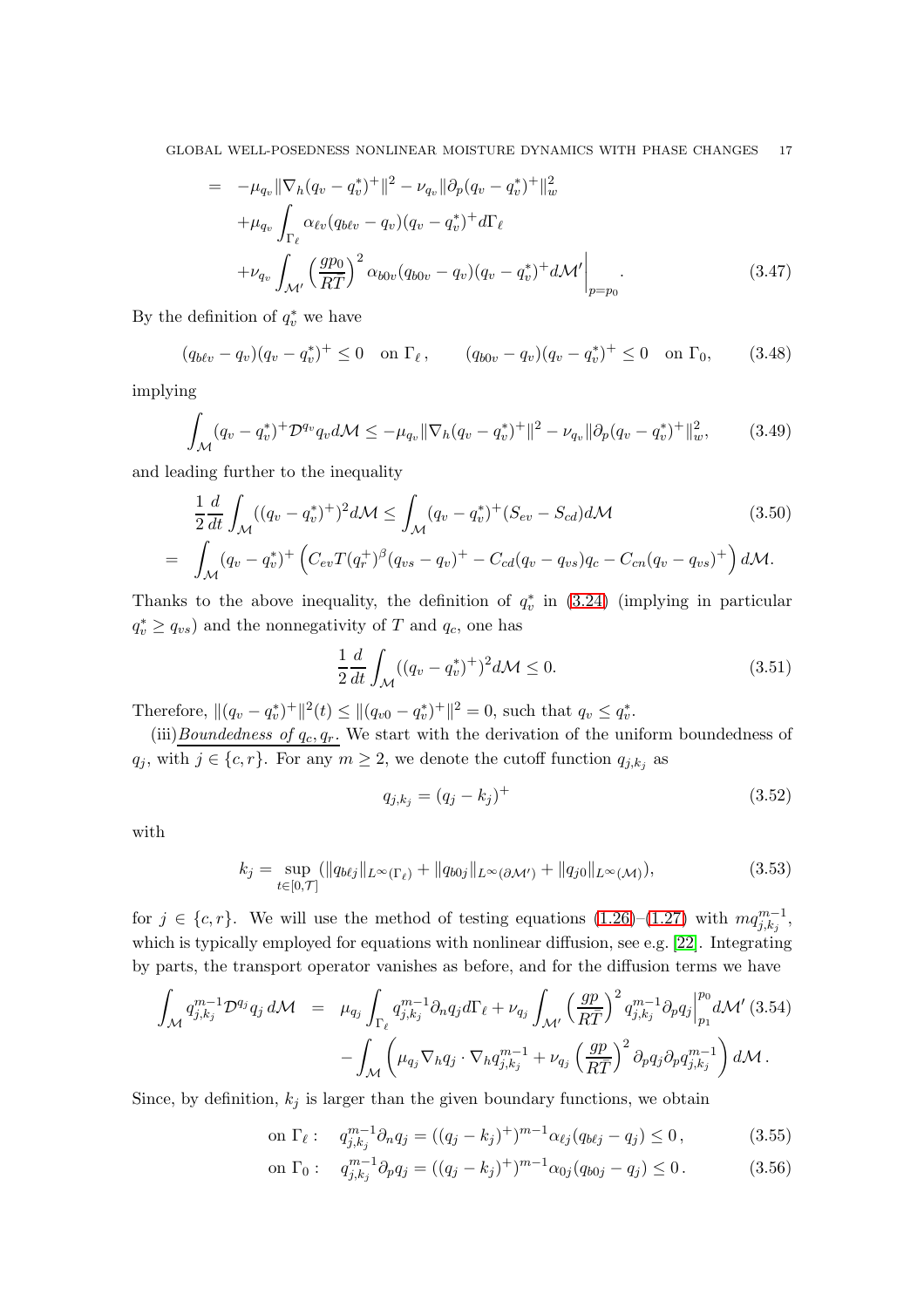Moreover since  $m \geq 2$  we can reformulate

$$
\int_{\mathcal{M}} \nabla_h q_j \cdot \nabla_h q_{j,k_j}^{m-1} d\mathcal{M} = (m-1) \int_{\mathcal{M}} q_{j,k_j}^{m-2} |\nabla_h q_{j,k_j}|^2 d\mathcal{M} = \frac{4(m-1)}{m^2} ||\nabla_h q_{j,k_j}^{m}||^2
$$
 (3.57)

with an analogous calculation for the *p*-derivatives.

We now start with the derivation of the uniform boundedness of  $q_c$  by testing equation [\(1.26\)](#page-6-2) with  $mq_{c,k_c}^{m-1}$  for any  $m \geq 2$ . Using the preceding computations and the Young inequality, we obtain directly from the uniform boundedness of  $q_v$  derived before:

$$
\frac{d}{dt} \int_{\mathcal{M}} q_{c,k_c}^m d\mathcal{M} \le -4 \frac{m-1}{m} (\mu_{q_c} \|\nabla_h q_{c,k_c}^{\frac{m}{2}}\|^2 + \nu_{q_c} \|\partial_p q_{c,k_c}^{\frac{m}{2}}\|_{w}^2) \n+ m \int_{\mathcal{M}} \left( C_{cd}(q_v - q_{vs})q_c + C_{cn}(q_v - q_{vs})^+ - C_{ac}(q_c - q_{ac}^*)^+ - C_{cr}q_cq_r \right) q_{c,k_c}^{m-1} d\mathcal{M} \n\le -4 \frac{m-1}{m} (\mu_{q_c} \|\nabla_h q_{c,k_c}^{\frac{m}{2}}\|^2 + \nu_{q_c} \|\partial_p q_{c,k_c}^{\frac{m}{2}}\|_{w}^2) + Cm \int_{\mathcal{M}} (q_{c,k_c}^m + q_{c,k_c}^{m-1}) d\mathcal{M} \n\le Cm \int_{\mathcal{M}} (1 + q_{c,k_c}^m) d\mathcal{M} \le Cm (1 + \|q_{c,k_c}\|_{L^m(\mathcal{M})}^m),
$$
\n(3.58)

from which, by the Gronwall inequality and the definition of  $k_c$ , one obtains

$$
||q_{c,k_c}||_{L^m(\mathcal{M})}^m(t) \le e^{Cmt}(Cmt + ||q_{c,k_c}(0)||_{L^m(\mathcal{M})}^m) = e^{Cmt}Cm(\mathcal{T}+1),
$$
\n(3.59)

for any  $t \in (0, \mathcal{T})$ . Thanks to this estimate, we have

$$
||q_{c,k_c}||_{L^m(\mathcal{M})}(t) \le e^{Ct}(C(\mathcal{T}+1))^{\frac{1}{m}} m^{\frac{1}{m}},
$$
\n(3.60)

from which, by taking  $m \to \infty$ , one gets  $||q_{c,k_c}||_{L^{\infty}(\mathcal{M})}(t) \leq e^{Ct}$  for all  $t \in [0, \mathcal{T}]$ , and thus

$$
||q_c||_{L^{\infty}(\mathcal{M}\times(0,\mathcal{T}))} \le k_c + e^{C\mathcal{T}} =: q_c^*.
$$
\n(3.61)

We next apply the same method to derive also uniform boundedness of  $q_r$  by employing the test function  $mq_{r,k_r}^{m-1}$ . The main difference to the previous estimates constitutes the additional vertical transport term of  $q_r$ , which we shall bound as follows:

$$
-Vm \int_{\mathcal{M}} q_{r,k_r}^{m-1} \partial_p \left(\frac{p}{\overline{T}} q_r\right) d\mathcal{M} = -Vm \int_{\mathcal{M}} q_{r,k_r}^{m-1} \left[q_r \partial_p \left(\frac{p}{\overline{T}}\right) + \frac{p}{\overline{T}} \partial_p q_r\right] d\mathcal{M}
$$
  

$$
= -Vm \int_{\mathcal{M}} q_{r,k_r}^{m-1} (q_{r,k_r} + k_r) \partial_p \left(\frac{p}{\overline{T}}\right) d\mathcal{M} - 2V \int_{\mathcal{M}} \frac{p}{\overline{T}} q_{r,k_r}^{\frac{m}{2}} \partial_p q_{r,k_r}^{\frac{m}{2}} d\mathcal{M}
$$
  

$$
\leq Cm \int_{\mathcal{M}} \left(1 + q_{r,k_r}^m\right) d\mathcal{M} + \nu_{q_r} \frac{2(m-1)}{m} \|\partial_p q_{r,k_r}^{\frac{m}{2}}\|_{w}^2 ,
$$
 (3.62)

where we applied the Cauchy-Schwarz and Young inequalities. Then the estimate for  $q_r$ becomes

$$
\frac{d}{dt} \int_{\mathcal{M}} q_{r,kr}^{m} d\mathcal{M} \leq -4 \frac{m-1}{m} \left( \mu_{q_r} \|\nabla_h q_{r,kr}^{\frac{m}{2}}\|^2 + \frac{\nu_{q_r}}{2} \|\partial_p q_{r,kr}^{\frac{m}{2}}\|_{w}^2 \right) + Cm \int_{\mathcal{M}} (1 + q_{r,kr}^{m}) d\mathcal{M}
$$
\n
$$
+ m \int_{\mathcal{M}} \left( C_{ac} (q_c - q_{ac}^{*})^{+} + C_{cr} q_c q_r - C_{ev} T(q_r^{+})^{\beta} (q_{vs} - q_v)^{+} \right) q_{r,kr}^{m-1} d\mathcal{M}
$$
\n
$$
\leq -2 \frac{m-1}{m} (\mu_{q_r} \|\nabla_h q_{r,kr}^{\frac{m}{2}}\|^2 + \nu_{q_r} \|\partial_p q_{r,kr}^{\frac{m}{2}}\|_{w}^2) + Cm \int_{\mathcal{M}} (1 + q_{r,kr}^{m}) d\mathcal{M}, \tag{3.63}
$$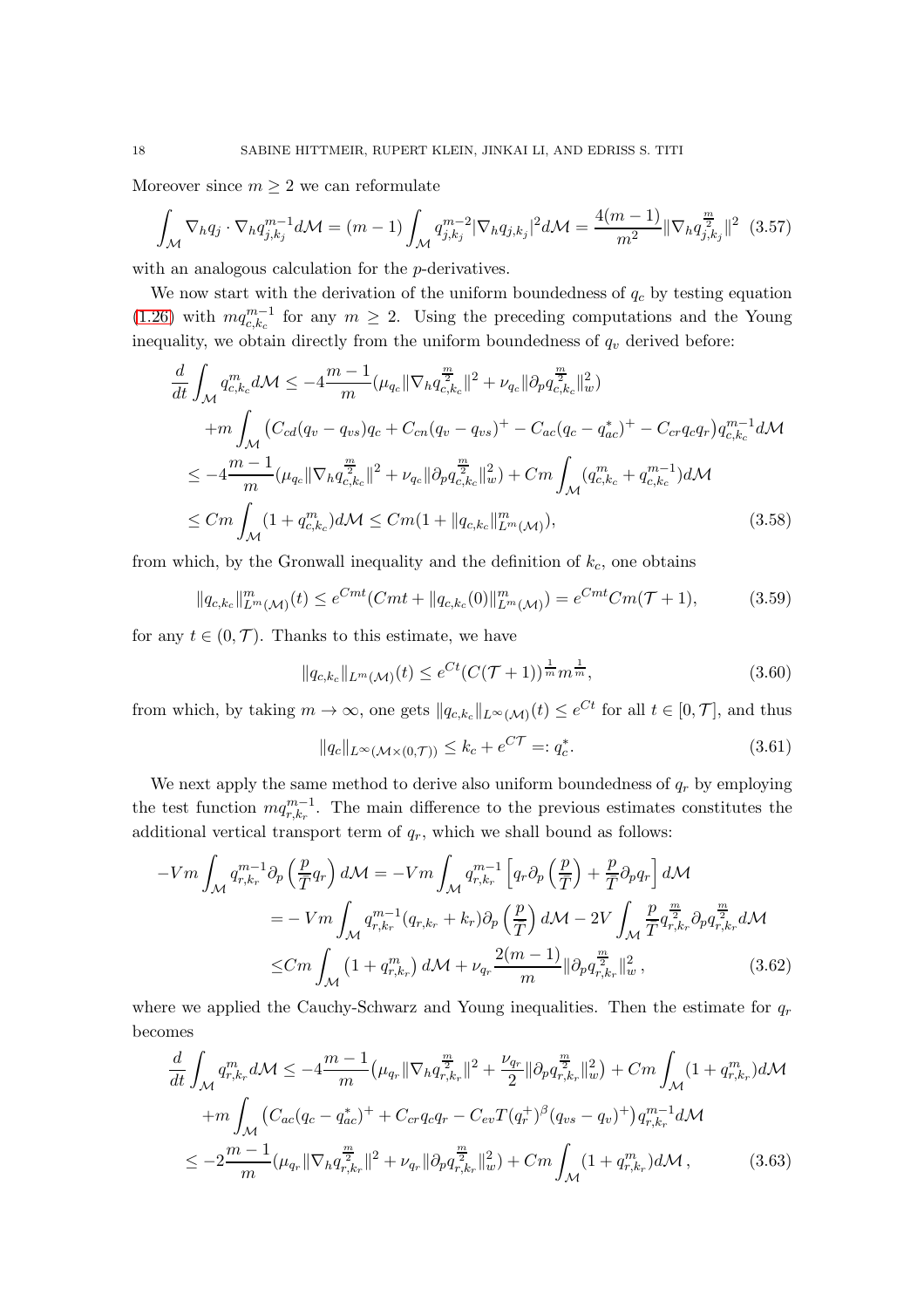where we have used the nonnegativity of  $T$  and the uniform boundedness of  $q_c$ . We thus obtain

$$
\frac{d}{dt} \int_{\mathcal{M}} q_{r,k_r}^m d\mathcal{M} \leq Cm(1 + \|q_{r,k_r}\|_{L^m(\mathcal{M})}^m). \tag{3.64}
$$

By the same argument as that for  $q_c$  above, we get the following estimate for  $q_r$ :

$$
||q_r||_{L^{\infty}(\mathcal{M}\times(0,\mathcal{T}))} \leq k_r + e^{C\mathcal{T}} =: q_r^*.
$$
\n(3.65)

(iv) Boundedness of  $\theta$ . We finally derive a similar estimate for  $\theta$ . As before we set

$$
\theta_{k_{\theta}} = (\theta - k_{\theta})^{+} \quad \text{with} \quad k_{\theta} = \sup_{t \in [0, \mathcal{T}]} (\|\theta_{b\ell}\|_{L^{\infty}(\Gamma_{\ell})} + \|\theta_{b0}\|_{L^{\infty}(\partial \mathcal{M}')} + \|\theta_{0}\|_{L^{\infty}(\mathcal{M})}), \tag{3.66}
$$

where  $\theta_{b\ell} = \left(\frac{p_0}{p}\right)$  $\left(\frac{p_0}{p}\right)^{R/c_p} T_{b\ell}$  and  $\theta_{b0} = \left(\frac{p_0}{p}\right)$  $\frac{p_0}{p}$   $\int_0^{R/c_p} T_{b0}$  accordingly. Similar to above, one can deduce by integration by parts and using the boundary condition [\(2.7\)](#page-7-1) that

<span id="page-18-0"></span>
$$
\int_{\mathcal{M}} \theta_{k_{\theta}}^{m-1} \Delta_h \theta d\mathcal{M} \le -\frac{4(m-1)}{m} \|\nabla_h \theta_{k_{\theta}}^{\frac{m}{2}}\|^2 \le 0. \tag{3.67}
$$

While for the diffusion term in the *p*-direction, the calculations are more involved. Recalling that  $\theta = T\left(\frac{p_0}{p}\right)$ p  $\int_{0}^{\frac{R}{c_p}}$ , it follows from the boundary conditions  $(2.5)-(2.6)$  $(2.5)-(2.6)$  that

$$
\left(\frac{p_0}{p}\right)^{\frac{R}{c_p}} \theta_{k_\theta}^{m-1} \partial_p \left(\left(\frac{p}{p_0}\right)^{\frac{R}{c_p}} \theta\right) = \left(\frac{p_0}{p}\right)^{\frac{R}{c_p}} \theta_{k_\theta}^{m-1} \partial_p T = \left(\frac{p_0}{p}\right)^{\frac{R}{c_p}} \theta_{k_\theta}^{m-1} \alpha_{0T} (T_{b0} - T)
$$

$$
= \theta_{k_\theta}^{m-1} \alpha_{0T} (\theta_{b0} - \theta) \le 0, \qquad \text{on } \Gamma_0,
$$
(3.68)

and

$$
\left(\frac{p_0}{p}\right)^{\frac{R}{c_p}} \theta_{k_\theta}^{m-1} \partial_p \left(\left(\frac{p}{p_0}\right)^{\frac{R}{c_p}} \theta\right) = \left(\frac{p_0}{p}\right)^{\frac{R}{c_p}} \theta_{k_\theta}^{m-1} \partial_p T = 0, \text{ on } \Gamma_1.
$$
 (3.69)

Thus, due to integration by parts,

$$
\int_{\mathcal{M}} \left(\frac{p_0}{p}\right)^{\frac{R}{c_p}} \partial_p \left(\left(\frac{gp}{R\overline{T}}\right)^2 \partial_p \left(\left(\frac{p}{p_0}\right)^{\frac{R}{c_p}} \theta\right)\right) \theta_{k_{\theta}}^{m-1} d\mathcal{M}
$$
\n
$$
= - \int_{\mathcal{M}} \left(\frac{gp}{R\overline{T}}\right)^2 \partial_p \left(\left(\frac{p}{p_0}\right)^{\frac{R}{c_p}} \theta\right) \partial_p \left(\left(\frac{p_0}{p}\right)^{\frac{R}{c_p}} \theta_{k_{\theta}}^{m-1}\right) d\mathcal{M}
$$
\n
$$
+ \int_{\mathcal{M}'} \left(\frac{p_0}{p}\right)^{\frac{R}{c_p}} \theta_{k_{\theta}}^{m-1} \left(\frac{gp}{R\overline{T}}\right)^2 \partial_p \left(\left(\frac{p}{p_0}\right)^{\frac{R}{c_p}} \theta\right) d\mathcal{M}' \Big|_{p_1}^{p_0}
$$
\n
$$
\leq - \int_{\mathcal{M}} \left(\frac{gp}{R\overline{T}}\right)^2 \partial_p \left(\left(\frac{p}{p_0}\right)^{\frac{R}{c_p}} \theta\right) \partial_p \left(\left(\frac{p_0}{p}\right)^{\frac{R}{c_p}} \theta_{k_{\theta}}^{m-1}\right) d\mathcal{M}.
$$
\n(3.70)

Direct calculations yield

$$
\partial_p \left( \left( \frac{p}{p_0} \right)^{\frac{R}{c_p}} \theta \right) \partial_p \left( \left( \frac{p_0}{p} \right)^{\frac{R}{c_p}} \theta_{k_\theta}^{m-1} \right)
$$
  
=  $(m-1)\theta_{k_\theta}^{m-2} (\partial_p \theta_{k_\theta})^2 + \frac{R}{c_p p} \left( (m-1)\theta_{k_\theta}^{m-2} \theta - \theta_{k_\theta}^{m-1} \right) \partial_p \theta_{k_\theta} - \left( \frac{R}{c_p p} \right)^2 \theta_{k_\theta}^{m-1}$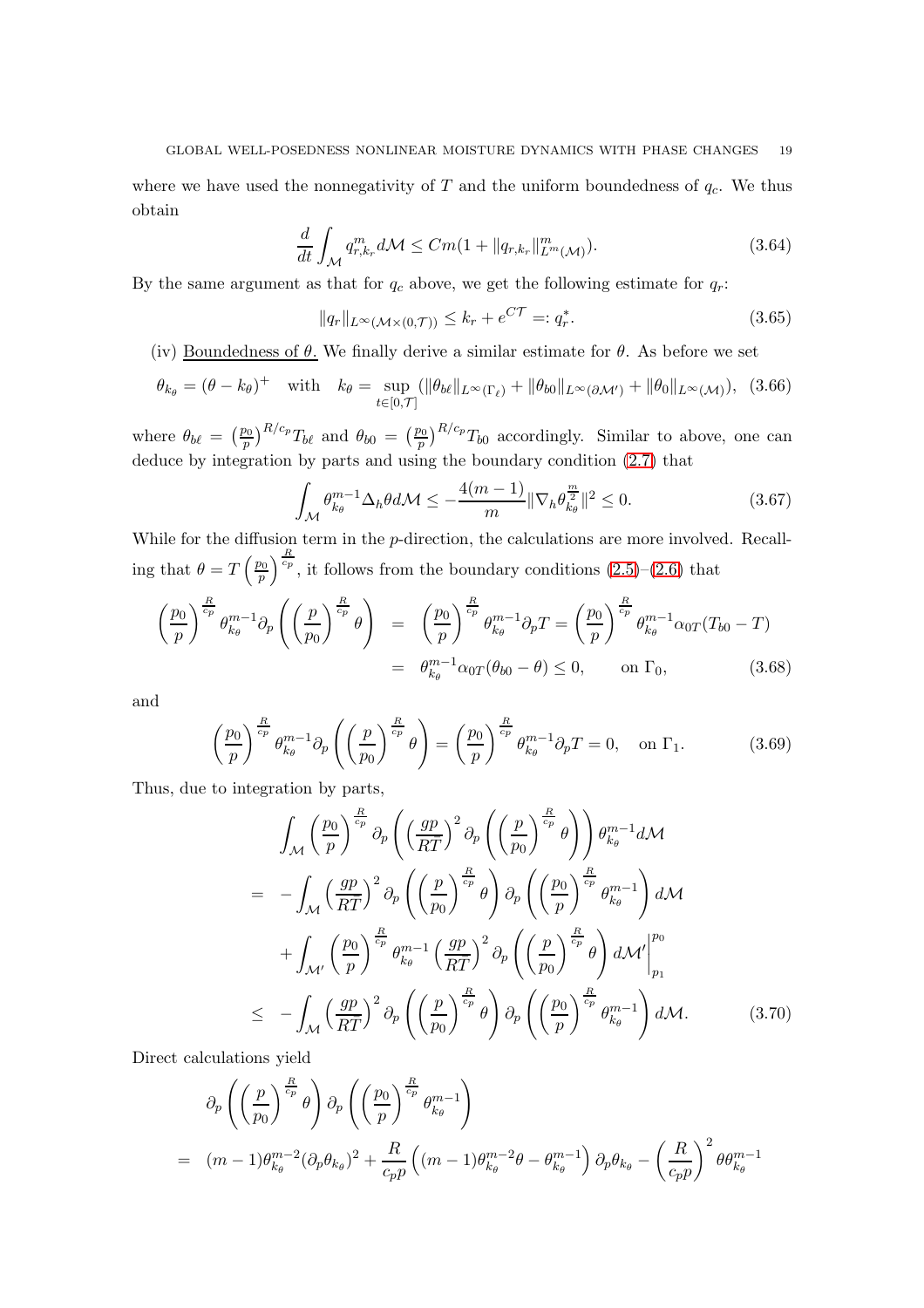20 SABINE HITTMEIR, RUPERT KLEIN, JINKAI LI, AND EDRISS S. TITI

$$
= (m-1)\theta_{k_{\theta}}^{m-2} \left[ (\partial_p \theta_{k_{\theta}})^2 + \frac{R}{c_p p} \left( \theta - \frac{\theta_{k_{\theta}}}{m-1} \right) \partial_p \theta_{k_{\theta}} \right] - \left( \frac{R}{c_p p} \right)^2 \theta \theta_{k_{\theta}}^{m-1}
$$
  

$$
= (m-1)\theta_{k_{\theta}}^{m-2} \left( \partial_p \theta_{k_{\theta}} + \frac{R}{2c_p p} \left( \theta - \frac{\theta_{k_{\theta}}}{m-1} \right) \right)^2
$$

$$
- \left( \frac{R}{c_p p} \right)^2 \left[ \frac{m-1}{4} \left( \theta - \frac{\theta_{k_{\theta}}}{m-1} \right)^2 + \theta \theta_{k_{\theta}} \right] \theta_{k_{\theta}}^{m-2}.
$$
(3.71)

Plugging this relation into the previous inequality, one obtains by the Young inequality

$$
\int_{\mathcal{M}} \left(\frac{p_0}{p}\right)^{\frac{R}{cp}} \partial_p \left(\left(\frac{gp}{R\bar{T}}\right)^2 \partial_p \left(\left(\frac{p}{p_0}\right)^{\frac{R}{cp}} \theta\right)\right) \theta_{k_{\theta}}^{m-1} d\mathcal{M}
$$
\n
$$
\leq \int_{\mathcal{M}} \left(\frac{gp}{R\bar{T}}\right)^2 \left(\frac{R}{c_p p}\right)^2 \left[\frac{m-1}{4} \left(\theta - \frac{\theta_{k_{\theta}}}{m-1}\right)^2 + \theta \theta_{k_{\theta}}\right] \theta_{k_{\theta}}^{m-2} d\mathcal{M}
$$
\n
$$
= \left(\frac{g}{c_p \bar{T}}\right)^2 \int_{\mathcal{M}} \left[\frac{m-1}{4} \left(\theta - \frac{\theta_{k_{\theta}}}{m-1}\right)^2 + \theta \theta_{k_{\theta}}\right] \Big|_{\theta \geq k_{\theta}} \theta_{k_{\theta}}^{m-2} d\mathcal{M}
$$
\n
$$
= \left(\frac{g}{c_p \bar{T}}\right)^2 \int_{\mathcal{M}} \left[\frac{m-1}{4} \left(\frac{m-2}{m-1} \theta_{k_{\theta}} + k_{\theta}\right)^2 + \theta_{k_{\theta}}^2 + k_{\theta} \theta_{k_{\theta}}\right] \Big|_{\theta \geq k_{\theta}}
$$
\n
$$
\leq C \int_{\mathcal{M}} [m(\theta_{k_{\theta}} + k_{\theta})^2 + \theta_{k_{\theta}}^2 + k_{\theta} \theta_{k_{\theta}}] \theta_{k_{\theta}}^{m-2} d\mathcal{M} \leq C m \int_{\mathcal{M}} (1 + \theta_{k_{\theta}}^m) d\mathcal{M}.
$$
\n(3.72)

Combing the above estimate with [\(3.67\)](#page-18-0) yields

<span id="page-19-0"></span>
$$
\int_{\mathcal{M}} \tilde{\mathcal{D}}^{\theta} \theta \theta_{k_{\theta}}^{m-1} d\mathcal{M} \leq Cm \int_{\mathcal{M}} (1 + \theta_{k_{\theta}}^{m}) d\mathcal{M}. \tag{3.73}
$$

We now test equation [\(1.31\)](#page-6-4) with  $m\theta_{k_{\theta}}^{m-1}$  and integrate by parts

$$
\frac{d}{dt} \int_{\mathcal{M}} \theta_{k_{\theta}}^{m} d\mathcal{M} \leq Cm \int_{\mathcal{M}} (\theta_{k_{\theta}}^{m} + 1) d\mathcal{M}
$$
\n
$$
+ m \frac{L}{c_{p}} \int_{\mathcal{M}} \left(\frac{p_{0}}{p}\right)^{\frac{R}{c_{p}}} \left(C_{cd}(q_{v} - q_{vs})q_{c} + C_{cn}(q_{v} - q_{vs})^{+}\right) \theta_{k_{\theta}}^{m-1} d\mathcal{M}
$$
\n
$$
- m \frac{L}{c_{p}} \int_{\mathcal{M}} \left(\frac{p_{0}}{p}\right)^{\frac{R}{c_{p}}} C_{ev} T(q_{r}^{+})^{\beta} (q_{vs} - q_{v})^{+} \theta_{k_{\theta}}^{m-1} d\mathcal{M}
$$
\n
$$
\leq Cm \int_{\mathcal{M}} (\theta_{k_{\theta}}^{m} + 1) d\mathcal{M}, \qquad (3.74)
$$

where we made use of [\(3.73\)](#page-19-0), the boundedness of  $q_v, q_c$  and the nonnegativity of T. By the same argument as before for  $q_c$  and  $q_r$ , it follows that

$$
\|\theta\|_{L^{\infty}(\mathcal{M}\times(0,\mathcal{T}))} \le k_{\theta} + e^{C\mathcal{T}},\tag{3.75}
$$

proving the upper bound for T, on the interval  $[0, \mathcal{T}]$ .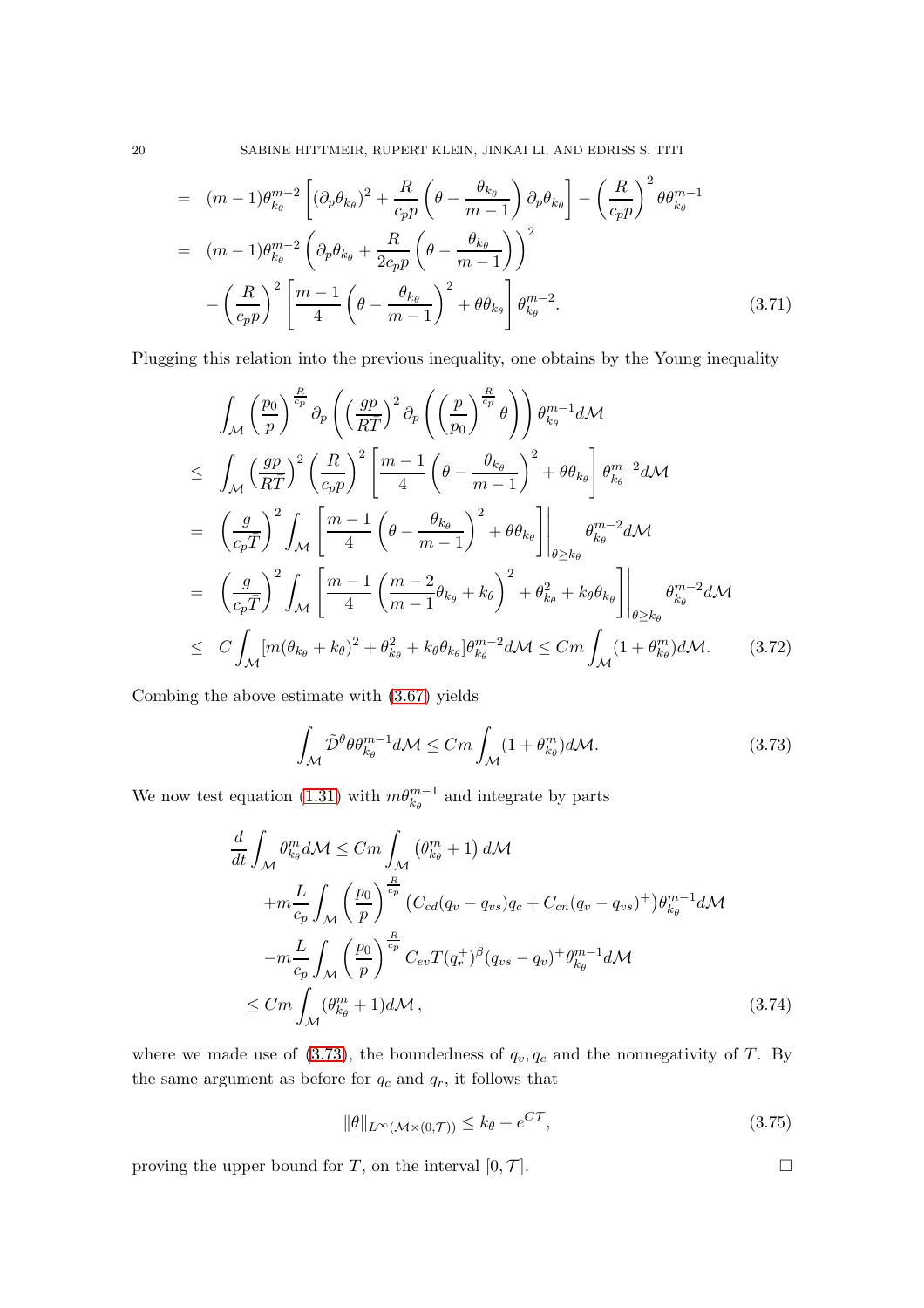### 4. Global existence and well-posedness

<span id="page-20-0"></span>In this section we prove our main result, i.e., the global existence and well-posedness, i.e., the uniqueness and the continuous dependence with respect to the initial data, of the strong solutions to system  $(1.25)$ – $(1.30)$ , or equivalently system  $(1.25)$ – $(1.27)$  with  $(1.31)$ , subject to the boundary conditions  $(2.5)$ – $(2.7)$ .

The uniqueness, and the Lipschitz continuity of the solutions on the initial data, is guaranteed by the following proposition, which, as we already mentioned in the Introduction, requires the Lipschitz continuity of the saturation mixing stated in [\(1.16\)](#page-4-2).

<span id="page-20-1"></span>**Proposition 4.1.** Let  $(T_i, q_{vi}, q_{ci}, q_{ri})$  for  $i \in \{1,2\}$  be two strong solutions, on the interval  $[0, \mathcal{T}]$ , of  $(1.25)-(1.30)$  $(1.25)-(1.30)$  $(1.25)-(1.30)$ , subject to  $(2.5)-(2.7)$  $(2.5)-(2.7)$ , with initial data  $(T_i^0, q_{vi}^0, q_{ci}^0, q_{ri}^0) \in$  $(L^{\infty}(\mathcal{M}))^4 \cap (H^1(\mathcal{M}))^4$ . Then, the following estimate holds

$$
\sup_{t \in [0,T]} \left( \|T_1 - T_2\|^2 + \sum_{j \in \{v,c,r\}} \|q_{j1} - q_{j2}\|^2 \right) \le C e^{C_0 \mathcal{T}} \left( \|T_1^0 - T_2^0\|^2 + \sum_{j \in \{v,c,r\}} \|q_{j1}^0 - q_{j2}^0\|^2 \right)
$$

for a positive constant  $C_0$ , implying in particular the uniqueness of the solutions.

Proof. The main difficulty in the proof of the uniqueness and the continuous dependence on the initial data of the solutions is caused by the evaporation term  $S_{ev}$  if the exponent  $\beta \in (0, 1)$ . This problem can be circumvented by introducing the following new unknowns

$$
Q = q_v + q_r, \qquad H = T - \frac{L}{c_p}(q_c + q_r). \tag{4.1}
$$

These quantities resemble the ones used in Hernandez-Duenas et al. [\[19\]](#page-40-21). However, in [\[19\]](#page-40-21) the cloud water was not taken into account. In particular,  $c_pH$  corresponds to the liquid water enthalpy, see e.g. Emanuel [\[13\]](#page-40-18). In the following we prove uniqueness by deriving typical  $L^2$ -estimates for the differences of the solutions in terms of estimates for the quantities

<span id="page-20-4"></span><span id="page-20-2"></span>
$$
Q, q_c, q_r, H. \tag{4.2}
$$

We start with the estimate for  $Q$ , whose evolution is governed by the equation:

$$
\partial_t Q + \mathbf{v}_h \cdot \nabla_h Q + \omega \partial_p Q = -V \partial_p \left(\frac{p}{\overline{T}} q_r\right) + S_{ac} + S_{cr} - S_{cd} + \mu_{q_v} \Delta_h Q + (\mu_{q_r} - \mu_{q_v}) \Delta_h q_r + \nu_{q_v} \partial_p \left(\left(\frac{gp}{R\overline{T}}\right)^2 \partial_p Q\right) + (\nu_{q_r} - \nu_{q_v}) \partial_p \left(\left(\frac{gp}{R\overline{T}}\right)^2 \partial_p q_r\right).
$$
(4.3)

Let  $Q_1, Q_2$  be two solutions of [\(4.3\)](#page-20-2). We multiply the equation for the difference  $(Q_1-Q_2)$ by  $(Q_1 - Q_2)$ , and integrate over M. Recalling  $(2.10)$ – $(2.11)$ , it follows from integration by parts and using the relevant boundary conditions, that

$$
\int_{\mathcal{M}} (\partial_t (Q_1 - Q_2) + \mathbf{v}_h \cdot \nabla_h (Q_1 - Q_2) + \omega \partial_p (Q_1 - Q_2)) (Q_1 - Q_2) d\mathcal{M} = \frac{1}{2} \frac{d}{dt} ||Q_1 - Q_2||^2.
$$
\n(4.4)

By the boundary conditions  $(2.5)$ – $(2.7)$ , one can check that

<span id="page-20-3"></span>on 
$$
\Gamma_{\ell}
$$
:  $\partial_n(Q_1 - Q_2) + \alpha_{\ell v}(Q_1 - Q_2) = (\alpha_{\ell 0} - \alpha_{\ell r})(q_{r1} - q_{r2}),$  (4.5)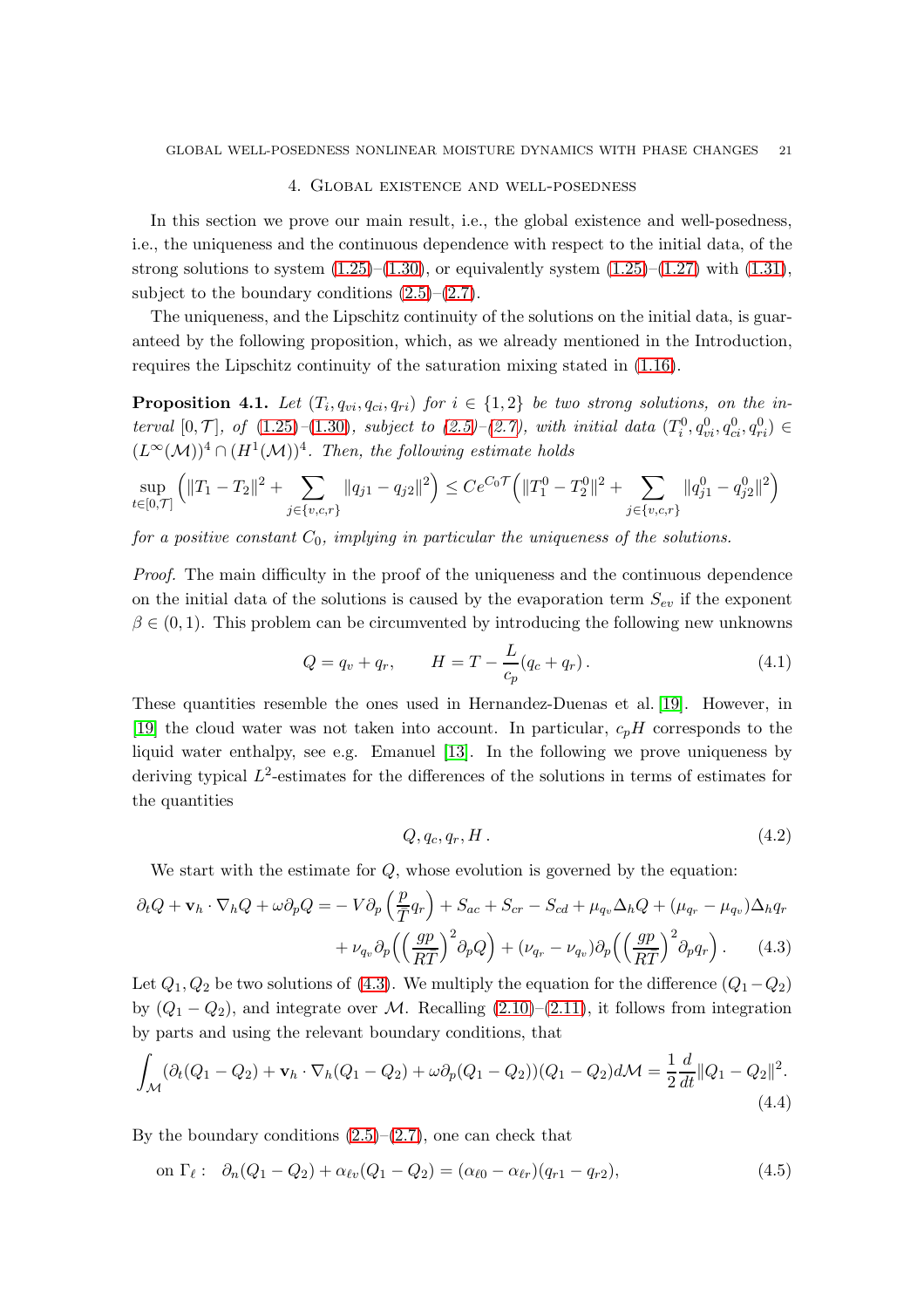on 
$$
\Gamma_0
$$
:  $\partial_p(Q_1 - Q_2) + \alpha_{0v}(Q_1 - Q_2) = (\alpha_{0v} - \alpha_{0r})(q_{r1} - q_{r2}),$  (4.6)

on 
$$
\Gamma_1
$$
:  $\partial_p(Q_1 - Q_2) = \partial_p(q_{r1} - q_{r2}) = 0,$  (4.7)

on 
$$
\Gamma_{\ell}
$$
:  $\partial_n(q_{r1} - q_{r2}) = \alpha_{\ell r}(q_{r2} - q_{r1}),$  on  $\Gamma_0$ :  $\partial_p(q_{r1} - q_{r2}) = \alpha_{0r}(q_{r2} - q_{r1}).$  (4.8)

For shortening the expressions, we use hereafter the notation

$$
\text{Diff}(Q, q_r) := \tag{4.9}
$$
\n
$$
\mu_{q_v} \Delta_h Q + (\mu_{q_r} - \mu_{q_v}) \Delta_h q_r + \nu_{q_v} \partial_p \left( \left( \frac{gp}{R\bar{T}} \right)^2 \partial_p Q \right) + (\nu_{q_r} - \nu_{q_v}) \partial_p \left( \left( \frac{gp}{R\bar{T}} \right)^2 \partial_p q_r \right)
$$

for the diffusion terms in equation  $(4.3)$  for  $Q$ . It then follows from integration by parts, using the boundary conditions  $(4.5)-(4.8)$  $(4.5)-(4.8)$ , that

$$
\int_{\mathcal{M}} (\text{Diff}(Q_1, q_{r1}) - \text{Diff}(Q_2, q_{r2})) (Q_1 - Q_2) d\mathcal{M}
$$
\n
$$
= \mu_{q_v} \int_{\Gamma_{\ell}} (Q_1 - Q_2) \partial_n (Q_1 - Q_2) d\Gamma_{\ell} - \mu_{q_v} || \nabla_h (Q_1 - Q_2) ||^2
$$
\n
$$
+ \nu_{q_v} \int_{\mathcal{M}'} \left(\frac{gp}{RT}\right)^2 \partial_p (Q_1 - Q_2) (Q_1 - Q_2) d\mathcal{M}' \Big|_{p_1}^{p_0} - \nu_{q_v} || \partial_p (Q_1 - Q_2) ||^2_w
$$
\n
$$
+ (\mu_{q_r} - \mu_{q_v}) \int_{\Gamma_{\ell}} \partial_n (q_{r1} - q_{r2}) (Q_1 - Q_2) d\Gamma_{\ell}
$$
\n
$$
+ (\nu_{q_r} - \nu_{q_v}) \int_{\mathcal{M}'} \left(\frac{gp}{RT}\right)^2 \partial_p (q_{r1} - q_{r2}) (Q_1 - Q_2) d\mathcal{M}' \Big|_{p_1}^{p_0}
$$
\n
$$
- (\mu_{q_r} - \mu_{q_v}) \int_{\mathcal{M}} \nabla_h (q_{r1} - q_{r2}) \cdot \nabla_h (Q_1 - Q_2) d\mathcal{M}
$$
\n
$$
- (\nu_{q_r} - \nu_{q_v}) \int_{\mathcal{M}} \left(\frac{gp}{RT}\right)^2 \partial_p (q_{r1} - q_{r2}) \partial_p (Q_1 - Q_2) d\mathcal{M}, \tag{4.10}
$$

Applying Young's inequality to the integrals over  $M$  and using the boundary conditions [\(4.5\)](#page-20-3)-[\(4.8\)](#page-20-3) to the boundary integrals, one obtains, after some manipulations,

$$
\int_{\mathcal{M}} (\text{Diff}(Q_1, q_{r1}) - \text{Diff}(Q_2, q_{r2})) (Q_1 - Q_2) d\mathcal{M}
$$
\n
$$
\leq -\frac{\mu_{q_v}}{2} \|\nabla_h (Q_1 - Q_2)\|^2 + \frac{(\mu_{q_r} - \mu_{q_v})^2}{2\mu_{q_v}} \|\nabla_h (q_{r1} - q_{r2})\|^2 - \frac{\nu_{q_v}}{2} \|\partial_p (Q_1 - Q_2)\|_w^2 + \frac{(\nu_{q_r} - \nu_{q_v})^2}{2\nu_{q_v}} \|\partial_p (q_{r1} - q_{r2})\|_w^2 - \mu_{q_v} \int_{\Gamma_\ell} \alpha_{\ell v} (Q_1 - Q_2)^2 d\Gamma_\ell + \int_{\Gamma_\ell} (\mu_{q_r} \alpha_{\ell r} - \mu_{q_v} \alpha_{\ell v}) (q_{r2} - q_{r1}) (Q_1 - Q_2) d\Gamma_\ell - \nu_{q_v} \int_{\mathcal{M}'} \left(\frac{gp}{R\bar{T}}\right)^2 \alpha_{0v} (Q_1 - Q_2)^2 d\mathcal{M}' \Big|_{p=p_0} + \int_{\mathcal{M}'} (\nu_{q_r} \alpha_{0r} - \nu_{q_v} \alpha_{0v}) (q_{r2} - q_{r1}) (Q_1 - Q_2) d\mathcal{M}' \Big|_{p=p_0}.
$$
\n(4.11)

Since we do not want to make any restrictions on the boundary data (i.e.,we also want to allow that, e.g.,  $\alpha_{0r} = 0$ , but  $\alpha_{0v} > 0$ ), we apply Young's inequality with  $\varepsilon > 0$  sufficiently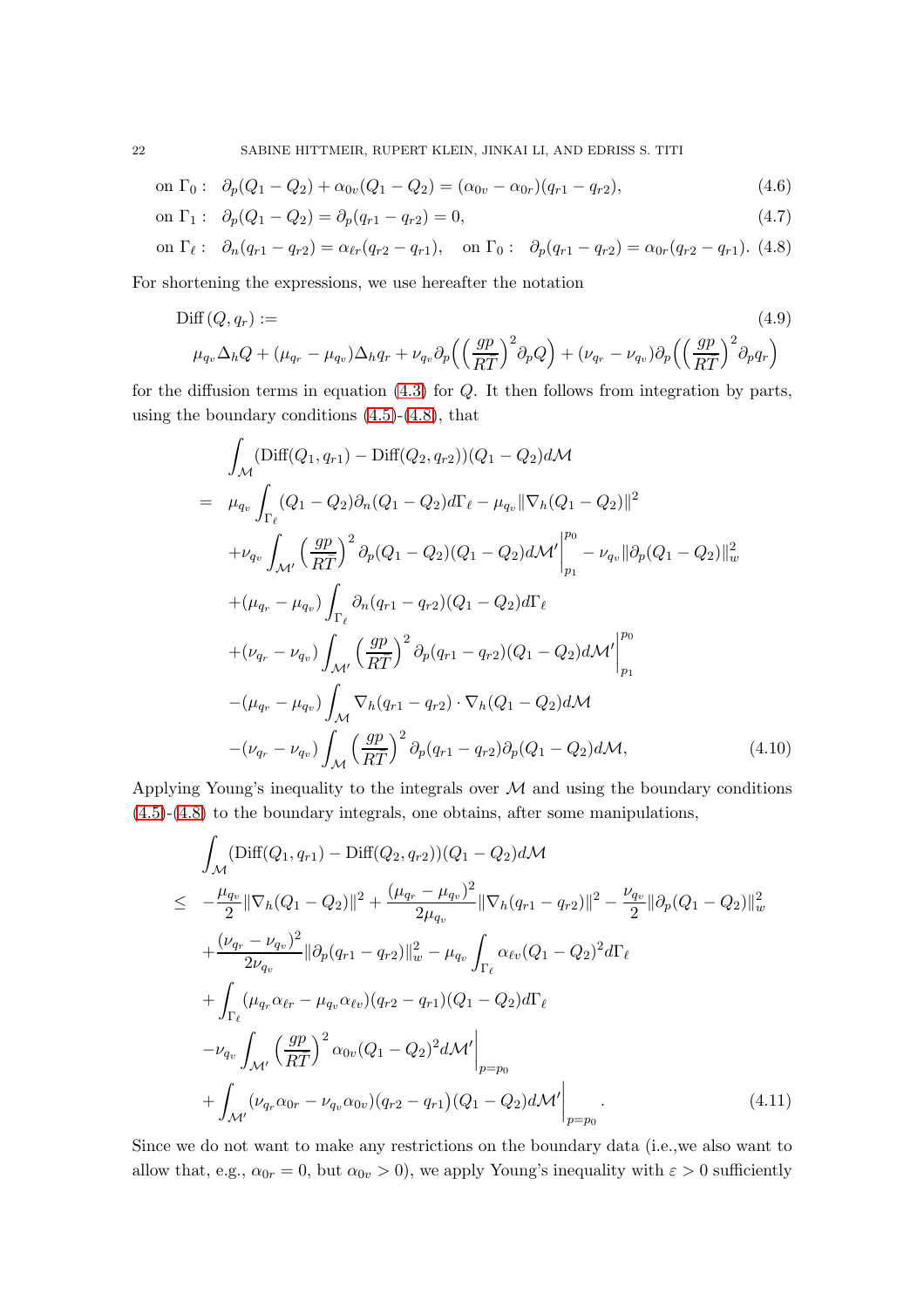small to the boundary integrals to finally estimate them using the boundedness of the trace map  $H^1(\mathcal{M}) \mapsto H^{\frac{1}{2}}(\partial \mathcal{M}) \hookrightarrow L^2(\partial \mathcal{M})$ , see, e.g., [\[12\]](#page-40-22), as follows

$$
\int_{\Gamma_{\ell}} (\mu_{q_r} \alpha_{\ell r} - \mu_{q_v} \alpha_{\ell v}) (q_{r2} - q_{r1}) (Q_1 - Q_2) d\Gamma_{\ell} \n+ \int_{\mathcal{M}'} (\nu_{q_r} \alpha_{0r} - \nu_{q_v} \alpha_{0v}) (q_{r2} - q_{r1}) (Q_1 - Q_2) d\mathcal{M}' \Big|_{p=p_0} \n\leq \varepsilon \int_{\partial \mathcal{M}} (Q_1 - Q_2)^2 d(\partial \mathcal{M}) + C(\varepsilon) \int_{\partial \mathcal{M}} (q_{r1} - q_{r2})^2 d(\partial \mathcal{M}) \n\leq \frac{\mu_{q_v}}{4} ||\nabla_h (Q_1 - Q_2)||^2 + \frac{\nu_{q_v}}{4} ||\partial_p (Q_1 - Q_2)||^2_w + C(||Q_1 - Q_2||^2 + ||q_{r1} - q_{r2}||^2) \n+ C_Q(\mu_{q_r} ||\nabla_h (q_{r1} - q_{r2})||^2 + \nu_{q_r} ||\partial_p (q_{r1} - q_{r2})||^2_w).
$$
\n(4.12)

For the  $L^2$ -estimate we therefore obtain

<span id="page-22-0"></span>
$$
\frac{1}{2}\frac{d}{dt}||Q_1 - Q_2||^2 + \frac{\mu_{q_v}}{4}||\nabla_h(Q_1 - Q_2)||^2 + \frac{\nu_{q_v}}{4}||\partial_p(Q_1 - Q_2)||_w^2
$$
\n
$$
\leq C_Q(\mu_{q_r}||q_{r1} - q_{r2}||^2 + \nu_{q_r}||\partial_p(q_{r1} - q_{r2}||_w^2) + C(||Q_1 - Q_2||^2 + ||q_{r1} - q_{r2}||^2)
$$
\n
$$
-V \int_{\mathcal{M}} \left( (q_{r1} - q_{r2})\partial_p \left(\frac{p}{T}\right) + \frac{p}{T}\partial_p(q_{r1} - q_{r2}) \right) (Q_1 - Q_2)d\mathcal{M}
$$
\n
$$
+ C_{ac} \int_{\mathcal{M}} ((q_{c1} - q_{ac}^*)^+ - (q_{c2} - q_{ac}^*)^+)(Q_1 - Q_2)d\mathcal{M}
$$
\n
$$
+ C_{cr} \int_{\mathcal{M}} ((q_{c1} - q_{c2})q_{r1} + q_{c2}(q_{r1} - q_{r2})) (Q_1 - Q_2)d\mathcal{M}
$$
\n
$$
- C_{cd} \int_{\mathcal{M}} ((q_{v1} - q_{v2})q_{c1} + q_{v2}(q_{c1} - q_{c2})) (Q_1 - Q_2)d\mathcal{M}
$$
\n
$$
+ C_{cd} \int_{\mathcal{M}} (q_{vs}(T_1)(q_{c1} - q_{c2}) + q_{c2}(q_{vs}(p, T_1) - q_{vs}(p, T_2))(Q_1 - Q_2)d\mathcal{M}
$$
\n
$$
- C_{cn} \int_{\mathcal{M}} ((q_{v1} - q_{vs}(p, T_1))^+ - (q_{v2} - q_{vs}(p, T_2))^+)(Q_1 - Q_2)d\mathcal{M}.
$$
\n(4.13)

The Lipschitz continuity property of the saturation mixing ratio [\(1.16\)](#page-4-2) implies

<span id="page-22-1"></span>
$$
\begin{aligned} |(q_{v1} - q_{vs}(p, T_1))^+ - (q_{v2} - q_{vs}(p, T_2))^+| \\ &\le |(q_{v1} - q_{vs}(p, T_1))^+ - (q_{v2} - q_{vs}(p, T_1))^+| + |(q_{v2} - q_{vs}(p, T_1))^+ - (q_{v2} - q_{vs}(p, T_2))^+| \\ &\le |q_{v1} - q_{v2}| + C|T_1 - T_2|. \end{aligned} \tag{4.14}
$$

Using additionally the uniform boundedness of all moisture quantities as well as Young's inequality and rewriting  $q_v$  and T in terms of the quantities in [\(4.2\)](#page-20-4), we obtain:

<span id="page-22-2"></span>
$$
\frac{1}{2}\frac{d}{dt}\|Q_1 - Q_2\|^2 + \frac{\mu_{q_v}}{4}\|\nabla_h(Q_1 - Q_2)\|^2 + \frac{\nu_{q_v}}{4}\|\partial_p(Q_1 - Q_2)\|_w^2
$$
\n
$$
\leq C\left(\|Q_1 - Q_2\|^2 + \|q_{r1} - q_{r2}\|^2 + \|q_{c1} - q_{c2}\|^2 + \|H_1 - H_2\|^2\right)
$$
\n
$$
+ C_Q(\mu_{q_r}\|\nabla_h(q_{r1} - q_{r2})\|^2 + \nu_{q_r}\|\partial_p(q_{r1} - q_{r2})\|_w^2). \tag{4.15}
$$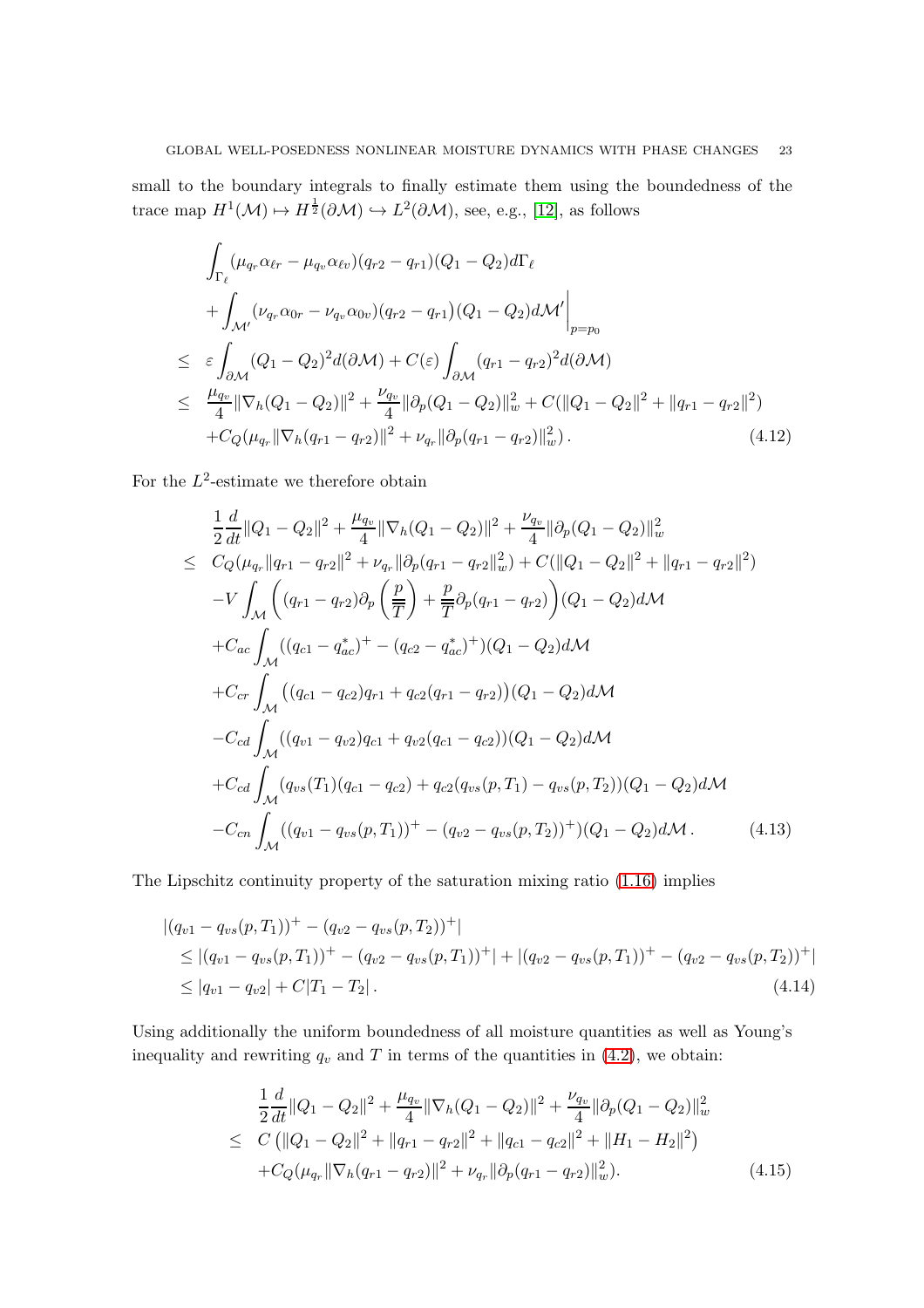We next estimate the difference of the two rain water mixing ratios. We thereby bound the diffusion and the vertical transport term with terminal velocity  $V$  as follows:

$$
\int_{\mathcal{M}} (q_{r1} - q_{r2}) \mathcal{D}^{q_r}(q_{r1} - q_{r2}) d\mathcal{M} - V \int_{\mathcal{M}} (q_{r1} - q_{r2}) \partial_p \left( \frac{p}{\bar{T}} (q_{r1} - q_{r2}) \right) d\mathcal{M}
$$
\n
$$
= -\mu_{q_r} \int_{\Gamma_\ell} \alpha_{\ell r} (q_{r1} - q_{r2})^2 d\Gamma_\ell - \mu_{q_r} ||\nabla_h (q_{r1} - q_{r2})||^2
$$
\n
$$
-\nu_{q_r} \int_{\mathcal{M}'} \left( \frac{gp}{RT} \right)^2 \alpha_{0r} (q_{r1} - q_{r2})^2 d\mathcal{M}' \Big|_{p=p_0} - \nu_{q_r} ||\partial_p (q_{r1} - q_{r2})||_w^2
$$
\n
$$
-V \int_{\mathcal{M}} \left[ (q_{r1} - q_{r2})^2 \partial_p \left( \frac{p}{\bar{T}} \right) + \frac{p}{\bar{T}} (q_{r1} - q_{r2}) \partial_p (q_{r1} - q_{r2}) \right] d\mathcal{M}
$$
\n
$$
\leq -\mu_{q_r} ||\nabla_h (q_{r1} - q_{r2})||^2 - \frac{\nu_{q_r}}{2} ||\partial_p (q_{r1} - q_{r2})||_w^2 + C ||q_{r1} - q_{r2}||^2, \qquad (4.16)
$$

and we get for the  $L^2$ -estimate of  $q_{r1} - q_{r2}$ :

<span id="page-23-0"></span>
$$
\frac{1}{2}\frac{d}{dt}\|q_{r1}-q_{r2}\|^2+\mu_{q_r}\|\nabla_h(q_{r1}-q_{r2})\|^2+\frac{\nu_{q_r}}{2}\|\partial_p(q_{r1}-q_{r2})\|_w^2
$$
\n
$$
\leq C\|q_{r_1}-q_{r2}\|^2+C_{ac}\int_{\mathcal{M}}((q_{c1}-q_{ac}^*)^+-(q_{c2}-q_{ac}^*)^+)(q_{r1}-q_{r2})d\mathcal{M}
$$
\n
$$
+C_{cr}\int_{\mathcal{M}}[(q_{c1}-q_{c2})q_{r1}(q_{r1}-q_{r2})+q_{c2}(q_{r1}-q_{r2})^2]d\mathcal{M}
$$
\n
$$
-C_{ev}\int_{\mathcal{M}}(T_1-T_2)q_{r1}^{\beta}(q_{vs}(p,T_1)-q_{v1})^+(q_{r1}-q_{r2})d\mathcal{M}
$$
\n
$$
-C_{ev}\int_{\mathcal{M}}T_2(q_{r1}^{\beta}-q_{r2}^{\beta})(q_{vs}(p,T_1)-q_{v1})^+(q_{r1}-q_{r2})d\mathcal{M}
$$
\n
$$
-C_{ev}\int_{\mathcal{M}}T_2q_{r2}^{\beta}((q_{vs}(p,T_1)-q_{v1})^+-(q_{vs}(p,T_2)-q_{v2})^+)(q_{r1}-q_{r2})d\mathcal{M}. (4.17)
$$

We can now use the monotonicity property in the evaporation term  $(q_{r1}^{\beta} - q_{r1}^{\beta})$  $_{r2}^{(p)}(q_{r1}-q_{r2})\geq 0$ and recall [\(4.14\)](#page-22-1) to estimate further replacing T in terms of  $H, q_c$  and  $q_r$ 

<span id="page-23-2"></span>
$$
\frac{1}{2}\frac{d}{dt}\|q_{r1} - q_{r2}\|^2 + \mu_{q_r}\|\nabla_h(q_{r1} - q_{r2})\|^2 + \frac{\nu_{q_r}}{2}\|\partial_p(q_{r1} - q_{r2})\|^2_w
$$
\n
$$
\leq C\left(\|Q_1 - Q_2\|^2 + \|q_{r1} - q_{r2}\|^2 + \|q_{c1} - q_{c2}\|^2 + \|H_1 - H_2\|^2\right). \tag{4.18}
$$

We now turn to the difference of the cloud water mixing ratios. We estimate the boundary terms arising from partial integration of the diffusion operator as above, using  $(4.14)$  and the Lipschitz continuity of  $q_{vs}$ ,  $(1.16)$ , and obtain

<span id="page-23-1"></span>
$$
\frac{1}{2}\frac{d}{dt}||q_{c1} - q_{c2}||^2 + \mu_{q_c}||\nabla_h(q_{c1} - q_{c2})||^2 + \nu_{q_c}||\partial_p(q_{c1} - q_{c2})||_w^2
$$
\n
$$
\leq C_{cd} \int_{\mathcal{M}} (q_{v1} - q_{v2} - (q_{vs}(p, T_1) - q_{vs}(p, T_2))q_{c1}(q_{c1} - q_{c2})d\mathcal{M}
$$
\n
$$
+ C_{cd} \int_{\mathcal{M}} (q_{v2} - q_{vs}(p, T_2))(q_{c1} - q_{c2})(q_{c1} - q_{c2})d\mathcal{M}
$$
\n
$$
+ C_{cn} ((q_{v1} - q_{vs}(p, T_1))^+ - (q_{v2} - q_{vs}(p, T_2))^+)(q_{c1} - q_{c2})d\mathcal{M}
$$
\n
$$
- C_{ac} \int_{\mathcal{M}} ((q_{c1} - q_{ac}^*)^+ - (q_{c2} - q_{ac}^*)^+)(q_{c1} - q_{c2})d\mathcal{M}
$$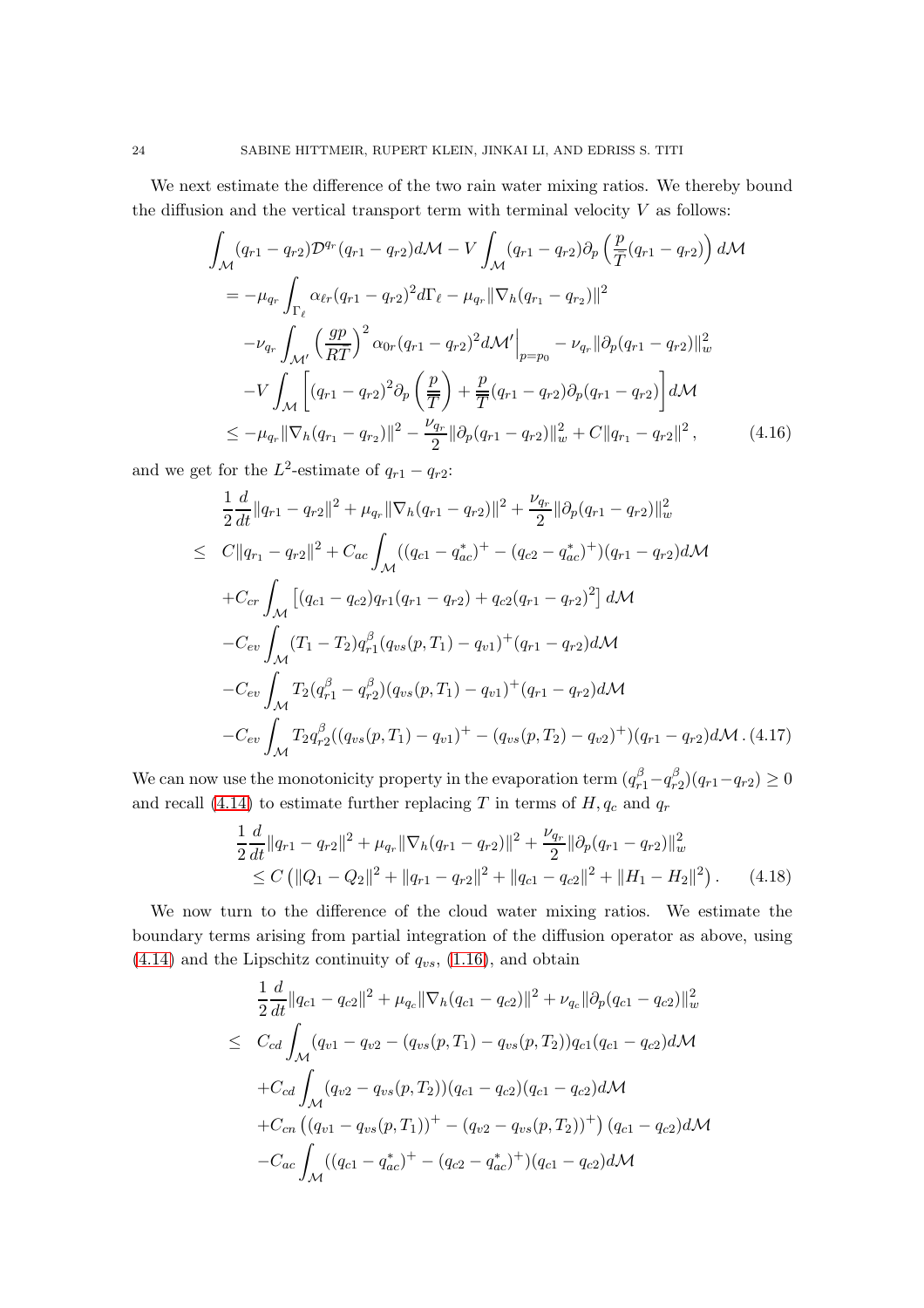$$
-C_{cr} \int_{\mathcal{M}} \left[ (q_{c1} - q_{c2})^2 q_{r1} + q_{c2} (q_{r1} - q_{r2}) (q_{c1} - q_{c2}) \right] d\mathcal{M}
$$
  
\n
$$
\leq C \left( ||Q_1 - Q_2||^2 + ||q_{r1} - q_{r2}||^2 + ||q_{c1} - q_{c2}||^2 + ||H_1 - H_2||^2 \right). \tag{4.19}
$$

To close the estimates it remains to bound  $(H_1 - H_2)$ . The equation for H reads

$$
\partial_t H + \mathbf{v}_h \cdot \nabla_h H + \omega \partial_p H =
$$
\n
$$
= \frac{RT}{c_p p} \omega - \frac{L}{c_p} V \partial_p \left( \frac{p}{\overline{T}} q_r \right) + \mu_T \Delta_h H + \nu_T \partial_p \left( \left( \frac{gp}{R\overline{T}} \right)^2 \partial_p H \right)
$$
\n
$$
- \frac{L}{c_p} \left( (\mu_{q_c} - \mu_T) \Delta_h q_c + (\nu_{q_c} - \nu_T) \partial_p \left( \left( \frac{gp}{R\overline{T}} \right)^2 \partial_p q_c \right) \right)
$$
\n
$$
- \frac{L}{c_p} \left( (\mu_{q_r} - \mu_T) \Delta_h q_r + (\nu_{q_r} - \nu_T) \partial_p \left( \left( \frac{gp}{R\overline{T}} \right)^2 \partial_p q_r \right) \right). \tag{4.20}
$$

As it can be seen here from the thermodynamic equation the antidissipative term containing the vertical velocity  $\omega$  appears on the right hand side. In previous estimates we could circumvent estimations involving this term by switching to the potential temperature  $\theta$ . However, this is not possible here, since for an alternative definition of the form  $\widetilde{H}=\theta-\frac{L}{c_{p}}\big(\frac{p_{0}}{p}$  $\frac{p_0}{p}$   $\frac{R}{c_p}$   $(q_c + q_r)$ , which would also allow for a cancellation of the source terms from phase changes, the vertical velocity term would appear again from the vertical advection term due to the pressure function multiplying the moisture quantities. We therefore stick to the previously introduced quantity  $H$ .

Testing again the equation for the difference  $(H_1-H_2)$  against  $(H_1-H_2)$  and treating the boundary terms arising from the diffusion operators and the additional vertical transport term in a similar way as for  $(Q_1 - Q_2)$  above, we obtain:

$$
\frac{1}{2}\frac{d}{dt}\|H_1 - H_2\|^2 \le -\mu_T \|\nabla_h (H_1 - H_2)\|^2 - \nu_T \|\partial_p (H_1 - H_2)\|^2_w \n+ C(\|q_{c1} - q_{c2}\|^2_{L^2(\partial \mathcal{M})} + \|q_{r1} - q_{r2}\|^2_{L^2(\partial \mathcal{M})}) + \varepsilon \|H_1 - H_2\|^2_{L^2(\partial \mathcal{M})} \n- \frac{L}{c_p} \int_{\mathcal{M}} \nabla_h (H_1 - H_2) \cdot ((\mu_{q_c} - \mu_T) \nabla_h (q_{c1} - q_{c2}) + (\mu_{q_r} - \mu_T) \nabla_h (q_{r1} - q_{r2})) d\mathcal{M} \n- \frac{L}{c_p} \int_{\mathcal{M}} \left(\frac{gp}{R\bar{T}}\right)^2 \partial_p (H_1 - H_2) \cdot ((\nu_{q_c} - \nu_T) \partial_p (q_{c1} - q_{c2}) + (\nu_{q_r} - \nu_T) \partial_p (q_{r1} - q_{r2})) d\mathcal{M} \n- \frac{L}{c_p} \int_{\mathcal{M}} \left[ V \frac{p}{\bar{T}} (q_{r1} - q_{r2}) \partial_p (H_1 - H_2) + \frac{R\omega}{c_p p} (T_1 - T_2) (H_1 - H_2) \right] d\mathcal{M} \n\le - \frac{\mu_T}{2} \|\nabla_h (H_1 - H_2)\|^2 - \frac{\nu_T}{2} \|\partial_p (H_1 - H_2)\|^2_w + C_H \mu_{q_c} \|\nabla_h (q_{c1} - q_{c2})\|^2 \n+ C_H (\mu_{q_r} \|\nabla_h (q_{r1} - q_{r2})\|^2 + \nu_{q_c} \|\partial_p (q_{c1} - q_{c2})\|^2_w + \nu_{q_r} \|\partial_p (q_{r1} - q_{r2})\|^2_w) \n+ C \left( \|H_1 - H_2\|^2 + \|q_{r1} - q_{r2}\|^2 + \|q_{c1} - q_{c2}\|^2 \right), \tag{4.21}
$$

<span id="page-24-0"></span>where  $\varepsilon$  is chosen sufficiently small; we have also used here the boundedness of the trace map  $H^1(\mathcal{M}) \mapsto L^2(\partial \mathcal{M})$  and Young's inequality. Moreover, since according to [\(2.8\)](#page-7-2) we have  $\omega \in L^{\infty}(0, \mathcal{T}; L^2(\mathcal{M}))$ , we have also used above the following bound for the integral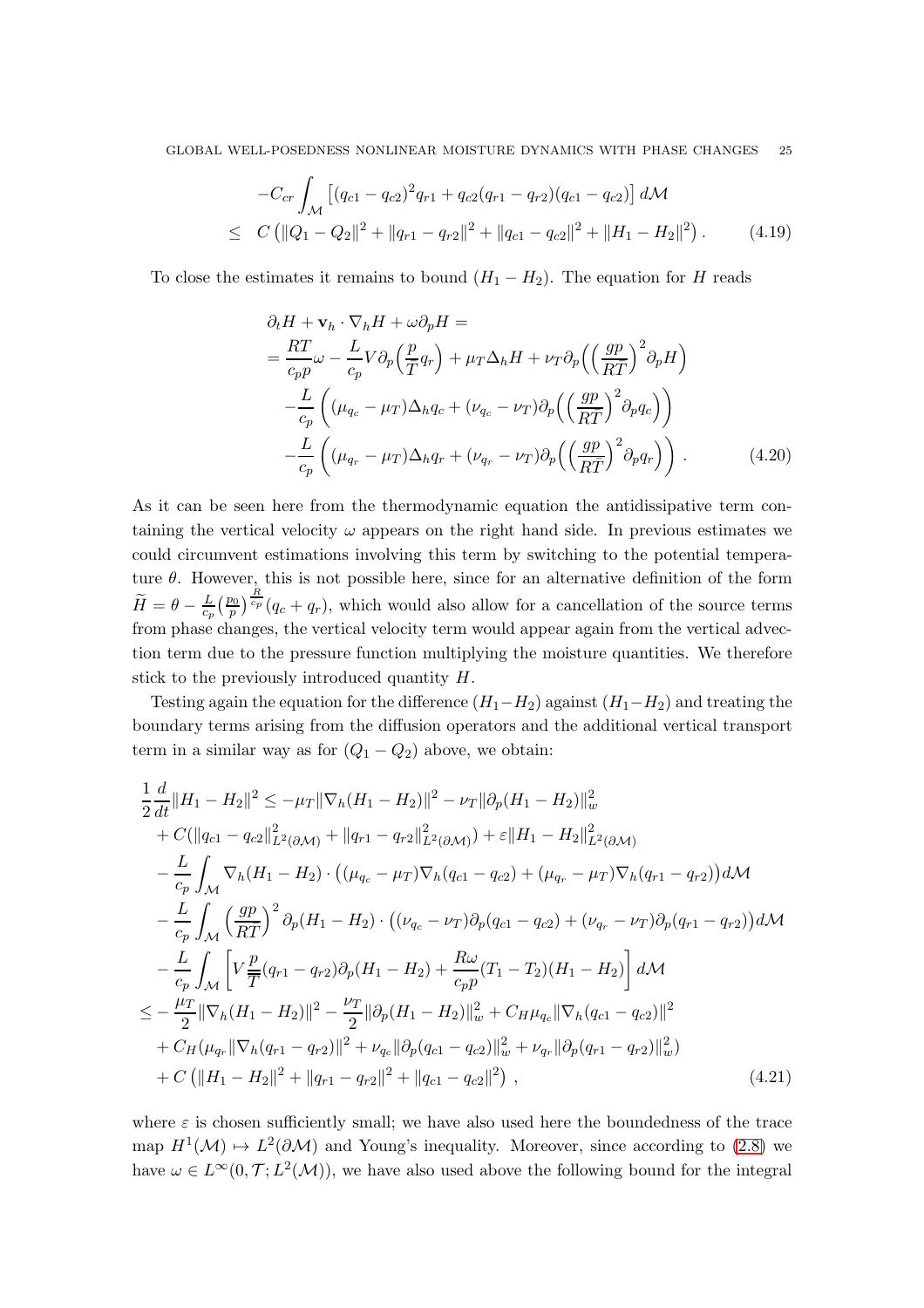containing the vertical velocity component  $\omega$ :

$$
\left| \int_{\mathcal{M}} \frac{R\omega}{c_p p} (T_1 - T_2)(H_1 - H_2) d\mathcal{M} \right|
$$
  
\n
$$
\leq C \left( \|H_1 - H_2\|_{L^4(\mathcal{M})}^2 + \sum_{j \in \{c, r\}} \|q_{j1} - q_{j2}\|_{L^4(\mathcal{M})}^2 \right)
$$
  
\n
$$
\leq C \left( \|H_1 - H_2\|_{H^1(\mathcal{M})}^{\frac{3}{2}} \|H_1 - H_2\|_{\frac{1}{2}}^{\frac{1}{2}} + \sum_{j \in \{c, r\}} \|q_{j1} - q_{j2}\|_{H^1(\mathcal{M})}^{\frac{3}{2}} \|q_{j1} - q_{j2}\|_{\frac{1}{2}}^{\frac{1}{2}} \right)
$$
  
\n
$$
\leq \varepsilon \left( \|\nabla (H_1 - H_2)\|^2 + \sum_{j \in \{c, r\}} \|\nabla (q_{j1} - q_{j2})\|^2 \right)
$$
  
\n
$$
+ C_{\varepsilon} \left( \|H_1 - H_2\|^2 + \sum_{j \in \{c, r\}} \|q_{j1} - q_{j2}\|^2 \right).
$$
\n(4.22)

We now combine the estimates  $(4.15)$ ,  $(4.18)$ ,  $(4.19)$  and  $(4.21)$  by introducing

$$
J(t) = \frac{1}{2} \left( A \| Q_1 - Q_2 \|^2 + \| q_{c1} - q_{c2} \|^2 + \| q_{r1} - q_{r2} \|^2 + B \| H_1 - H_2 \|^2 \right), \tag{4.23}
$$

where A and B are positive constants chosen accordingly (e.g.,  $A = \frac{1}{2C}$  $\frac{1}{2C_Q}$  and  $B = \frac{1}{2C_Q}$  $\frac{1}{2C_H}$ ), such that for some  $C_0 > 0$ 

$$
\frac{dJ}{dt} \le C_0 J \tag{4.24}
$$

and we conclude the proof by applying the Gronwall inequality.  $\Box$ 

We are now ready to prove our main result, Theorem [2.1.](#page-8-3)

**Proof of Theorem [2.1](#page-8-3).** The uniqueness and continuous dependence on the initial data is an immediate corollary of Proposition [4.1.](#page-20-1) Therefore, it remains to prove the global existence. By Proposition [3.1,](#page-8-2) under the assumptions in Theorem [2.1,](#page-8-3) there is a unique local strong solution  $(q_v, q_c, q_r, \theta)$ , with

$$
(q_v, q_c, q_r, \theta) \in C([0, \mathcal{T}_0]; H^1(\mathcal{M})) \cap L^2(0, \mathcal{T}_0; H^2(\mathcal{M})).
$$
\n(4.25)

We extend the unique strong solution  $(q_v, q_c, q_r, \theta)$  to the maximal time of existence  $\mathcal{T}_{*}$ . If  $\mathcal{T}_* = \infty$ , then one obtains a global strong solution. Suppose that  $\mathcal{T}_* < \infty$ , then one obviously has

<span id="page-25-1"></span>
$$
\lim_{\mathcal{T}\to\mathcal{T}_{*}}\|(q_v,q_c,q_r,\theta)\|_{L^{\infty}(0,\mathcal{T};H^1(\mathcal{M}))\cap L^2(0,\mathcal{T},H^2(\mathcal{M}))}=\infty.
$$
\n(4.26)

By Proposition [3.2,](#page-12-1) we have  $\|(q_v, q_c, q_r, \theta)\|_{L^\infty(\mathcal{M}\times(0,\mathcal{T}_*))} \leq C$ , for a positive constant C that depends continuously on  $\mathcal{T}_{*}$ . Let  $\varepsilon$  be a small enough positive time to be specified later. We will estimate the norms to the solution in the time interval  $(\mathcal{T}_{*} - \varepsilon, \mathcal{T})$ , for  $\mathcal{T} \in (\mathcal{T}_{*} - \mathcal{T})$  $\varepsilon, \mathcal{T}_{*}$ ). For simplicity, we denote  $\mathbf{U} = (q_v, q_c, q_r, \theta)$ . Applying Corollary [5.1](#page-39-2) in section [5,](#page-26-0) below, to system [\(1.25\)](#page-6-2)–[\(1.27\)](#page-6-2) with [\(1.31\)](#page-6-4), and recalling that  $\|(q_v, q_c, q_r, \theta)\|_{L^\infty(\mathcal{M}\times(0,\mathcal{T}_*))} \leq$  $C$ , we have

<span id="page-25-0"></span>
$$
\|\mathbf{U}\|_{L^{\infty}(\mathcal{T}_{*}-\varepsilon,\mathcal{T};H^{1}(\mathcal{M}))\cap L^{2}(\mathcal{T}_{*}-\varepsilon,\mathcal{T};H^{2}(\mathcal{M}))}
$$
\n
$$
\leq C(1+\|\mathbf{v}_{h}\cdot\nabla_{h}\mathbf{U}\|_{L^{2}(\mathcal{M}\times(\mathcal{T}_{*}-\varepsilon,\mathcal{T}))}+\|\omega\partial_{p}\mathbf{U}\|_{L^{2}(\mathcal{M}\times(\mathcal{T}_{*}-\varepsilon,\mathcal{T}))}+\|\partial_{p}\mathbf{U}\|_{L^{2}(\mathcal{M}\times(\mathcal{T}_{*}-\varepsilon,\mathcal{T}))}),
$$
\n(4.27)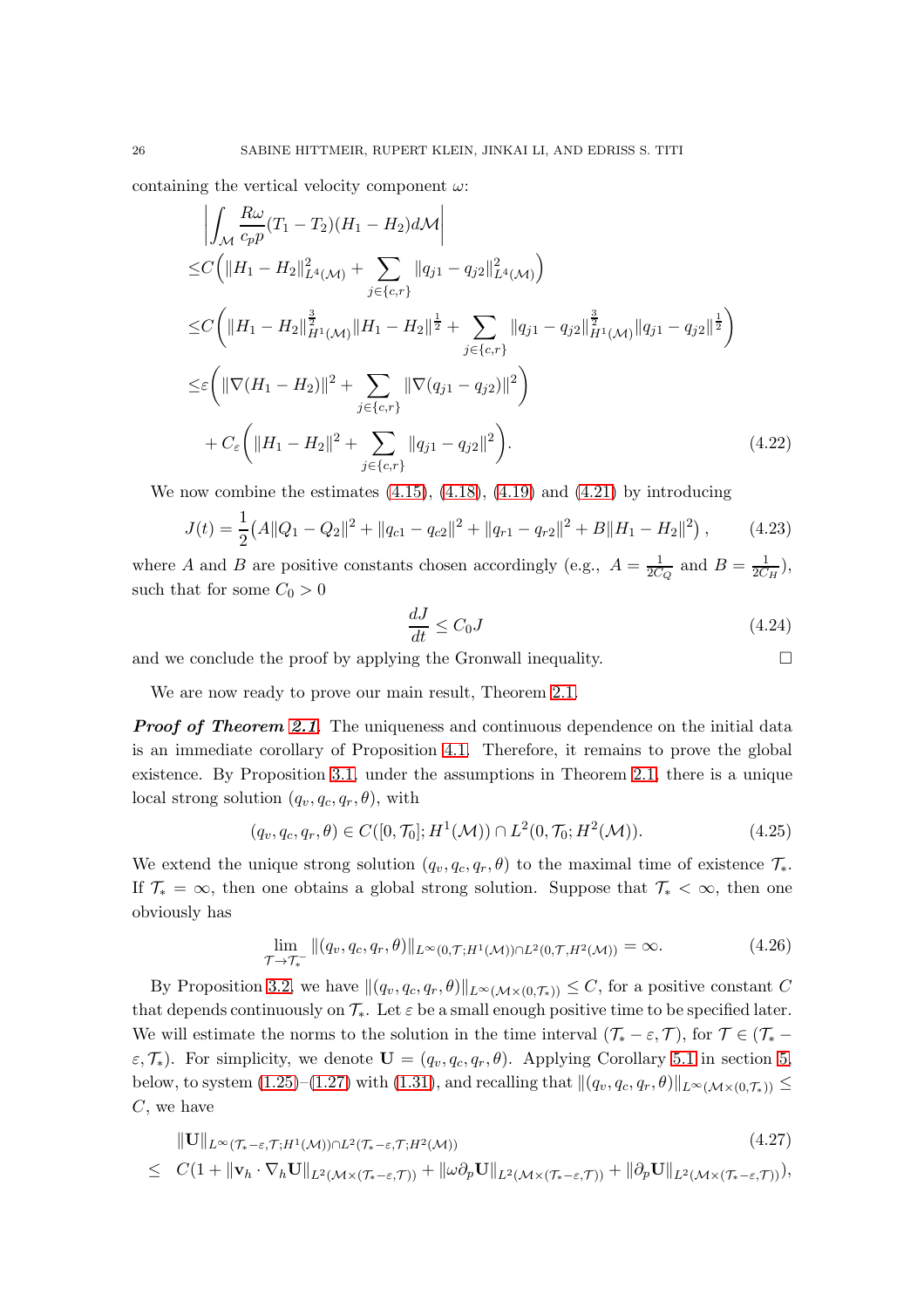for a positive constant C independent of  $\mathcal{T} < \mathcal{T}_{*}$ . The same argument as for [\(3.11\)](#page-9-1) yields

$$
\|\mathbf{v}_{h} \cdot \nabla_{h} \mathbf{U}\|_{L^{2}(\mathcal{M}\times(\mathcal{T}_{*}-\varepsilon,\mathcal{T}))} \leq C(\mathcal{T}-\mathcal{T}_{*}+\varepsilon)^{\frac{\sigma-3}{2\sigma}-\frac{1}{r}} \|\mathbf{v}_{h}\|_{L^{r}(\mathcal{T}_{*}-\varepsilon,\mathcal{T};L^{\sigma}(\mathcal{M}))}
$$
  
\n
$$
\cdot \|\mathbf{U}\|_{L^{\infty}(\mathcal{T}_{*}-\varepsilon,\mathcal{T};H^{1}(\mathcal{M}))\cap L^{2}(\mathcal{T}_{*}-\varepsilon,\mathcal{T};H^{2}(\mathcal{M}))}
$$
  
\n
$$
\leq C\varepsilon^{\frac{\sigma-3}{2\sigma}-\frac{1}{r}} \|\mathbf{U}\|_{L^{\infty}(\mathcal{T}_{*}-\varepsilon,\mathcal{T};H^{1}(\mathcal{M}))\cap L^{2}(\mathcal{T}_{*}-\varepsilon,\mathcal{T};H^{2}(\mathcal{M}))},
$$
(4.28)

for a positive constant C independent of  $\mathcal{T} < \mathcal{T}_{*}$ , with an analogous estimate for  $\omega \partial_p U$ . By the Hölder inequality one moreover gets

$$
\|\partial_p \mathbf{U}\|_{L^2(\mathcal{M}\times(\mathcal{T}_*-\varepsilon,\mathcal{T}))} \leq C(\mathcal{T}-\mathcal{T}_*+\varepsilon)^{\frac{1}{2}} \|\mathbf{U}\|_{L^\infty(\mathcal{T}-\mathcal{T}_*+\varepsilon,\mathcal{T};H^1(\mathcal{M}))}
$$
  
 
$$
\leq C\varepsilon^{\frac{1}{2}} \|\mathbf{U}\|_{L^\infty(\mathcal{T}-\mathcal{T}_*+\varepsilon,\mathcal{T};H^1(\mathcal{M}))},
$$
 (4.29)

for a positive constant C independent of  $\mathcal{T} < \mathcal{T}_{*}$ .

Plugging the above two estimates into [\(4.27\)](#page-25-0), and choosing  $\varepsilon$  small enough, one concludes

$$
\|\mathbf{U}\|_{L^{\infty}(\mathcal{T}_{*}-\varepsilon,\mathcal{T};H^{1}(\mathcal{M}))\cap L^{2}(\mathcal{T}_{*}-\varepsilon,\mathcal{T};H^{2}(\mathcal{M}))} \leq C,
$$
\n(4.30)

for a positive constant C independent of  $\mathcal{T} < \mathcal{T}_{*}$ , which contradicts [\(4.26\)](#page-25-1). Therefore, we must have  $\mathcal{T}_{*} = \infty$ , in other words, the solution  $(q_v, q_c, q_r, \theta)(t)$  can be extended to be a global solution.

#### 5. Elliptic and parabolic problems on cylindrical domains

<span id="page-26-0"></span>As mentioned in the introduction, this technical section is devoted to establishing the existence and uniqueness of solutions (weak or strong) to some elliptic or parabolic problems, subject to the Robin boundary conditions on the cylindrical domains. Since the results stated in this section hold for any finite dimensional space, and in order to state and prove the results in the general settings, the notations used in this section are independent of those used in the previous sections.

Let  $M \subseteq \mathbb{R}^N$  be a bounded domain with smooth boundary,  $L_0$  and  $L_1$  two numbers, with  $L_0 < L_1$ , and set the cylindrical domain  $\Omega = M \times (L_0, L_1)$ . For a spatial variable  $x \in \Omega$ , we denote by  $x' \in M$  the first N components of x, that is  $x' = (x^1, \dots, x^N)$ , and by z the last component of x, that is  $z = x^{N+1}$ . We divide the boundary into the lateral boundary  $\Gamma_{\ell}$ , the upper boundary  $\Gamma_1$  and the lower boundary  $\Gamma_0$ , that is  $\partial\Omega = \Gamma_{\ell} \cup \Gamma_1 \cup \Gamma_0$ , where

$$
\Gamma_{\ell} = \partial M \times [L_0, L_1], \quad \Gamma_0 = M \times \{L_0\}, \quad \Gamma_1 = M \times \{L_1\},\tag{5.1}
$$

and set  $\Gamma_{01} = \Gamma_0 \cup \Gamma_1$ . Note that the unit outward normal vector field on the boundary  $\partial \Omega$ is piecewise smooth. In view of this, we use different notations to distinguish the normal vectors on different portions of the boundary: we denote by  $n$  the unit outward normal vector on  $\Gamma_{\ell}$ , while the unit outward normal vector on  $\Gamma_{01}$  is denoted by  $\nu$ .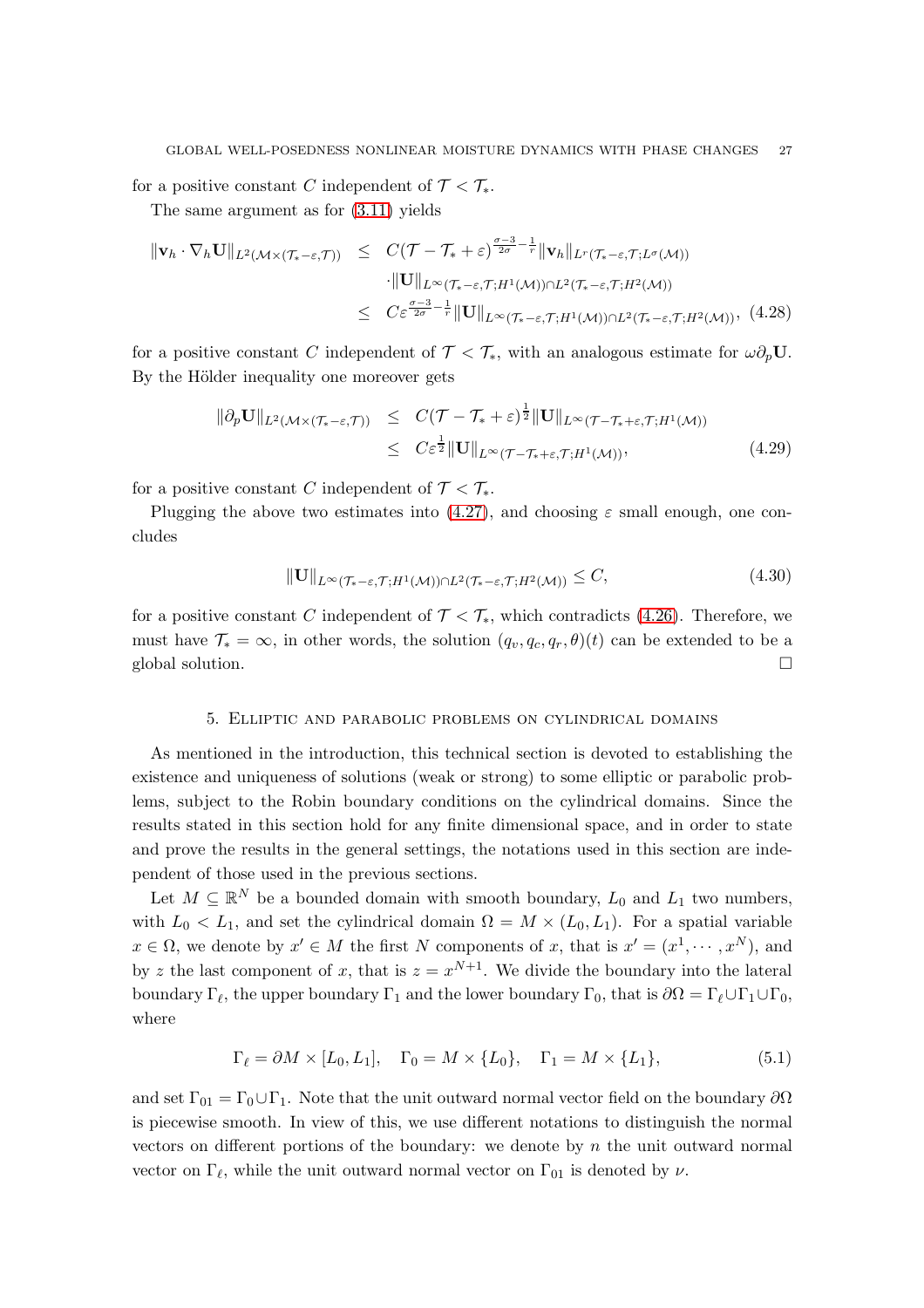5.1. Linear elliptic problem. In this subsection we establish the existence, uniqueness and regularity of weak solutions to the following elliptic problem:

<span id="page-27-0"></span>
$$
\begin{cases}\n-\Delta_h u - \partial_z (a \partial_z u) + bu = f, & \text{in } \Omega, \\
\partial_n u + \alpha u = \varphi, & \text{on } \Gamma_\ell, \\
\partial_\nu u + \beta u = \psi, & \text{on } \Gamma_{01},\n\end{cases}
$$
\n(5.2)

where  $a, b, \alpha, \beta, f, \varphi$  and  $\psi$  are given functions. As above  $\nabla_h$  and  $\Delta_h$  denote the gradient and Laplacian in the horizontal coordinates  $(x^1, \ldots, x^N)$ .

Weak solutions to [\(5.2\)](#page-27-0) are defined as follows.

**Definition 5.1.** A function  $u \in H^1(\Omega)$  is called a weak solution to the elliptic problem  $(5.2)$ , if the following equation holds

$$
\int_{\Omega} (\nabla_h u \cdot \nabla_h \phi + a \partial_z u \partial_z \phi + b u \phi) dx + \int_{\Gamma_{\ell}} \alpha u \phi d\Gamma_{\ell} + \int_{\Gamma_{01}} a \beta u \phi dx'
$$
\n
$$
= \int_{\Omega} f \phi dx + \int_{\Gamma_{\ell}} \varphi \phi d\Gamma_{\ell} + \int_{\Gamma_{01}} a \psi \phi dx' \tag{5.3}
$$

holds for any  $\phi \in H^1(\Omega)$ . If  $b \equiv \alpha \equiv \beta \equiv 0$ , we ask for the additional constraint  $\int_{\Omega} u dx = 0$ on u, and assume that the following compatibility condition holds

$$
\int_{\Omega} f dx + \int_{\Gamma_{\ell}} \varphi d\Gamma_{\ell} + \int_{\Gamma_{01}} a\psi dx' = 0.
$$
\n(5.4)

Existence and uniqueness of weak solutions to [\(5.2\)](#page-27-0) is stated in the following proposition, which can be proven in the standard way by the Lax-Milgram Lemma [\[23\]](#page-40-23).

<span id="page-27-1"></span>**Proposition 5.1** (Existence and uniqueness of weak solutions). Assume that the functions  $a, b, \alpha, \beta, f, \varphi$  and  $\psi$  satisfy

$$
a, b \in L^{\infty}(\Omega)
$$
,  $\alpha \in L^{\infty}(\Gamma_{\ell})$ ,  $\beta \in L^{\infty}(\Gamma_{01})$ ,  $\lambda \le a \le \Lambda$ ,  $0 \le b, \alpha, \beta \le \Lambda$ , (5.5)

$$
f \in L^{2}(\Omega), \quad \varphi \in L^{2}(\Gamma_{\ell}), \quad \psi \in L^{2}(\Gamma_{01}), \tag{5.6}
$$

for some positive numbers  $\lambda$  and  $\Lambda$ . Then, there is a unique weak solution u to [\(5.2\)](#page-27-0), satisfying

$$
||u||_{H^{1}(\Omega)} \leq C(||f||_{L^{2}(\Omega)} + ||\varphi||_{L^{2}(\Gamma_{\ell})} + ||\psi||_{L^{2}(\Gamma_{01})}),
$$
\n(5.7)

for a positive constant C depending only on  $\Omega$  and the coefficients a, b,  $\alpha$  and  $\beta$ .

We are going to study the  $H^2$  regularity of the weak solutions established in Proposition [5.1.](#page-27-1) To this end, we start with the corresponding result for the elliptic problem of a special case stated in the next lemma.

<span id="page-27-2"></span>**Lemma 5.1** ( $H^2$  regularity: a special case). Assume that a, f and  $\varphi$  satisfy the assump-tions in Proposition [5.1,](#page-27-1) and let  $u \in H^1(\Omega)$  be a weak solution to

$$
\begin{cases}\n-\Delta_h u - \partial_z (a \partial_z u) = f, & \text{in } \Omega, \\
\partial_n u = \varphi, & \text{on } \Gamma_\ell, \\
\partial_\nu u = 0, & \text{on } \Gamma_{01}.\n\end{cases}
$$
\n(5.8)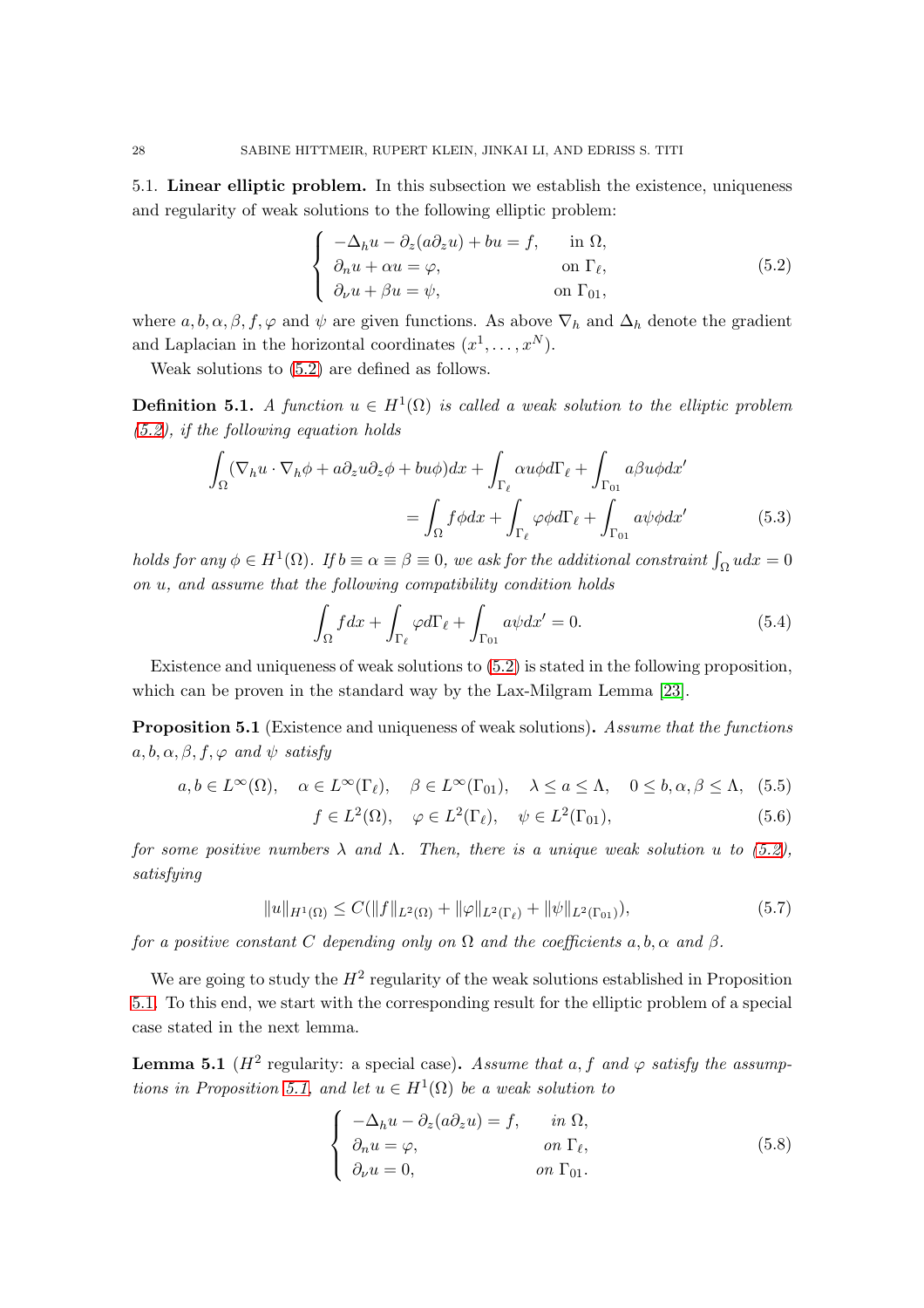Suppose in addition that  $a \in C(\overline{\Omega}), \partial_z a \in L^{\infty}(\Omega)$  and  $\varphi \in H^{\frac{1}{2}}(\Gamma_{\ell}).$ Then,  $u \in H^2(\Omega)$ , and the following estimate holds

$$
||u||_{H^{2}(\Omega)} \leq C(||f||_{L^{2}(\Omega)} + ||\varphi||_{H^{\frac{1}{2}}(\Gamma_{\ell})} + ||u||_{H^{1}(\Omega)}),
$$
\n(5.9)

where C is a positive constant depending only on  $\Omega$ , the modulus of continuity of a,  $||a||_{L^{\infty}(\Omega)}$  and  $||\partial_z a||_{L^{\infty}(\Omega)}$ .

Proof. Our strategy to prove the conclusion is as follows: we extend the weak solution appropriately to a larger domain, multiply it by some cutoff function, and show that the resultant satisfies some elliptic equations subject to the Neumann boundary conditions in a smooth domain, for which the classical regularity and elliptic estimates apply.

We first extend the boundary function  $\varphi$  to the whole domain  $\Omega$ . By the trace theorem, one can find an extension  $\varphi_{ext} \in H^1(\Omega)$  of  $\varphi$  to the domain  $\Omega$ , such that  $\varphi_{ext} = \varphi$  on  $\Gamma_{\ell}$ , in the sense of trace, and

$$
c\|\varphi_{ext}\|_{H^1(\Omega)} \le \|\varphi\|_{H^{\frac{1}{2}}(\Gamma_\ell)} \le C\|\varphi_{ext}\|_{H^1(\Omega)},\tag{5.10}
$$

for two positive constants c and C depending only on  $\Omega$ . Thanks to this, in the rest of the proof we always suppose that the boundary function  $\varphi$  has already been extended to the whole domain  $\Omega$ , such that  $\varphi \in H^1(\Omega)$  and the above estimate holds with  $\varphi_{ext} = \varphi$ .

We first extend  $u$ , so that it satisfies a similar elliptic equation in the extended domain. To this end, let  $\tilde{\Omega} = M \times (2L_0 - L_1, 2L_1 - L_0)$ , and extend u in z evenly, with respect to the plane  $z = L_0$  and  $z = L_1$ , that is we define

$$
\tilde{u}(x', z) = \begin{cases}\nu(x', 2L_0 - z), & z \in (2L_0 - L_1, L_0), \\
u(x', z), & z \in [L_0, L_1], \\
u(x', 2L_1 - z), & z \in (L_1, 2L_1 - L_0),\n\end{cases}
$$
\n(5.11)

for  $x = (x', z) \in \tilde{\Omega}$ . The extended functions  $\tilde{a}, \tilde{f}, \tilde{\alpha}, \tilde{\varphi}$  are defined in the similar way as  $\tilde{u}$ . Then one can check that  $\tilde{u} \in H^1(\tilde{\Omega})$  is a weak solution to

<span id="page-28-0"></span>
$$
\begin{cases}\n-\Delta_h \tilde{u} - \partial_z (\tilde{a} \partial_z \tilde{u}) = \tilde{f}, & \text{in } \tilde{\Omega}, \\
\partial_n \tilde{u} = \tilde{\varphi}, & \text{on } \tilde{\Gamma}_{\ell}, \\
\partial_\nu \tilde{u} = 0, & \text{on } \tilde{\Gamma}_{01},\n\end{cases}
$$
\n(5.12)

where  $\tilde{\Gamma}_{\ell} = \partial M \times (2L_0 - L_1, 2L_1 - L_0)$  and  $\tilde{\Gamma}_{01} = M \times \{2L_0 - L_1, 2L_1 - L_0\}.$ 

We will introduce some appropriate truncation function of  $\tilde{u}$ , and show that the truncation satisfies some elliptic equation, subject to the Neumann boundary condition, in a smooth domain. To this end, let us first take a smooth bounded domain  $\mathcal{O}$ , with  $\Omega \subseteq \mathcal{O} \subseteq \tilde{\Omega}$ ,  $\partial \mathcal{O} \cap \tilde{\Omega} \cap \Gamma_{01} = \emptyset$  and  $\partial \mathcal{O} \cap \tilde{\Omega} \cap \tilde{\Gamma}_{01} = \emptyset$ , and choose a function  $\eta \in C_0^{\infty}(\mathbb{R}^{N+1})$ , with  $\eta \equiv 1$  on  $\Omega$ , and  $\eta \equiv 0$  on  $\Omega \setminus \mathcal{O}$ . Since  $\tilde{u}$  is a weak solution to [\(5.12\)](#page-28-0), choosing  $\phi \eta$  as a testing function yields

<span id="page-28-1"></span>
$$
\int_{\tilde{\Omega}} [\nabla_h \tilde{u} \cdot \nabla_h (\phi \eta) + \tilde{a} \partial_z \tilde{u} \partial_z (\phi \eta)] dx = \int_{\tilde{\Omega}} \tilde{f} \phi \eta dx + \int_{\tilde{\Gamma}_{\ell}} \tilde{\varphi} \eta \phi d\Gamma_{\ell}, \tag{5.13}
$$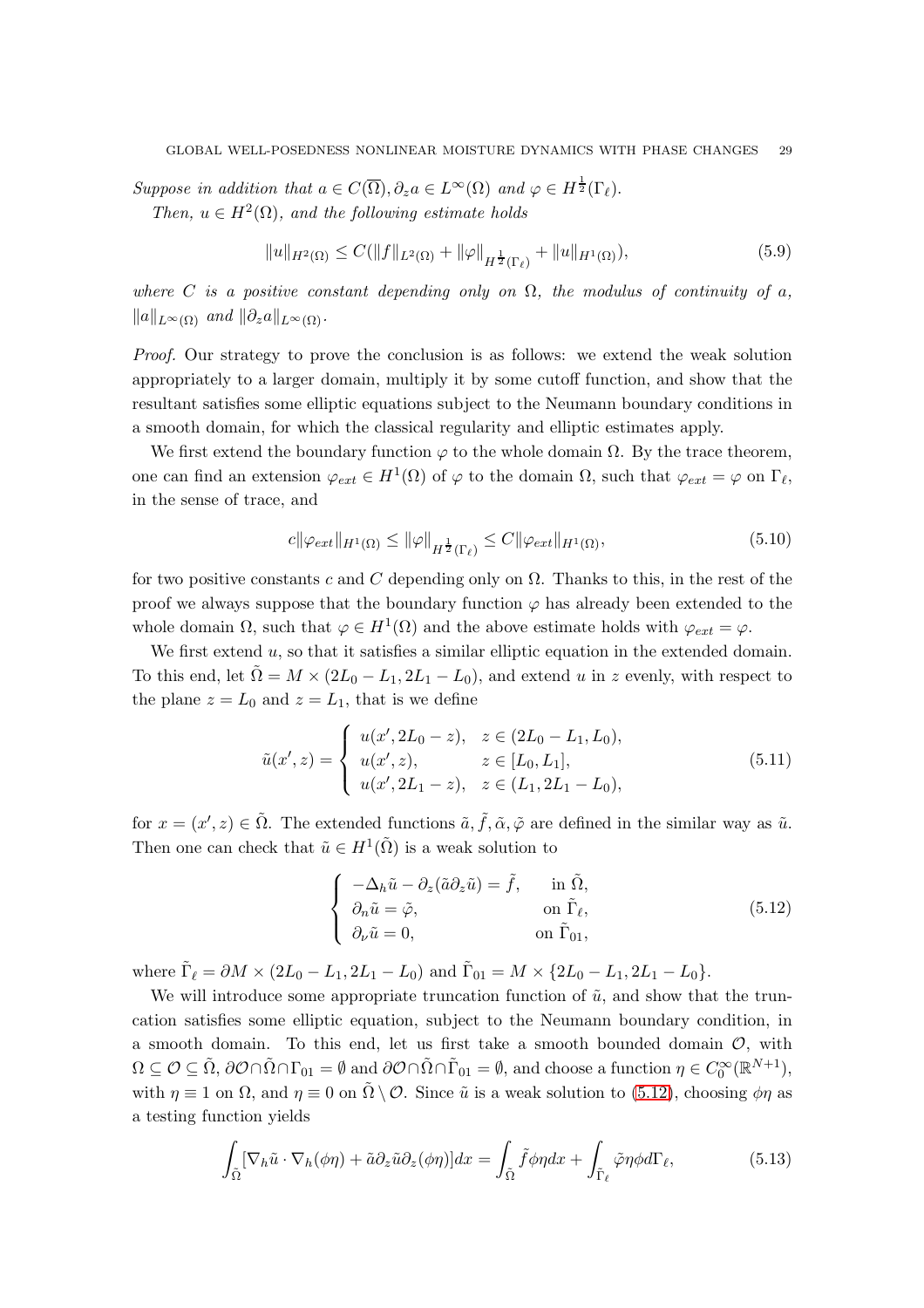for any  $\phi \in H^1(\tilde{\Omega})$ . Noticing that  $\partial \mathcal{O} = (\partial \mathcal{O} \cap \tilde{\Omega}) \cup (\partial \mathcal{O} \cap \tilde{\Gamma}_s)$ , and  $\nabla_h \eta = 0$  on  $\partial \mathcal{O} \cap \tilde{\Omega}$ , integration by parts yields

<span id="page-29-0"></span>
$$
\int_{\tilde{\Omega}} \nabla_h \tilde{u} \cdot \nabla_h (\phi \eta) dx = \int_{\mathcal{O}} [\nabla_h (\tilde{u} \eta) \cdot \nabla_h \phi + (\nabla_h \cdot (\tilde{u} \nabla_h \eta) + \nabla_h \tilde{u} \cdot \nabla_h \eta) \phi] dx \n- \int_{\partial \mathcal{O} \cap \tilde{\Gamma}_{\ell}} \tilde{u} \partial_n \eta \phi d\Gamma_{\ell}.
$$
\n(5.14)

Noticing that  $\partial_z \eta = 0$  on  $\partial \mathcal{O} \cap \tilde{\Omega}$ , it follows from integration by parts that

<span id="page-29-1"></span>
$$
\int_{\tilde{\Omega}} a \partial_z \tilde{u} \partial_z (\phi \eta) dx = \int_{\mathcal{O}} a \partial_z (\tilde{u} \eta) \partial_z \phi dx + \int_{\mathcal{O}} (\partial_z (a \partial_z \eta \tilde{u}) + a \partial_z \tilde{u} \partial_z \eta) \phi dx. \tag{5.15}
$$

Plugging [\(5.14\)](#page-29-0) and [\(5.15\)](#page-29-1) into [\(5.13\)](#page-28-1), and noticing that  $\eta = 0$  on  $\tilde{\Gamma}_{\ell} \setminus \partial \mathcal{O}$ , we deduce

<span id="page-29-2"></span>
$$
\int_{\mathcal{O}} \left[ \nabla_h (\tilde{u} \eta) \cdot \nabla_h \phi + a \partial_z (\tilde{u} \eta) \partial_z \phi \right] dx
$$
\n
$$
= \int_{\mathcal{O}} \left[ \tilde{f} \eta - (\nabla_h \cdot (\tilde{u} \nabla_h \eta) + \nabla_h \tilde{u} \cdot \nabla_h \eta) - (\partial_z (a \partial_z \eta \tilde{u}) \right]
$$
\n
$$
+ a \partial_z \tilde{u} \partial_z \eta \right] \phi dx + \int_{\partial \mathcal{O} \cap \tilde{\Gamma}_{\ell}} (\tilde{\varphi} \eta + \tilde{u} \partial_n \eta) \phi d\Gamma_{\ell}, \tag{5.16}
$$

for any  $\phi \in H^1(\tilde{\Omega})$ .

Define the truncation  $U = \tilde{u}\eta$ , and denote

$$
F = \tilde{f}\eta - (\nabla_h \cdot (\tilde{u}\nabla_h \eta) + \nabla_h \tilde{u} \cdot \nabla_h \eta) - (\partial_z(a\partial_z \eta \tilde{u}) + a\partial_z \tilde{u}\partial_z \eta),
$$
(5.17)

and

$$
\Phi = \begin{cases} \tilde{u}\partial_n \eta + \tilde{\varphi}\eta, & \text{on } \partial \mathcal{O} \cap \tilde{\Gamma}_{\ell}, \\ 0, & \text{on } \partial \mathcal{O} \setminus \tilde{\Gamma}_{\ell}. \end{cases}
$$
(5.18)

Then, noticing that any function from  $H^1(\mathcal{O})$  can be extended to be a function in  $H^1(\tilde{\Omega})$ , [\(5.16\)](#page-29-2) implies that  $U \in H^1(\mathcal{O})$  is a weak solution to

$$
\begin{cases}\n-\Delta_h U - \partial_z(\tilde{a}\partial_z U) = F, & \text{in } \mathcal{O}, \\
\partial_\mathcal{N} U = \Phi, & \text{on } \partial\mathcal{O},\n\end{cases}
$$
\n(5.19)

where  $\mathcal N$  is the unit outward normal vector at the boundary  $\partial \mathcal O$ .

Since  $\mathcal O$  is a smooth domain, one can now apply the classic regularity and elliptic estimates to the truncation U. Then, by the assumptions, one can check that  $F \in L^2(\Omega)$ , and  $\Phi \in H^{\frac{1}{2}}(\partial \mathcal{O})$ , by the trace theorem. Therefore, it follows from the regularity and elliptic estimates for the elliptic equations subject to the Neumann boundary conditions in the bounded smooth domains, that  $U \in H^2(\mathcal{O})$  and the following estimate holds

<span id="page-29-3"></span>
$$
||U||_{H^{2}(\mathcal{O})} \leq C(||F||_{L^{2}(\mathcal{O})} + ||\Phi||_{H^{\frac{1}{2}}(\partial \mathcal{O})} + ||U||_{H^{1}(\mathcal{O})}),
$$
\n(5.20)

where the constant  $C$  depends only on  $\mathcal{O}$ , the modulus of continuity of  $a$ ,  $\lambda$  and  $\|\partial_z a\|_{L^{\infty}(\mathcal{O})}$ .

We can now derive the regularity and elliptic estimate for  $u$  from those for  $U$ . Recalling that  $\eta \equiv 1$  on  $\Omega$ , one obtains  $u \in H^2(\Omega)$ , and it is obvious that

$$
||u||_{H^{2}(\Omega)} \leq ||U||_{H^{2}(\mathcal{O})}. \tag{5.21}
$$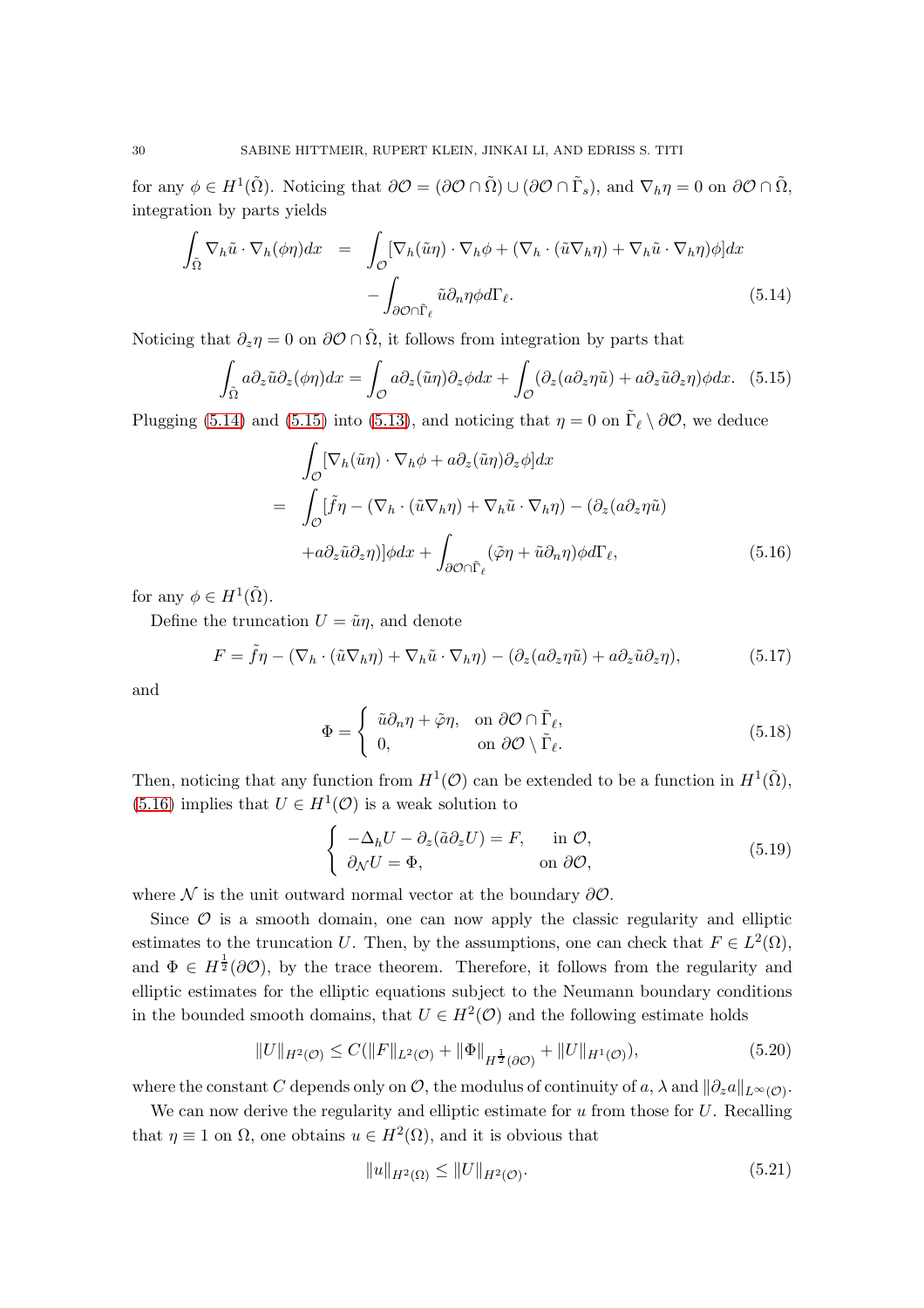Note that

$$
||F||_{L^{2}(\mathcal{O})} \leq C(||f||_{L^{2}(\Omega)} + ||u||_{H^{1}(\Omega)}),
$$
\n(5.22)

for a positive constant C depending only on  $\Omega$ ,  $||a||_{L^{\infty}(\Omega)}$  and  $||\partial_z a||_{L^{\infty}(\Omega)}$ ,

$$
||U||_{H^1(\mathcal{O})} \le C||u||_{H^1(\Omega)},\tag{5.23}
$$

for a positive constant C depending only on  $\Omega$ , and by the trace inequality

$$
\|\Phi\|_{H^{\frac{1}{2}}(\mathcal{O})} \leq C \|\Phi\|_{H^1(\mathcal{O})} \leq C (\|u\|_{H^1(\Omega)} + \|\varphi\|_{H^1(\Omega)})
$$
  
 
$$
\leq C (\|u\|_{H^1(\Omega)} + \|\varphi\|_{H^{\frac{1}{2}}(\Gamma_\ell)}), \tag{5.24}
$$

for a positive constant C depending only on  $\Omega$ . In the above inequality, one recalls that the boundary function  $\varphi$  has already been extended to the whole domain, at the beginning of the proof.

Thanks to the above estimates, it follows from [\(5.20\)](#page-29-3) that

$$
||u||_{H^{2}(\Omega)} \leq C(||f||_{L^{2}(\Omega)} + ||\varphi||_{H^{\frac{1}{2}}(\Gamma_{\ell})} + ||u||_{H^{1}(\Omega)}),
$$
\n(5.25)

for a positive constant C depending only on  $\Omega$ , the modulus of continuity of a,  $\lambda$ ,  $||a||_{L^{\infty}(\Omega)}$ and  $\|\partial_z a\|_{L^\infty(\mathcal{O})}$ . This completes the proof of Lemma [5.1.](#page-27-2)

<span id="page-30-0"></span>**Proposition 5.2** ( $H^2$  regularity: the general case). Assume, in addition to the assumptions on  $a, f, \varphi$  in Lemma [5.1,](#page-27-2) that

$$
b \in L^{\infty}(\Omega), \quad \alpha, \beta \in W^{1,\infty}(\Omega), \quad \psi \in H^{\frac{1}{2}}(\Gamma_{01}), \tag{5.26}
$$

where  $\alpha$  and  $\beta$  have been extended to the whole domain  $\Omega$ .

Then, the unique weak solution u stated in Proposition [5.1](#page-27-1) belongs to  $H^2(\Omega)$ , and the following estimate holds

$$
||u||_{H^{2}(\Omega)} \leq C(||f||_{L^{2}(\Omega)} + ||\varphi||_{H^{\frac{1}{2}}(\Gamma_{\ell})} + ||\psi||_{H^{\frac{1}{2}}(\Gamma_{01})} + ||u||_{H^{1}(\Omega)}),
$$
\n(5.27)

for a positive constant C depending only on  $\Omega$ , the modulus continuity of a,  $\lambda$ ,  $||a||_{L^{\infty}(\Omega)}$ ,  $\|\partial_z a\|_{L^{\infty}(\Omega)}, \|b\|_{L^{\infty}(\Omega)}, \|a\|_{W^{1,\infty}(\Omega)}$  and  $\|\beta\|_{W^{1,\infty}(\Omega)}$ .

Proof. We set

$$
\varphi_0 = \varphi - \alpha u, \quad \psi_0 = \psi - \beta u, \quad f_0 = f - bu. \tag{5.28}
$$

Then it is obvious that  $u$  is a weak solution to

$$
\begin{cases}\n-\Delta_h u - \partial_z(a\partial_z u) = f_0, & \text{in } \Omega, \\
\partial_n u = \varphi_0, & \text{on } \Gamma_\ell, \\
\partial_\nu u = \psi_0, & \text{on } \Gamma_{01}.\n\end{cases}
$$
\n(5.29)

Since  $\psi_0 \in H^{\frac{1}{2}}(\Gamma_{01})$  by the trace theorem there is a function  $\Psi_0 \in H^2(\Omega)$ , such that  $\partial_{\nu}\Psi_0 = \psi_0$  on  $\Gamma_{01}$ , and  $\|\Psi_0\|_{H^2(\Omega)} \leq C \|\psi_0\|_{H^{\frac{1}{2}}(\Gamma_{01})}$  for a positive constant C depending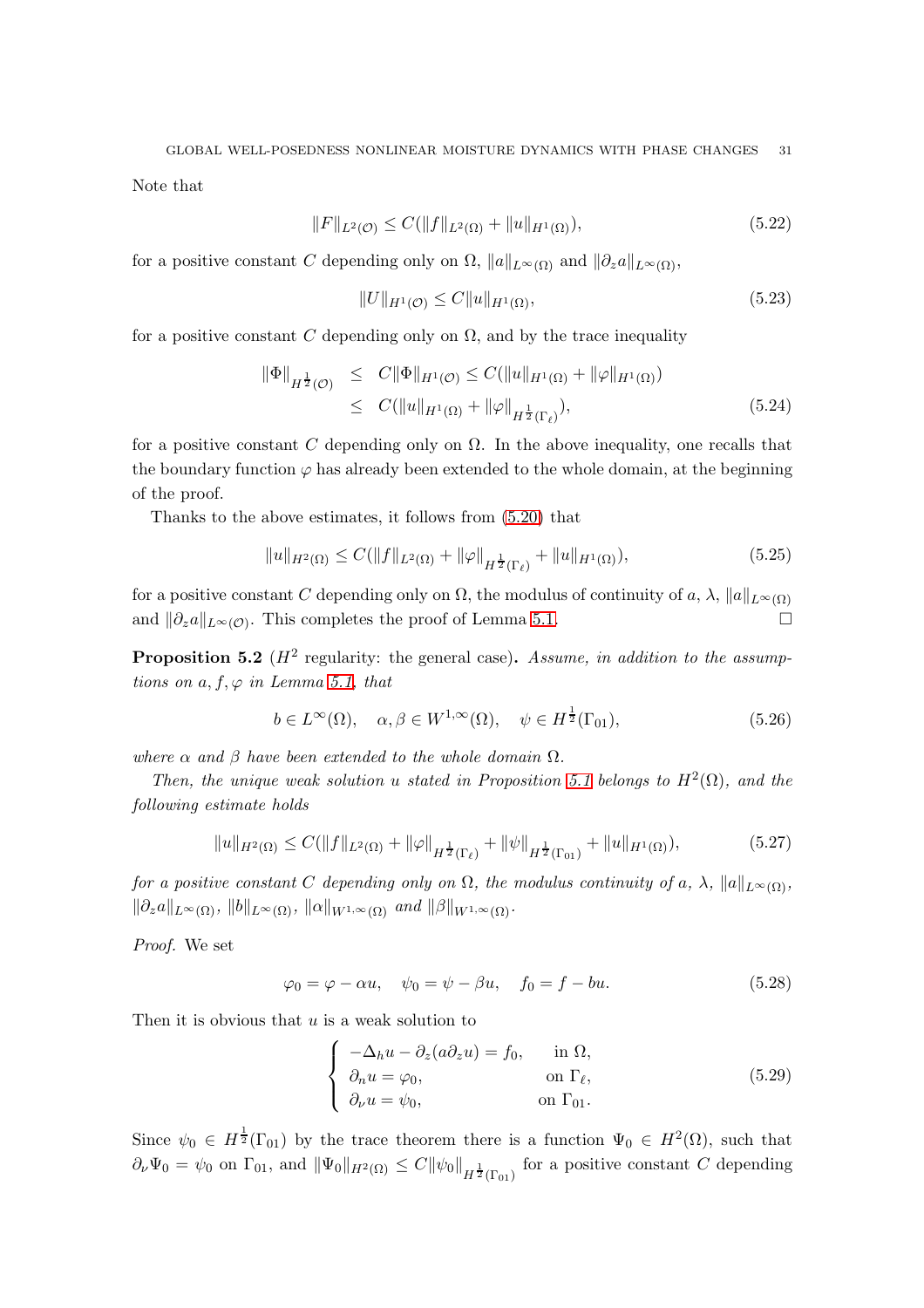only on  $\Omega$ . Setting  $u_1 = u - \Psi_0$ , one can easily check that  $u_1$  is a weak solution to the following elliptic problem

$$
\begin{cases}\n-\Delta_h u_1 - \partial_z(a\partial_z u_1) = f_1, & \text{in } \Omega, \\
\partial_n u_1 = \varphi_1, & \text{on } \Gamma_\ell, \\
\partial_\nu u_1 = 0, & \text{on } \Gamma_{01},\n\end{cases}
$$
\n(5.30)

where  $f_1$  and  $\varphi_1$  are given by

$$
f_1 = f_0 + \Delta_h \Psi_0 + \partial_z (a \partial_z \Psi_0), \quad \varphi_1 = \varphi_0 - \partial_n \Psi_0.
$$
 (5.31)

Note that  $f_1 \in L^2(\Omega)$  and  $\varphi_1 \in H^{\frac{1}{2}}(\Gamma_{\ell})$ , by Lemma [5.1,](#page-27-2) one has  $u_1 \in H^2(\Omega)$ , and the following estimate holds

<span id="page-31-0"></span>
$$
||u_1||_{H^2(\Omega)} \le C(||f_1||_{L^2(\Omega)} + ||\varphi_1||_{H^{\frac{1}{2}}(\Gamma_{\ell})} + ||u_1||_{H^1(\Omega)}),
$$
\n(5.32)

for a positive constant C depending only on  $\Omega$ , the modulus continuity of a,  $\lambda$ ,  $||a||_{L^{\infty}(\Omega)}$ and  $\|\partial_z a\|_{L^\infty(\Omega)}$ . Thus, recalling that  $\Psi_0 \in H^2(\Omega)$ , it is clear that  $u = u_1 + \Psi_0 \in H^2(\Omega)$ . Recalling that  $\|\Psi_0\|_{H^2(\Omega)} \leq C \|\psi_0\|_{H^{\frac{1}{2}}(\Gamma_{01})}$ , for a positive constant C depending only on  $\Omega$ , one deduces

$$
||u||_{H^{2}(\Omega)} \leq ||u_{1}||_{H^{2}(\Omega)} + ||\Psi_{0}||_{H^{2}(\Omega)} \leq ||u_{1}||_{H^{2}(\Omega)} + C ||\psi_{0}||_{H^{\frac{1}{2}}(\Gamma_{01})}, \qquad (5.33)
$$

$$
||u_1||_{H^1(\Omega)} \le ||u||_{H^1(\Omega)} + ||\Psi_0||_{H^1(\Omega)} \le ||u||_{H^1(\Omega)} + C ||\psi_0||_{H^{\frac{1}{2}}(\Gamma_{01})}, \tag{5.34}
$$

$$
\|\varphi_1\|_{H^{\frac{1}{2}}(\Gamma_{\ell})} \leq \|\varphi_0\|_{H^{\frac{1}{2}}(\Gamma_{\ell})} + \|\partial_n \Psi_0\|_{H^{\frac{1}{2}}(\Gamma_{\ell})} \leq \|\varphi_0\|_{H^{\frac{1}{2}}(\Gamma_{\ell})} + C \|\Psi_0\|_{H^2(\Omega)}
$$
  
 
$$
\leq C (\|\varphi_0\|_{H^{\frac{1}{2}}(\Gamma_{\ell})} + \|\psi_0\|_{H^{\frac{1}{2}}(\Gamma_{01})}), \tag{5.35}
$$

for a positive constant C depending only on  $\Omega$ , and

$$
||f_1||_{L^2(\Omega)} \le ||f||_{L^2(\Omega)} + C||u||_{H^1(\Omega)} + C||\Psi_0||_{H^2(\Omega)}
$$
  
\n
$$
\le C(||f||_{L^2(\Omega)} + ||u||_{H^1(\Omega)} + ||\psi_0||_{H^{\frac{1}{2}}(\Gamma_{01})}),
$$
\n(5.36)

for a positive constant C depending only on  $\Omega$ ,  $||a||_{L^{\infty}(\Omega)}$ ,  $||\partial_z a||_{L^{\infty}(\Omega)}$  and  $||b||_{L^{\infty}(\Omega)}$ . Thanks to the above estimates, one derives from [\(5.32\)](#page-31-0) that

<span id="page-31-1"></span>
$$
||u||_{H^{2}(\Omega)} \leq C(||f||_{L^{2}(\Omega)} + ||\varphi_{0}||_{H^{\frac{1}{2}}(\Gamma_{\ell})} + ||\psi_{0}||_{H^{\frac{1}{2}}(\Gamma_{01})} + ||u||_{H^{1}(\Omega)}),
$$
(5.37)

for a positive constant C depending only on  $\Omega$ ,  $||a||_{L^{\infty}(\Omega)}$ ,  $||\partial_z a||_{L^{\infty}(\Omega)}$  and  $||b||_{L^{\infty}(\Omega)}$ . One still need to estimate  $\|\varphi_0\|_{H^{\frac{1}{2}}(\Gamma_{\ell})} + \|\psi_0\|_{H^{\frac{1}{2}}(\Gamma_{01})}$ , which is done as follows. By the trace inequality, one has

$$
\|\varphi_{0}\|_{H^{\frac{1}{2}}(\Gamma_{\ell})} + \|\psi_{0}\|_{H^{\frac{1}{2}}(\Gamma_{01})}
$$
\n
$$
\leq \|\varphi\|_{H^{\frac{1}{2}}(\Gamma_{\ell})} + \|\psi\|_{H^{\frac{1}{2}}(\Gamma_{01})} + \|\alpha u\|_{H^{\frac{1}{2}}(\Gamma_{\ell})} + \|\beta u\|_{H^{\frac{1}{2}}(\Gamma_{01})}
$$
\n
$$
\leq \|\varphi\|_{H^{\frac{1}{2}}(\Gamma_{\ell})} + \|\psi\|_{H^{\frac{1}{2}}(\Gamma_{01})} + C(\|\alpha u\|_{H^{1}(\Omega)} + \|\beta u\|_{H^{1}(\Omega)})
$$
\n
$$
\leq \|\varphi\|_{H^{\frac{1}{2}}(\Gamma_{\ell})} + \|\psi\|_{H^{\frac{1}{2}}(\Gamma_{01})} + C\|u\|_{H^{1}(\Omega)}, \tag{5.38}
$$

for a positive constant C depending only on  $\Omega$ ,  $\|\alpha\|_{W^{1,\infty}(\Omega)}$  and  $\|\beta\|_{W^{1,\infty}(\Omega)}$ . Plugging the above estimate into  $(5.37)$  yields the conclusion.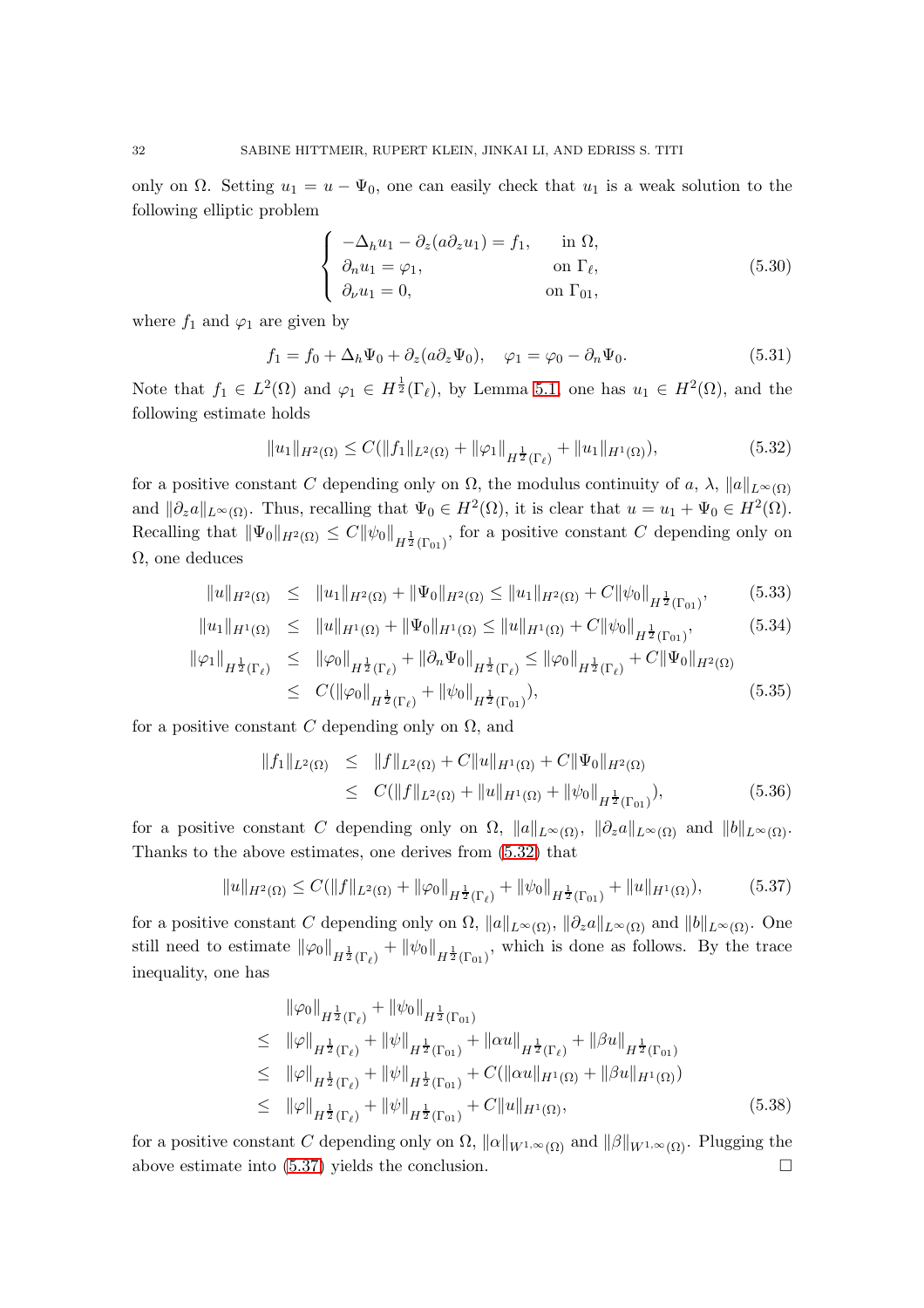5.2. Linear parabolic equations. Given a positive time  $\mathcal{T}$ , set  $Q_{\mathcal{T}} = \Omega \times (0, \mathcal{T})$ . Consider the parabolic problem

<span id="page-32-0"></span>
$$
\begin{cases}\n\partial_t u + \mathcal{L}u = f, & \text{in } Q_{\mathcal{T}}, \\
\mathcal{B}u = \Phi, & \text{on } \partial\Omega \times (0, \mathcal{T}), \\
u(\cdot, 0) = u_0, & \text{on } \Omega,\n\end{cases}
$$
\n(5.39)

where the elliptic operator  $\mathcal L$  is given by

$$
\mathcal{L}u = -\Delta_h u - \partial_z (a\partial_z u),\tag{5.40}
$$

the boundary operator  $\beta$  is given by

$$
\mathcal{B}u = \begin{cases} \partial_n u + \alpha u, & \text{on } \Gamma_\ell, \\ \partial_\nu u + \beta u, & \text{on } \Gamma_{01}, \end{cases}
$$
 (5.41)

and the boundary function  $\Phi$  is given by

$$
\Phi = \begin{cases} \varphi, & \text{on } \Gamma_{\ell}, \\ \psi, & \text{on } \Gamma_{01}, \end{cases}
$$
 (5.42)

for some functions  $\varphi$  and  $\psi$ .

Throughout this subsection, we assume that the coefficients  $a, \alpha$  and  $\beta$  in the elliptic operator  $\mathcal L$  and the boundary operator  $\mathcal B$  are independent of the time variable t, while the nonhomogeneous functions  $\varphi$  and  $\psi$  are allowed to depend on t. Assume that the coefficients  $a, \alpha$  and  $\beta$  satisfy

<span id="page-32-1"></span>
$$
a \in C(\overline{\Omega}), \quad \partial_z a \in L^{\infty}(\Omega), \quad \lambda \le a(x) \le \Lambda, \quad 0 \le \alpha, \beta \in W^{1,\infty}(\Omega),
$$
 (5.43)

for some positive constants  $\lambda$  and  $\Lambda$ , where the functions  $\alpha, \beta$ , defined on the boundary  $\partial\Omega$ , have been extended to the whole domain  $\Omega$ . We assume moreover that the boundary functions  $\varphi, \psi$  and  $\Phi$  satisfy

<span id="page-32-2"></span>
$$
\varphi \in L^{2}(0,T; H^{\frac{1}{2}}(\Gamma_{\ell})), \quad \psi \in L^{2}(0,T; H^{\frac{1}{2}}(\Gamma_{01})), \quad \partial_{t} \Phi \in L^{2}(\partial \Omega \times (0,T)).
$$
 (5.44)

We are going to prove the existence and uniqueness of weak and strong solutions (see the definitions below) to [\(5.39\)](#page-32-0).

**Definition 5.2.** Given a positive time  $\mathcal{T} \in (0, \infty)$  and a function  $u_0 \in L^2(\Omega)$ . Assume that [\(5.43\)](#page-32-1) and [\(5.44\)](#page-32-2) hold, and  $f \in L^2(Q_T)$ . A function u is called a weak solution to [\(5.39\)](#page-32-0), if  $u \in L^{\infty}(0,T; L^{2}(\Omega)) \cap L^{2}(0,T; H^{1}(\Omega))$ , and the following integral equality holds

$$
\int_0^T \left[ -(u, \partial_t \xi) + \langle u, \xi \rangle_a \right] dt = \int_0^T b(f, \varphi, \psi, \xi) dt + (u_0, \xi(\cdot, 0)), \tag{5.45}
$$

for any  $\xi \in H^1(Q_T)$ , with  $\xi(\cdot, \mathcal{T}) \equiv 0$ , where  $(\cdot, \cdot)$  is the  $L^2(\Omega)$  inner product,

$$
\langle u, \xi \rangle_a = \int_{\Omega} (\nabla_h u \cdot \nabla \xi + a \partial_z u \partial_z \xi) dx + \int_{\Gamma_\ell} \alpha u \xi d\Gamma_\ell + \int_{\Gamma_{01}} a \beta u \xi dx', \tag{5.46}
$$

and

$$
b(f, \varphi, \psi, \xi) = \int_{\Omega} f \xi dx + \int_{\Gamma_{\ell}} \varphi \xi d\Gamma_{\ell} + \int_{\Gamma_{01}} \psi \xi dx'.
$$
 (5.47)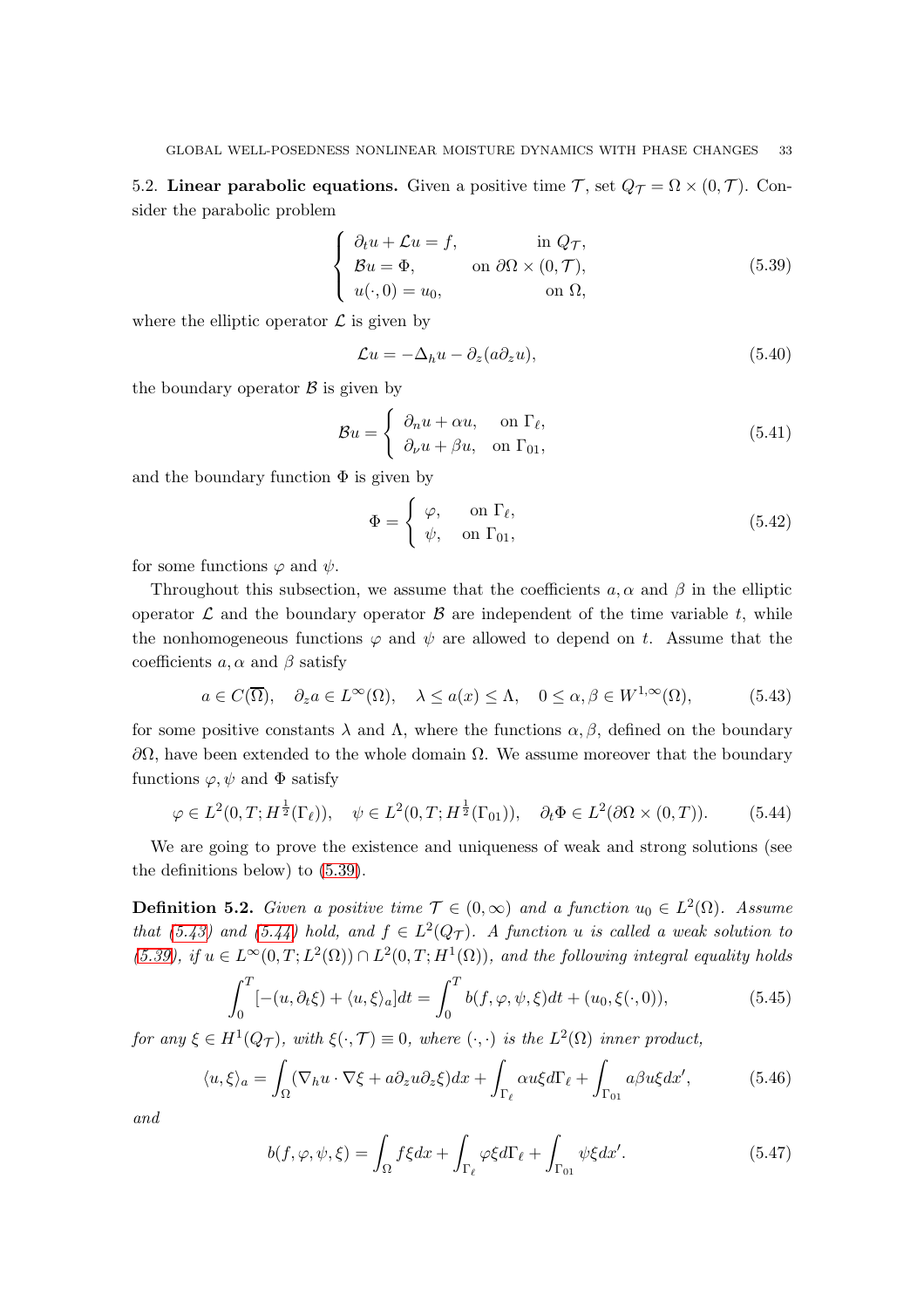**Definition 5.3.** Given a positive time  $\mathcal{T} \in (0, \infty)$  and a function  $u_0 \in H^1(\Omega)$ . Assume that [\(5.43\)](#page-32-1) and [\(5.44\)](#page-32-2) hold, and let  $f \in L^2(Q_T)$ . A function u is called a strong solution to [\(5.39\)](#page-32-0), if

$$
u \in C([0, \mathcal{T}]; H^1(\Omega)) \cap L^2(0, \mathcal{T}; H^2(\Omega)), \quad \partial_t u \in L^2(0, \mathcal{T}; L^2(\Omega)),
$$
 (5.48)

the equation in [\(5.39\)](#page-32-0) is satisfied, a.e. in  $Q_{\mathcal{T}}$ , the boundary condition in (5.39) is satisfied in the sense of trace, and the initial condition in [\(5.39\)](#page-32-0) is fulfilled.

Let us first transform the nonhomogeneous boundary value problem to the homogeneous one. For each  $t \in [0, \mathcal{T}]$ , we define  $\mathcal{U}_{\Phi}(\cdot, t)$  as the unique solution to

$$
\begin{cases}\n\mathcal{L} \mathcal{U}_{\Phi} = 0, & \text{in } \Omega, \\
\mathcal{B} \mathcal{U}_{\Phi} = \Phi, & \text{on } \partial \Omega.\n\end{cases}
$$
\n(5.49)

Noticing that  $\Phi \in C([0, \mathcal{T}]; L^2(\partial \Omega))$ , by applying Proposition [5.1](#page-27-1) and Proposition [5.2,](#page-30-0) one can see that  $\mathcal{U}_{\Phi} \in C([0,\mathcal{T}];H^1(\Omega)) \cap L^2(0,\mathcal{T};H^2(\Omega)),$  and

$$
\|\mathcal{U}_{\Phi}\|_{L^{\infty}(0,\mathcal{T};H^{1}(\Omega))}+\|\mathcal{U}_{\Phi}\|_{L^{2}(0,\mathcal{T};H^{2}(\Omega))}\leq C\big(\|\varphi\|_{L^{2}(0,\mathcal{T};H^{\frac{1}{2}}(\Gamma_{\ell}))}+\|\psi\|_{L^{2}(0,\mathcal{T};H^{\frac{1}{2}}(\Gamma_{01}))}\big),
$$

for a positive constant C depending only on  $\Omega$ ,  $\lambda$ , the modulus of continuity of a,  $||a||_{L^{\infty}(\Omega)}$ ,  $\|\partial_z a\|_{L^{\infty}(\Omega)}$ ,  $\|\alpha\|_{W^{1,\infty}(\Omega)}$  and  $\|\beta\|_{W^{1,\infty}(\Omega)}$ . Note that  $\partial_t\mathcal{U}_{\Phi}$  satisfies

$$
\begin{cases}\n\mathcal{L}\partial_t \mathcal{U}_{\Phi} = 0, & \text{in } \Omega, \\
\mathcal{B}\partial_t \mathcal{U}_{\Phi} = \partial_t \Phi, & \text{on } \partial\Omega,\n\end{cases}
$$
\n(5.50)

by Proposition [5.1,](#page-27-1) it follows

$$
\|\partial_t \mathcal{U}_{\Phi}\|_{L^2(0,T;H^1(\Omega))} \le C \|\partial_t \Phi\|_{L^2(0,T;L^2(\partial \Omega))}.
$$
\n(5.51)

Therefore, we have

<span id="page-33-1"></span>
$$
\|U_{\Phi}\|_{L^{\infty}(0,\mathcal{T};H^{1}(\Omega))} + \|\mathcal{U}_{\Phi}\|_{L^{2}(0,\mathcal{T};H^{2}(\Omega))} + \|\partial_{t}U_{\Phi}\|_{L^{2}(0,\mathcal{T};H^{1}(\Omega))}
$$
\n
$$
\leq C(\|\varphi\|_{L^{2}(0,\mathcal{T};H^{\frac{1}{2}}(\Gamma_{\ell}))} + \|\psi\|_{L^{2}(0,\mathcal{T};H^{\frac{1}{2}}(\Gamma_{01}))} + \|\partial_{t}\Phi\|_{L^{2}(0,\mathcal{T};L^{2}(\partial\Omega))}), \qquad (5.52)
$$

for a positive constant C depending only on  $\Omega$ ,  $\lambda$ , the modulus of continuity of a,  $||a||_{L^{\infty}(\Omega)}$ ,  $\|\partial_z a\|_{L^{\infty}(\Omega)}, \|\alpha\|_{W^{1,\infty}(\Omega)}$  and  $\|\beta\|_{W^{1,\infty}(\Omega)}$ .

Suppose that u is a weak (strong) solution to [\(5.39\)](#page-32-0), by setting  $v = u - \mathcal{U}_{\Phi}$ , one can easily verify that  $v$  is a weak (strong) solution to the following problem

<span id="page-33-0"></span>
$$
\begin{cases}\n\partial_t v + \mathcal{L}v = g, & \text{in } Q_{\mathcal{T}}, \\
\mathcal{B}v = 0, & \text{on } \partial\Omega \times (0, \mathcal{T}), \\
v(\cdot, 0) = v_0, & \text{on } \Omega,\n\end{cases}
$$
\n(5.53)

where

$$
g = f - \partial_t \mathcal{U}_{\Phi}, \quad v_0 = u_0 - \mathcal{U}_{\Phi}(\cdot, 0). \tag{5.54}
$$

Conversely, if v is a weak (strong) solution to [\(5.53\)](#page-33-0), the  $u = v + \mathcal{U}_{\Phi}$  is a weak (strong) solution to [\(5.39\)](#page-32-0). Therefore, to prove the existence and uniqueness of weak (strong) solutions to [\(5.39\)](#page-32-0), it suffices to prove the corresponding results for [\(5.53\)](#page-33-0).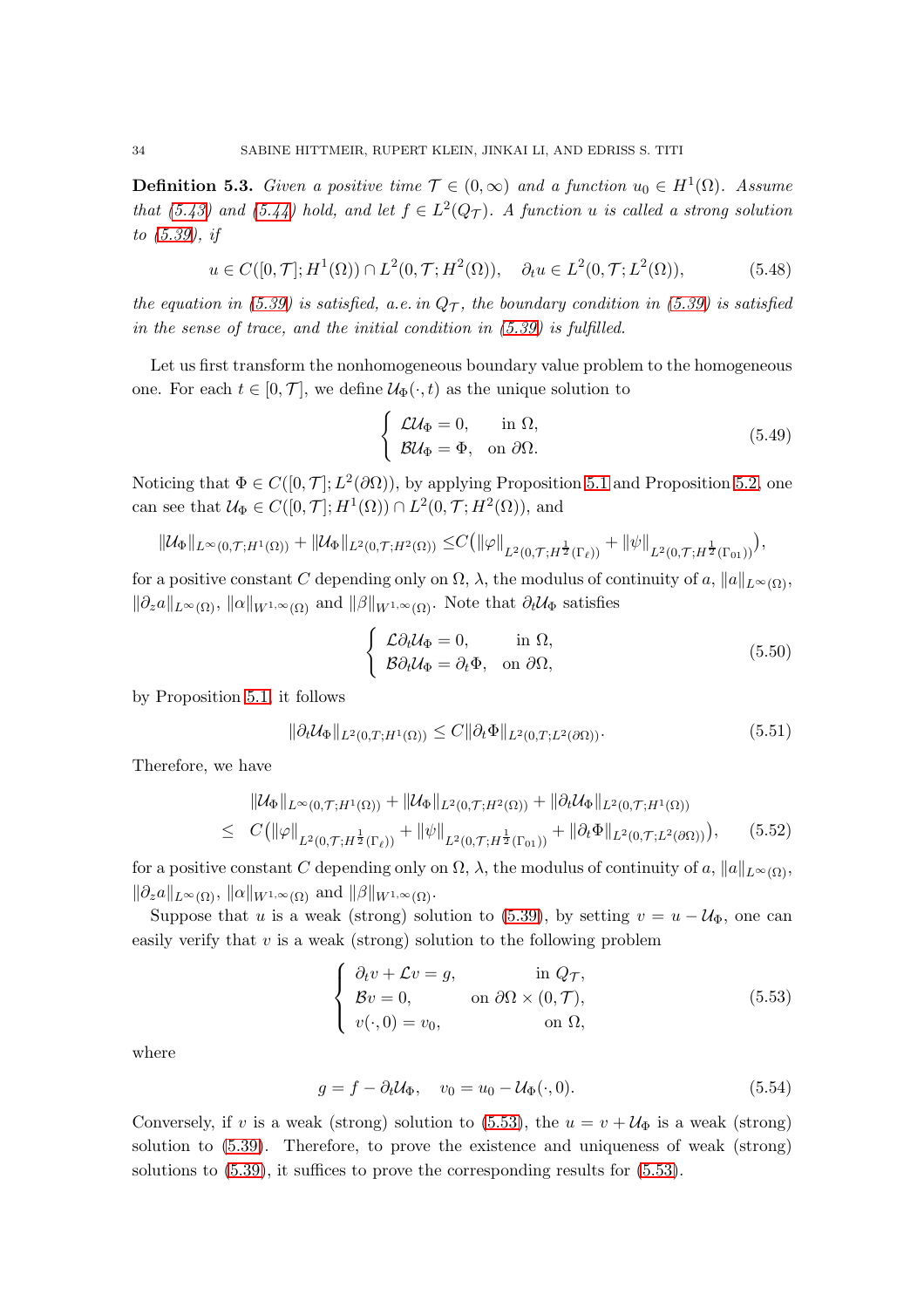We are going to construct a sequence of approximated solutions  $v<sub>N</sub>$  to the parabolic problem [\(5.53\)](#page-33-0) by discretizing in time. Let  $g \in L^2(Q_T)$ . We fix an arbitrary positive integer N, and let  $h = \frac{7}{\lambda}$  $\frac{7}{N}$ . We set

<span id="page-34-4"></span>
$$
g^{k+1} = \frac{1}{h} \int_{kh}^{(k+1)h} g(t)dt, \quad k = 0, 1, \cdots, N-1.
$$
 (5.55)

Due to the assumption, it is obvious that  $g^{k+1} \in L^2(\Omega)$  for  $k = 0, 1, \dots, N-1$ . It follows from the Minkowski and Hölder inequalities that

<span id="page-34-2"></span>
$$
h\sum_{k=0}^{N-1} \|g^{k+1}\|_{L^{2}(\Omega)} = \sum_{k=0}^{N-1} \left\| \int_{kh}^{(k+1)h} g(t)dt \right\|_{L^{2}(\Omega)} \le \sum_{k=0}^{N-1} \int_{kh}^{(k+1)h} \|g(\cdot,t)\|_{L^{2}(\Omega)}dt
$$
  

$$
= \int_{0}^{T} \|g(\cdot,t)\|_{L^{2}(\Omega)}dt = \|g\|_{L^{1}(0,T;L^{2}(\Omega))} \le \sqrt{T} \|g\|_{L^{2}(Q_{\mathcal{T}})}, \quad (5.56)
$$

and

<span id="page-34-3"></span>
$$
h\sum_{k=0}^{N-1} \|g^{k+1}\|_{L^{2}(\Omega)}^{2} = \frac{1}{h} \sum_{k=0}^{N-1} \left\| \int_{kh}^{(k+1)h} g(t)dt \right\|_{L^{2}(\Omega)}^{2}
$$
  

$$
\leq \frac{1}{h} \sum_{k=0}^{N-1} \left( \int_{kh}^{(k+1)h} \|g(\cdot,t)\|_{L^{2}(\Omega)}dt \right)^{2}
$$
  

$$
\leq \int_{0}^{T} \|g(\cdot,t)\|_{L^{2}(\Omega)}^{2} dt = \|g\|_{L^{2}(Q_{\mathcal{T}})}^{2}.
$$
 (5.57)

We set  $v^0 = v_0$  and define  $v^{k+1}$  for  $k = 0, 1, \dots, N-1$  successively as the unique solution to the elliptic problem

<span id="page-34-0"></span>
$$
\begin{cases} \frac{v^{k+1}-v^k}{h} + \mathcal{L}v^{k+1} = g^{k+1}, & \text{in } \Omega, \\ \mathcal{B}v^{k+1} = 0, & \text{on } \partial\Omega. \end{cases}
$$
\n(5.58)

According to Proposition [5.1](#page-27-1) and Proposition [5.2](#page-30-0) there is a unique solution  $v^{k+1} \in H^2(\Omega)$ to [\(5.58\)](#page-34-0) for  $k = 0, 1, \dots, N - 1$ . Define the approximate solution  $v_N$  as

<span id="page-34-1"></span>
$$
v_N(t) = \sum_{k=0}^{N-1} \chi_{[kh,(k+1)h)}(t) v^{k+1}, \quad t \in [0,T). \tag{5.59}
$$

Some a priori estimates on  $v_N$  are stated in the following lemma.

<span id="page-34-5"></span>**Lemma 5.2.** Assume that [\(5.43\)](#page-32-1) holds. Set  $v^0 = v_0 \in L^2(\Omega)$ , and let  $v^{k+1}$ ,  $k =$  $0, 1, \cdots, N-1$ , be the functions defined by [\(5.58\)](#page-34-0), and v<sub>N</sub> by [\(5.59\)](#page-34-1). Then, the following estimates hold:

(i) There is a positive constant C depending only on  $\lambda$  and T, such that

$$
||v_N||_{L^{\infty}(0,\mathcal{T};L^2(\Omega))} + ||v_N||_{L^2(0,\mathcal{T};H^1(\Omega))} \leq C(||g||_{L^2(Q_{\mathcal{T}})} + ||v_0||_{L^2(\Omega)}); \tag{5.60}
$$

(ii) If we assume in addition that  $v_0 \in H^1(\Omega)$ , then we have

$$
||v_N||_{L^{\infty}(0,\mathcal{T};H^1(\Omega))} + ||v_N||_{L^2(0,\mathcal{T};H^2(\Omega))} \leq C(||g||_{L^2(Q_{\mathcal{T}})} + ||v_0||_{H^1(\Omega)}),
$$
(5.61)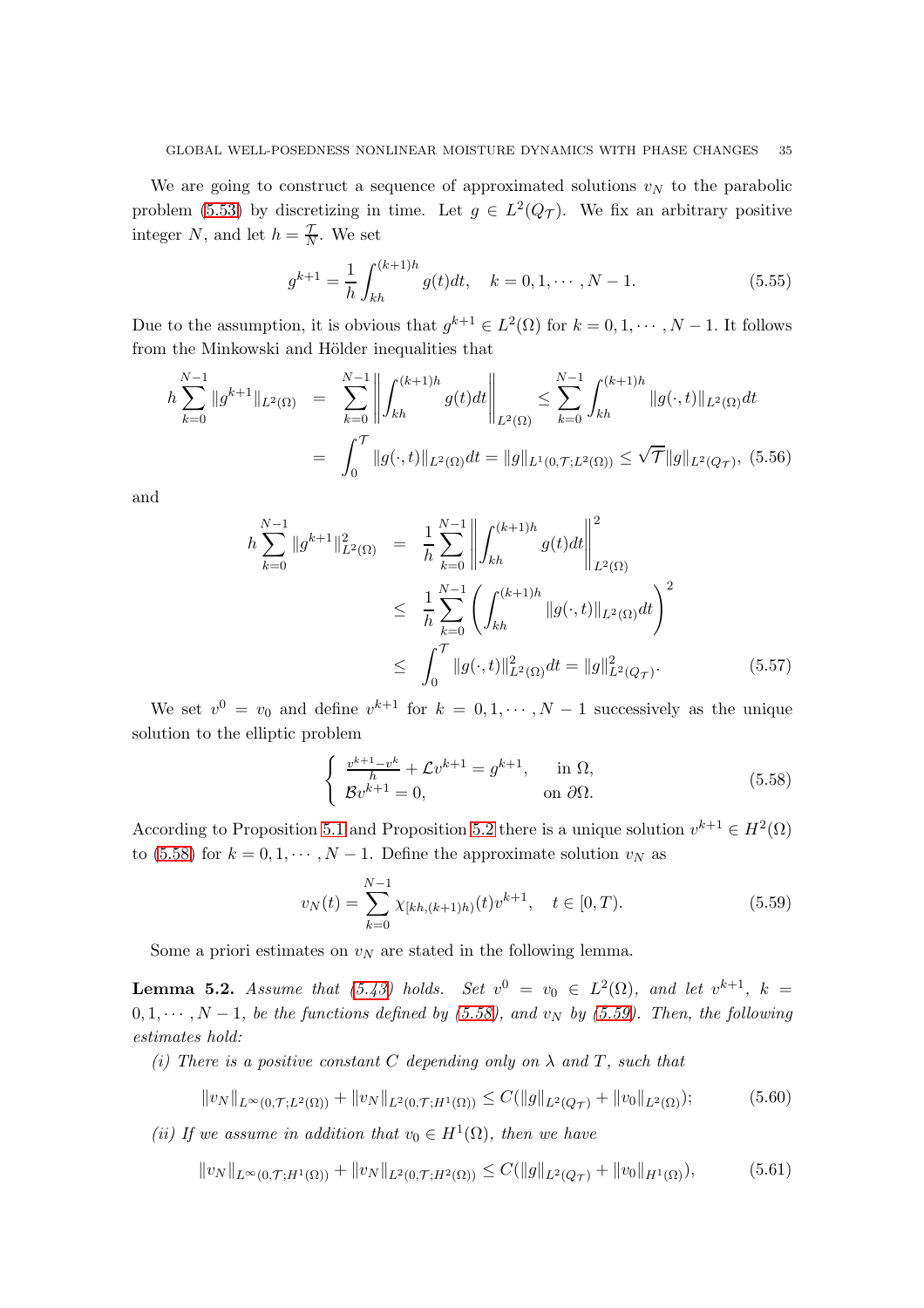for a positive constant C depending only on  $\Omega$ ,  $\lambda$ , T, the modulus of continuity of a,  $||a||_{L^{\infty}(\Omega)}, ||\partial_z a||_{L^{\infty}(\Omega)}, ||\alpha||_{W^{1,\infty}(\Omega)}$  and  $||\beta||_{W^{1,\infty}(\Omega)}$ .

*Proof.* (i) Testing [\(5.58\)](#page-34-0) by  $v^{k+1}$ , and summing the results with respect to k from 0 to M yields

<span id="page-35-2"></span>
$$
h\sum_{k=0}^{M} \langle v^{k+1}, v^{k+1} \rangle_a + \sum_{k=0}^{M} (v^{k+1} - v^k, v^{k+1}) = h\sum_{k=0}^{M} (g^{k+1}, v^{k+1}), \tag{5.62}
$$

for  $M = 0, 1, \cdots, N - 1$ . Straightforward calculations yield

<span id="page-35-0"></span>
$$
\sum_{k=0}^{M} (v^{k+1} - v^k, v^{k+1}) = \frac{1}{2} \left( \|v^{M+1}\|_{L^2(\Omega)}^2 - \|v_0\|_{L^2(\Omega)}^2 + \sum_{k=0}^{M} \|v^{k+1} - v^k\|_{L^2(\Omega)}^2 \right)
$$
  
\n
$$
\geq \frac{1}{2} \left( \|v^{M+1}\|_{L^2(\Omega)}^2 - \|v_0\|_{L^2(\Omega)}^2 \right). \tag{5.63}
$$

It follows from the Cauchy inequality that

<span id="page-35-1"></span>
$$
\sum_{k=0}^{M} (g^{k+1}, v^{k+1}) \le \sup_{0 \le k \le M} \|v^{k+1}\|_{L^{2}(\Omega)} \sum_{k=0}^{M} \|g^{k+1}\|_{L^{2}(\Omega)}
$$
\n
$$
\le \sup_{0 \le k \le N-1} \|v^{k+1}\|_{L^{2}(\Omega)} \sum_{k=0}^{N-1} \|g^{k+1}\|_{L^{2}(\Omega)}.
$$
\n(5.64)

Thanks to  $(5.63)$  and  $(5.64)$  it follows from  $(5.62)$  using  $(5.56)$  that

<span id="page-35-3"></span>
$$
h \sum_{k=0}^{M} \langle v^{k+1}, a^{k+1} \rangle_a + \frac{1}{2} ||v^{M+1}||_{L^2(\Omega)}^2
$$
  
\n
$$
\leq h \sup_{0 \leq k \leq N-1} ||v^{k+1}||_{L^2(\Omega)} \sum_{k=0}^{N-1} ||g^{k+1}||_{L^2(\Omega)} + \frac{1}{2} ||v_0||_{L^2(\Omega)}^2
$$
  
\n
$$
\leq \sup_{0 \leq k \leq N-1} ||v^{k+1}||_{L^2(\Omega)} \sqrt{\mathcal{T}} ||g||_{L^2(Q_{\mathcal{T}})} + \frac{1}{2} ||v_0||_{L^2(\Omega)}^2,
$$
 (5.65)

for  $M = 0, 1, \cdots, N-1$ . Setting

$$
A = \sup_{0 \le M \le N-1} \left( h \sum_{k=0}^{M} \langle v^{k+1}, v^{k+1} \rangle_a + \frac{1}{2} ||v^{M+1}||^2_{L^2(\Omega)} \right), \tag{5.66}
$$

it follows from the Young inequality and [\(5.65\)](#page-35-3) that

$$
A \leq \sqrt{2A}\sqrt{T}||g||_{L^{2}(Q_{\mathcal{T}})} + \frac{1}{2}||v_{0}||_{L^{2}(\Omega)}^{2}
$$
  

$$
\leq \frac{1}{2}A + \mathcal{T}||g||_{L^{2}(Q_{\mathcal{T}})}^{2} + \frac{1}{2}||v_{0}||_{L^{2}(\Omega)}^{2}, \qquad (5.67)
$$

and thus

$$
A \le 2\mathcal{T}||g||_{L^{2}(Q_{\mathcal{T}})}^{2} + ||v_{0}||_{L^{2}(\Omega)}^{2}.
$$
\n(5.68)

Thanks to this, and recalling that  $\langle v, v \rangle_a \geq \lambda \|\nabla v\|_{L^2(\Omega)}^2$ , one obtains

<span id="page-35-4"></span>
$$
h\lambda \sum_{k=0}^{N-1} \|\nabla v^{k+1}\|_{L^2(\Omega)}^2 + \sup_{0 \le k \le N-1} \|v^{k+1}\|_{L^2(\Omega)}^2 \le 8\mathcal{T} \|g\|_{L^2(Q_\mathcal{T})}^2 + 4\|v_0\|_{L^2(\Omega)}^2,\tag{5.69}
$$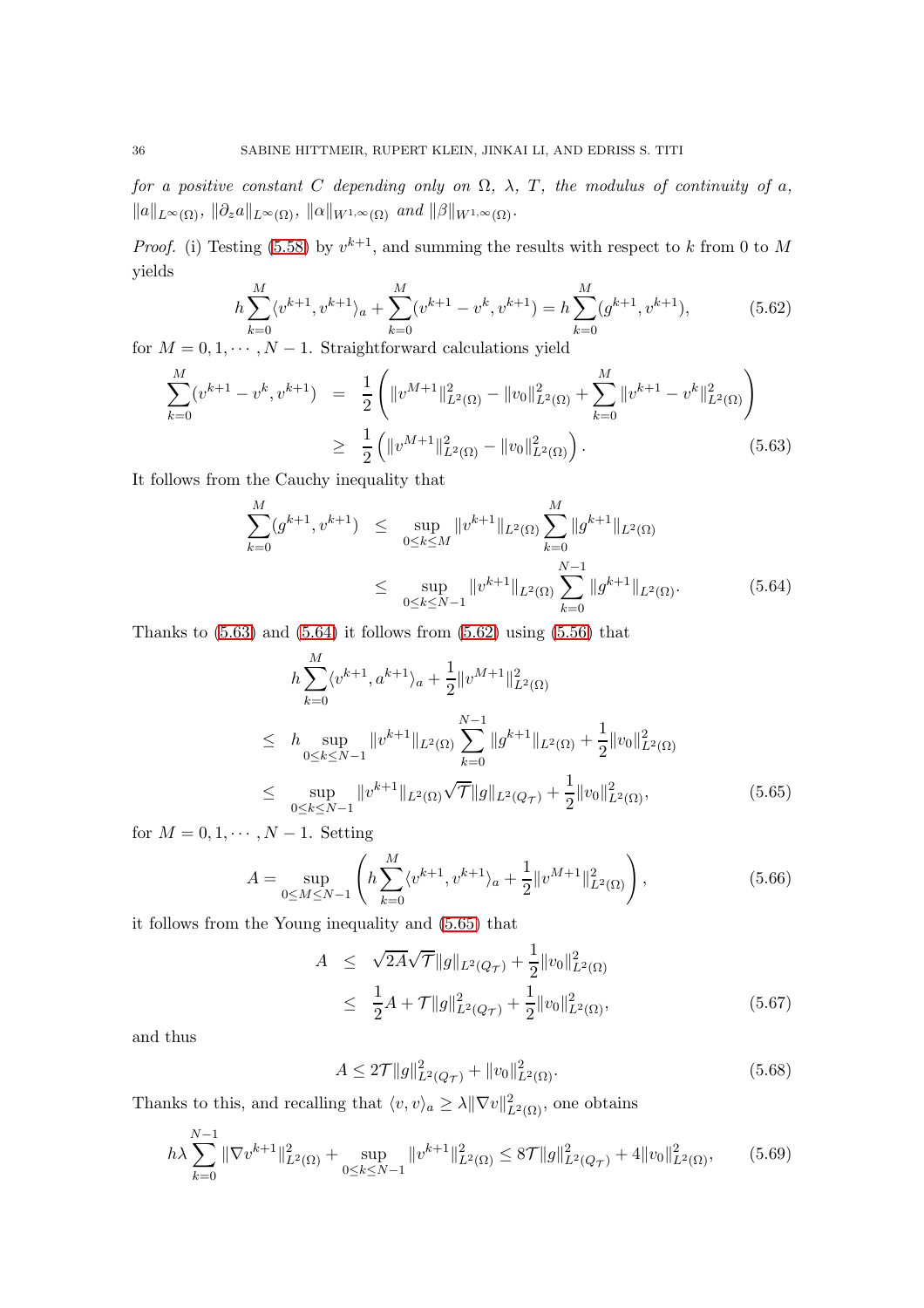from which, recalling the definition of  $v_N$ , (i) follows.

(ii) Testing [\(5.58\)](#page-34-0) by  $v^{k+1} - v^k$ , and summing the resultants with respect to k from 0 to  $M$ , for  $M = 0, 1, \cdots, N-1$ , yields

$$
\sum_{k=0}^{M} \left( \langle v^{k+1}, v^{k+1} - v^k \rangle_a + \frac{1}{h} ||v^{k+1} - v^k||^2_{L^2(\Omega)} \right) = \sum_{k=0}^{M} (g^{k+1}, v^{k+1} - v^k), \tag{5.70}
$$

from which, noticing that

$$
\sum_{k=0}^{M} \langle v^{k+1}, v^{k+1} - v^k \rangle_a = \frac{1}{2} \left( \langle v^{M+1}, v^{M+1} \rangle_a - \langle v_0, v_0 \rangle_a + \sum_{k=0}^{M} \langle v^{k+1} - v^k, v^{k+1} - v^k \rangle_a \right), \tag{5.71}
$$

one obtains

$$
\langle v^{M+1}, v^{M+1} \rangle_a + \frac{2}{h} \sum_{k=0}^M \|v^{k+1} - v^k\|_{L^2(\Omega)}^2 \le 2 \sum_{k=0}^M (g^{k+1}, v^{k+1} - v^k) + \langle v_0, v_0 \rangle_a, \quad (5.72)
$$

for  $M = 0, 1, \dots, N - 1$ . Applying the Cauchy inequality to the righthand side of the above equality, and using [\(5.57\)](#page-34-3), one obtains

$$
2\sum_{k=0}^{M} (g^{k+1}, v^{k+1} - v^k) \le 2\sum_{k=0}^{M} \|g^{k+1}\|_{L^2(\Omega)} \|v^{k+1} - v^k\|_{L^2(\Omega)}
$$
  

$$
\le \frac{1}{h} \sum_{k=0}^{M} \|v^{k+1} - v^k\|_{L^2(\Omega)}^2 + h \sum_{k=0}^{M} \|g^{k+1}\|_{L^2(\Omega)}^2
$$
  

$$
\le \frac{1}{h} \sum_{k=0}^{M} \|v^{k+1} - v^k\|_{L^2(\Omega)}^2 + \|g\|_{L^2(Q_T)}^2,
$$
 (5.73)

which, plugged into the previous inequality, yields

$$
\langle v^{M+1}, v^{M+1} \rangle_a + h \sum_{k=0}^{M} \left\| \frac{v^{k+1} - v^k}{h} \right\|_{L^2(\Omega)}^2 \le ||g||_{L^2(Q_T)}^2 + \langle v_0, v_0 \rangle_a, \tag{5.74}
$$

for  $M = 0, 1, \cdots, N-1$ , and thus

<span id="page-36-0"></span>
$$
\sup_{1 \le k \le N} \langle v^k, v^k \rangle_a + h \sum_{k=0}^{N-1} \left\| \frac{v^{k+1} - v^k}{h} \right\|_{L^2(\Omega)}^2 \le \|g\|_{L^2(Q_T)}^2 + \langle v_0, v_0 \rangle_a. \tag{5.75}
$$

Combining [\(5.57\)](#page-34-3), [\(5.69\)](#page-35-4) and [\(5.75\)](#page-36-0), and applying the  $H^2$  estimate to the elliptic operator  $\mathcal{L}$ , there is a positive constant C depending only on  $\Omega$ ,  $\lambda$ , the modulus of continuity of a,  $||a||_{L^{\infty}(\Omega)}$ ,  $||\partial_z a||_{L^{\infty}(\Omega)}$ ,  $||\alpha||_{W^{1,\infty}(\Omega)}$  and  $||\beta||_{W^{1,\infty}(\Omega)}$ , such that

$$
h\sum_{k=1}^{N-1} \|v^{k+1}\|_{H^2(\Omega)}^2 \le Ch \sum_{k=1}^{N-1} (\|\mathcal{L}v^{k+1}\|_{L^2(\Omega)}^2 + \|v^{k+1}\|_{H^1(\Omega)}^2)
$$
  

$$
\le Ch \sum_{k=1}^{N-1} \left( \left\|g^{k+1} - \frac{v^{k+1} - v^k}{h}\right\|_{L^2(\Omega)}^2 + \|v^{k+1}\|_{H^1(\Omega)}^2 \right)
$$
  

$$
\le C(\mathcal{T}^2 + 1)(\|g\|_{L^2(Q_{\mathcal{T}})}^2 + \|v_0\|_{H^1(\Omega)}^2), \tag{5.76}
$$

from which, recalling the definition of  $v_N$  and [\(5.75\)](#page-36-0), (ii) follows.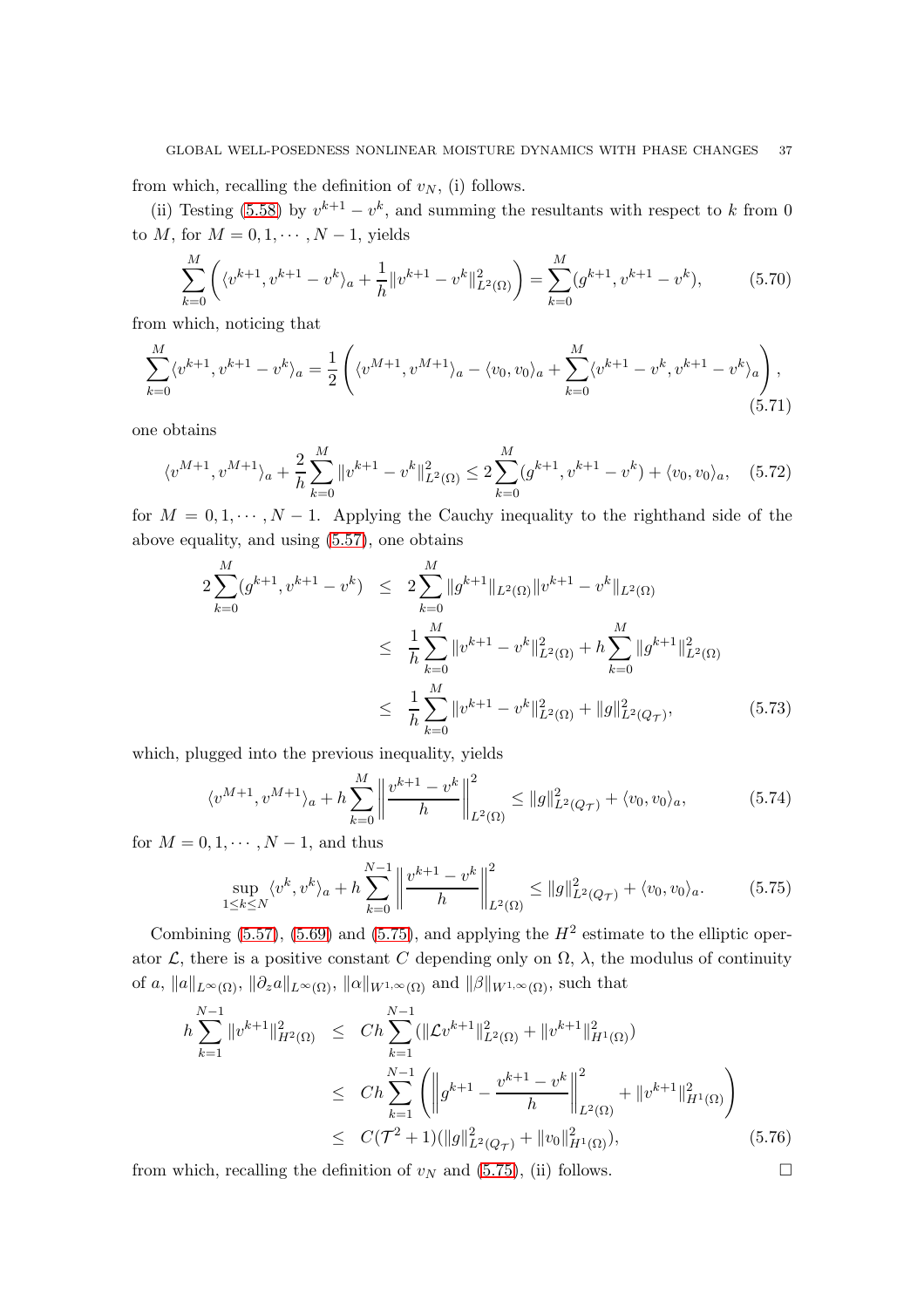The existence and uniqueness of weak and strong solutions to [\(5.53\)](#page-33-0) is now stated in the following proposition.

<span id="page-37-2"></span>**Proposition 5.3.** Given a positive time  $\mathcal{T} \in (0, \infty)$  and the initial data  $v_0 \in L^2(\Omega)$ , we assume that [\(5.43\)](#page-32-1) holds, and that  $g \in L^2(Q_{\mathcal{T}})$ .

Then, there is a unique weak solution to  $(5.53)$ , satisfying

$$
||v||_{L^{\infty}(0,\mathcal{T};L^{2}(\Omega))}+||v||_{L^{2}(0,\mathcal{T};H^{1}(\Omega))}\leq C(||g||_{L^{2}(Q_{\mathcal{T}})}+||v_{0}||_{L^{2}(\Omega)}),
$$

for a positive constant C depending only on  $\lambda$  and  $\mathcal{T}$ .

Moreover, if we assume in addition that  $v_0 \in H^1(\Omega)$ , then the unique weak solution is a strong one, and satisfies

$$
||v||_{L^{\infty}(0,\mathcal{T};H^{1}(\Omega))} + ||v||_{L^{2}(0,\mathcal{T};H^{2}(\Omega))} + ||\partial_{t}v||_{L^{2}(Q_{\mathcal{T}})} \leq C(||g||_{L^{2}(Q_{\mathcal{T}})} + ||v_{0}||_{H^{1}(\Omega)}), \quad (5.77)
$$

for a positive constant C depending only on  $\Omega$ ,  $\lambda$ ,  $\mathcal{T}$ , the modulus of continuity of a,  $||a||_{L^{\infty}(\Omega)}, ||\partial_z a||_{L^{\infty}(\Omega)}, ||\alpha||_{W^{1,\infty}(\Omega)}$  and  $||\beta||_{W^{1,\infty}(\Omega)}$ .

*Proof.* Let  $g^{k+1}$ ,  $k = 0, 1, \dots, N-1$ , be the functions defined by [\(5.55\)](#page-34-4), and set

$$
g_N(t) = \sum_{k=0}^{N-1} \chi_{[kh,(k+1)h)}(t) g^{k+1}.
$$
\n(5.78)

Recalling that  $g \in L^2(0,\mathcal{T};L^2(\Omega))$ , one can verify that  $g_N \to g$ , in  $L^2(0,\mathcal{T};L^2(\Omega))$ , as  $N \to \infty$ . Let  $v^{k+1}$ ,  $k = 0, 1, \dots, N-1$ , be the functions defined by [\(5.58\)](#page-34-0). Let  $v_N$  be the function given by [\(5.59\)](#page-34-1).

By Lemma [5.2,](#page-34-5) the following estimate holds

$$
||v_N||_{L^{\infty}(0,\mathcal{T};L^2(\Omega))} + ||v_N||_{L^2(0,\mathcal{T};H^1(\Omega))} \leq C(||g||_{L^2(Q_{\mathcal{T}})} + ||v_0||_{L^2(\Omega)}),
$$
\n(5.79)

for a positive constant C depending only on  $\lambda$  and T; and if we assume in addition that  $v_0 \in H^1(\Omega)$ , then the following additional estimate holds

$$
||v_N||_{L^{\infty}(0,\mathcal{T};H^1(\Omega))} + ||v_N||_{L^2(0,\mathcal{T};H^2(\Omega))} \leq C(||g||_{L^2(Q_{\mathcal{T}})} + ||v_0||_{H^1(\Omega)}),
$$
(5.80)

for a positive constant C depending only on  $\Omega$ ,  $\lambda$ ,  $\mathcal{T}$ , the modulus of continuity of a,  $||a||_{L^{\infty}(\Omega)}, ||\partial_z a||_{L^{\infty}(\Omega)}, ||\alpha||_{W^{1,\infty}(\Omega)}$  and  $||\beta||_{W^{1,\infty}(\Omega)}$ . Thanks to the above estimates, there is a subsequence, still denoted by  $\{v_N\}_{N=1}^{\infty}$ , and a function  $v$ , with  $v \in L^{\infty}(0, \mathcal{T}; L^2(\Omega)) \cap$  $L^2(0,\mathcal{T};H^1(\Omega))$ , such that

<span id="page-37-0"></span>
$$
||v||_{L^{\infty}(0,\mathcal{T};L^{2}(\Omega))} + ||v||_{L^{2}(0,\mathcal{T};H^{1}(\Omega))} \leq C(||g||_{L^{2}(Q_{\mathcal{T}})} + ||v_{0}||_{L^{2}(\Omega)}),
$$
\n(5.81)

for a positive constant C depending only on  $\lambda$  and  $\mathcal{T}$ , and

$$
v_N \stackrel{*}{\rightharpoonup} v \text{ in } L^{\infty}(0, \mathcal{T}; L^2(\Omega)), \text{ and } v_N \rightharpoonup v \text{ in } L^2(0, \mathcal{T}; H^1(\Omega)).
$$
 (5.82)

Moreover, if we assume in addition that  $v_0 \in H^1(\Omega)$ , then the above v has the additional regularity that  $v \in L^2(0, \mathcal{T}; H^2(\Omega)) \cap L^{\infty}(0, \mathcal{T}; H^1(\Omega))$ , and

<span id="page-37-1"></span>
$$
||v||_{L^{\infty}(0,\mathcal{T};H^{1}(\Omega))} + ||v||_{L^{2}(0,\mathcal{T};H^{2}(\Omega))} \leq C(||g||_{L^{2}(Q_{\mathcal{T}})} + ||v_{0}||_{H^{1}(\Omega)}),
$$
\n(5.83)

for a positive constant C depending only on  $\Omega$ ,  $\lambda$ ,  $\mathcal{T}$ , the modulus of continuity of a,  $\|a\|_{L^{\infty}(\Omega)}, \|\partial_z a\|_{L^{\infty}(\Omega)}, \|\alpha\|_{W^{1,\infty}(\Omega)}$  and  $\|\beta\|_{W^{1,\infty}(\Omega)}$ .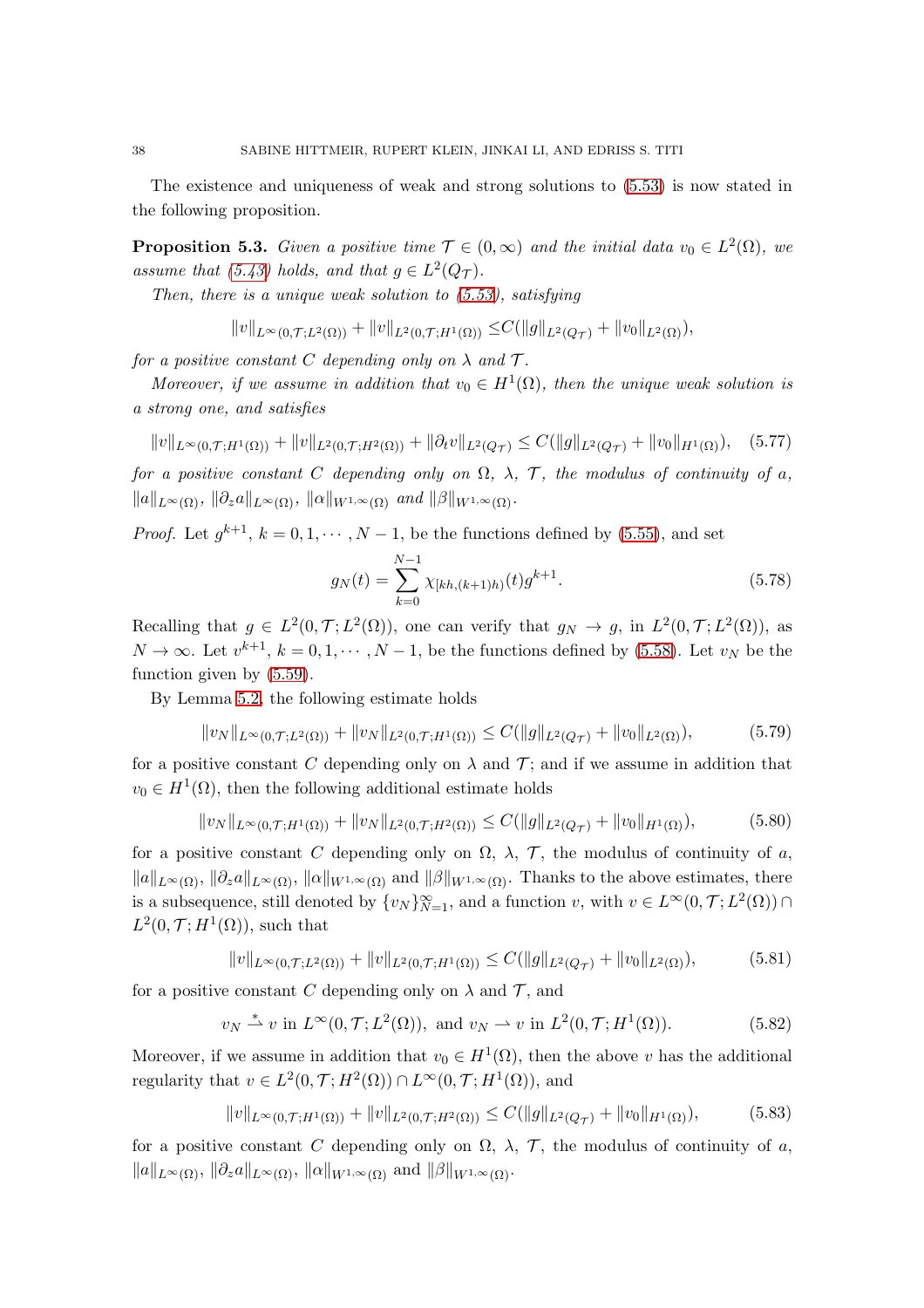We take an arbitrary function  $\eta \in C^1(\overline{Q_{\mathcal{T}}})$  with  $\eta(\cdot,t) \equiv 0$  when t is close enough to T, and set  $\eta^k = \eta(\cdot, hk)$ ,  $k = 0, 1, \dots, N - 1$ . Then, for large enough N, one has  $\eta^{N-1} = \eta(\cdot, (1 - \frac{1}{N}))$  $\frac{1}{N}$ ) $\mathcal{T}$ )  $\equiv$  0. Define two functions  $\eta_N$  and  $\bar{\partial}_t \eta_N$  as

$$
\eta_N = \sum_{k=0}^{N-1} \chi_{[kh,(k+1)h)}(t) \eta^k, \quad \bar{\partial}_t \eta_N = \sum_{k=0}^{N-1} \chi_{[kh,(k+1)h)}(t) \frac{\eta^{k+1} - \eta^k}{h}.
$$
 (5.84)

Then, using  $\eta \in C^1(\overline{Q_{\mathcal{T}}})$ , one can show that

$$
\eta_N \to \eta
$$
, in  $L^2(0, \mathcal{T}; H^1(\Omega))$ , and  $\bar{\partial}_t \eta_N \to \partial_t \eta$ , in  $L^2(Q_{\mathcal{T}})$ . (5.85)

Taking  $\eta^k$  as the testing function, and summing the resultant with respect to k from 0 to  $N-1$  yields

<span id="page-38-0"></span>
$$
h\sum_{k=0}^{N-1} \langle v^{k+1}, \eta^k \rangle_a + \sum_{k=0}^{N-1} (v^{k+1} - v^k, \eta^k) = h\sum_{k=0}^{N-1} (g^{k+1}, \eta^k). \tag{5.86}
$$

Direct calculations yield

$$
\sum_{k=0}^{N-1} (v^{k+1} - v^k, \eta^k) = (v^N, \eta^{N-1}) - (v_0, \eta^0) - \sum_{k=1}^{N-1} (v^k, \eta^k - \eta^{k-1})
$$
  

$$
= -(v_0, \eta^0) - h \sum_{k=1}^{N-1} (v^k, \frac{\eta^k - \eta^{k-1}}{h})
$$
  

$$
= -(v_0, \eta^0) - h \sum_{k=0}^{N-2} (v^{k+1}, \frac{\eta^{k+1} - \eta^k}{h}), \qquad (5.87)
$$

from which, noticing that  $\eta^N = \eta^{N-1} \equiv 0$ , one obtains

$$
\sum_{k=0}^{N-1} (v^{k+1} - v^k, \eta^k) = -(v_0, \eta^0) - h \sum_{k=0}^{N-1} (v^{k+1}, \frac{\eta^{k+1} - \eta^k}{h}).
$$
\n(5.88)

Thanks to the above equality, it follows from [\(5.86\)](#page-38-0) that

$$
- h \sum_{k=0}^{N-1} (v^{k+1}, \frac{\eta^{k+1} - \eta^k}{h}) + h \sum_{k=0}^{N-1} \langle v^{k+1}, \eta^k \rangle_a = h \sum_{k=0}^{N-1} (g^{k+1}, \eta^k) + (v_0, \eta^0). \tag{5.89}
$$

Recalling the definitions of  $v_N, g_N, \eta_N$  and  $\partial_{\bar{t}} \eta_N$ , one can verify that the above equality is equivalent to

$$
\int_0^T \left( - (v_N, \bar{\partial}_t \eta_N) + \langle v_N, \eta_N \rangle_a \right) dt = \int_0^T (g_N, \eta_N) dt + (v_0, \eta(\cdot, 0)),\tag{5.90}
$$

from which by letting  $N \to \infty$  due to  $\eta_N \to \eta$  in  $L^2(0,\mathcal{T}; H^1(\Omega))$  and  $\bar{\partial}_t \eta_N \to \partial_t \eta$  in  $L^2(Q_{\mathcal{T}})$  one obtains

$$
\int_0^T \left( -(v, \bar{\partial}_t \eta) + \langle v, \eta \rangle_a \right) dt = \int_0^T (g, \eta) dt + (v_0, \eta(\cdot, 0)). \tag{5.91}
$$

Therefore,  $v$  is a weak solution to  $(5.53)$  fulfilling the estimate  $(5.81)$ . Moreover, if in addition  $v_0 \in H^1(\Omega)$ , one has the additional regularities that  $v \in L^2(0,\mathcal{T};H^2(\Omega))$  $L^{\infty}(0,\mathcal{T};H^{1}(\Omega))$ , and the estimate [\(5.83\)](#page-37-1) holds. This proves the existence part of the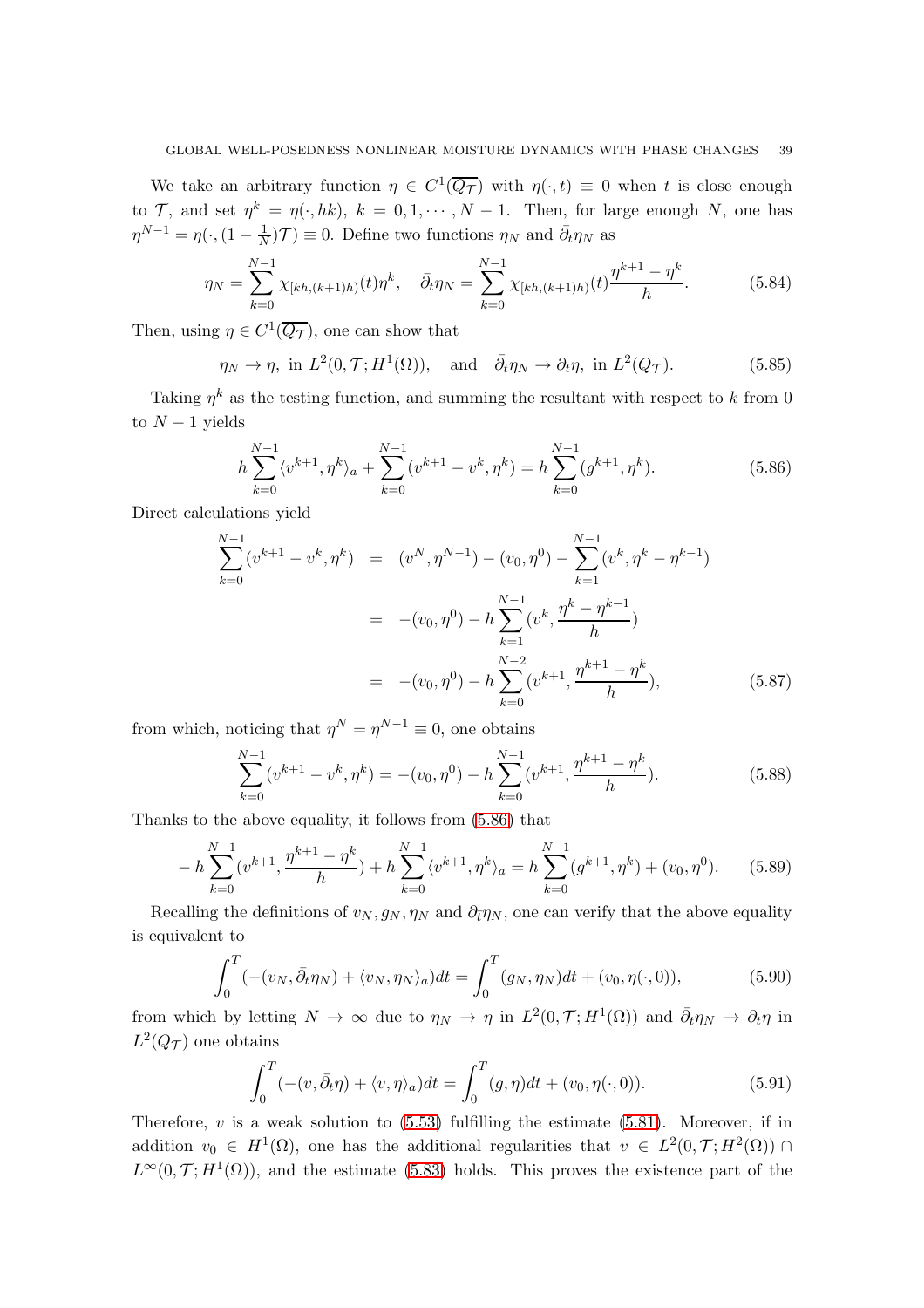proposition, while the uniqueness can be proven in the standard way, see e.g. Ladyzhenskaya et al. [\[24\]](#page-40-24).

We now prove that the weak solutions just established are strong ones and satisfy the corresponding estimate, if  $v_0 \in H^1(\Omega)$ . Recall that, in this case, one has  $v \in$  $L^2(0,\mathcal{T};H^2(\Omega)) \cap L^{\infty}(0,\mathcal{T};H^1(\Omega))$ , and [\(5.83\)](#page-37-1) holds. Thanks to this fact, and notic-ing that the equation in [\(5.53\)](#page-33-0) is satisfied in the sense of distribution, one obtains  $\partial_t v \in$  $L^2(Q_{\mathcal{T}})$ , which, along with  $v \in L^2(0,\mathcal{T}; H^2(\Omega))$  and  $g \in L^2(Q_{\mathcal{T}})$ , in turn implies that the equation in [\(5.53\)](#page-33-0) is satisfied, a.e. in  $Q_{\mathcal{T}}$ . Thus, recalling the estimate [\(5.83\)](#page-37-1), one obtains the desired  $L^2(Q_T)$  estimate for  $\partial_t v$ , stated in the proposition. The regularities  $v \in L^2(0,\mathcal{T}; H^2(\Omega))$  and  $\partial_t v \in L^2(Q_\mathcal{T})$  imply  $v \in C([0,\mathcal{T}]; H^1(\Omega))$ , from which, using the weak formula of weak solution to [\(5.53\)](#page-33-0), one can see that  $v(\cdot, 0) = v_0$ . Hence the initial condition is fulfilled. Thanks to the regularities of  $v$ , by integration by parts in the weak formula of [\(5.53\)](#page-33-0), one can further see that the boundary conditions are satisfied in the sense of trace. Therefore,  $v$  is a strong solution to  $(5.53)$ , and satisfies the desired estimate. This completes the proof of Proposition [5.3.](#page-37-2)

Recalling [\(5.52\)](#page-33-1), as a direct corollary of Proposition [5.3,](#page-37-2) one obtains the existence and uniqueness of weak and strong solutions to [\(5.39\)](#page-32-0), which is stated in the following:

<span id="page-39-2"></span>**Corollary 5.1.** Given a positive time  $\mathcal{T} \in (0, \infty)$  and the initial data  $u_0 \in L^2(\Omega)$ . We assume that [\(5.43\)](#page-32-1) and [\(5.44\)](#page-32-2) hold, and that  $f \in L^2(Q_T)$ . Set

$$
M_0 = \|\varphi\|_{L^2(0,\mathcal{T};H^{\frac{1}{2}}(\Gamma_\ell))} + \|\psi\|_{L^2(0,\mathcal{T};H^{\frac{1}{2}}(\Gamma_{01}))} + \|\partial_t \Phi\|_{L^2(0,\mathcal{T};L^2(\partial\Omega))}.
$$
(5.92)

Then, there is a unique weak solution to [\(5.39\)](#page-32-0), satisfying

$$
||u||_{L^{\infty}(0,\mathcal{T};L^{2}(\Omega))} + ||u||_{L^{2}(0,\mathcal{T};H^{1}(\Omega))} \leq C(||f||_{L^{2}(Q_{\mathcal{T}})} + ||u_{0}||_{L^{2}(\Omega)} + M_{0}), \tag{5.93}
$$

for a positive constant C depending only on  $\lambda$  and  $\mathcal{T}$ .

Moreover, if we assume in addition that  $u_0 \in H^1(\Omega)$ , then the unique weak solution is a strong one, and satisfies

 $||v||_{L^{\infty}(0,T;H^{1}(\Omega))}+||v||_{L^{2}(0,T;H^{2}(\Omega))}+||\partial_{t}v||_{L^{2}(Q_{\mathcal{T}})} \leq C(||f||_{L^{2}(Q_{\mathcal{T}})}+||u_{0}||_{H^{1}(\Omega)}+M_{0}),$  (5.94) for a positive constant C depending only on  $\Omega$ ,  $\lambda$ ,  $\mathcal{T}$ , the modulus of continuity of a,  $\|a\|_{L^{\infty}(\Omega)}, \|\partial_z a\|_{L^{\infty}(\Omega)}, \|\alpha\|_{W^{1,\infty}(\Omega)}$  and  $\|\beta\|_{W^{1,\infty}(\Omega)}$ .

Acknowledgments. SH thanks to the Austrian Science Fund for the support via the Hertha-Firnberg project T-764. RK acknowledges support by the Deutsche Forschungsgemeinschaft, Grant SFB 1114, KL 611/24. The work of EST was supported in part by the ONR grant N00014-15-1-2333 and the NSF grants DMS-1109640 and DMS-1109645.

#### **REFERENCES**

- <span id="page-39-0"></span>[1] N. D. Alikakos. An application of the invariance principle to to reaction diffusion equations. J. Diff. Equ. 33: 201-225, (1979)
- <span id="page-39-1"></span>[2] A. Bousquet, M. Coti Zelati, R. Temam. Phase transition models in atmospheric dynamics. Milan Journal of Mathematics 82: 99–128, (2014)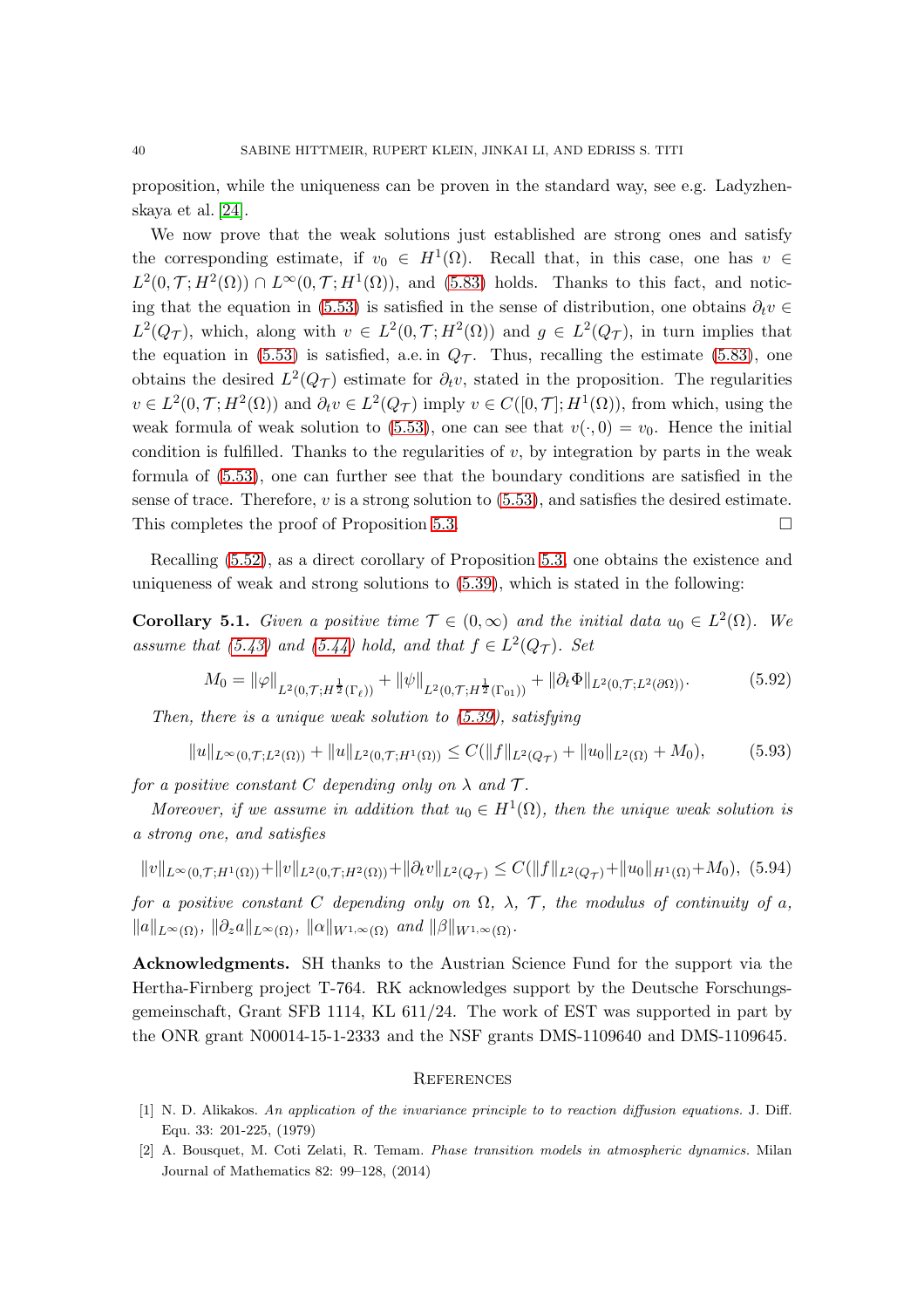- <span id="page-40-5"></span><span id="page-40-4"></span>[3] C. Cao, J. Li, E.S. Titi. Global well posedness for the 3D primitive equations with only horizontal viscosity and diffusion. Comm. Pure Appl. Math. 69: 1492–1531, (2016).
- <span id="page-40-6"></span>[4] C. Cao, J. Li, E.S. Titi. Global well-posedness of strong solutions to the 3D primitive equations with horizontal eddy diffusivity. Journal of Differential Equations, 257: 4108-4132, (2014).
- <span id="page-40-7"></span>[5] C. Cao, J. Li, E.S. Titi. Local and global well-posedness of strong solutions to the 3D primitive equations with vertical eddy diffusivity. Arch. Rational Mech. Anal. 214: 35–76, (2014).
- [6] C. Cao, J. Li, E. S. Titi Strong solutions to the 3D primitive equations with horizontal dissipation: near  $H^1$  initial data, preprint. arXiv:1607.06252[math.AP]
- <span id="page-40-8"></span><span id="page-40-3"></span>[7] C. Cao, E.S. Titi. Global well-posedness of the three-dimensional viscous primitive equations of large scale ocean and atmosphere dynamics. Annals of Mathematics,  $166(1):245-267$ , (2007).
- <span id="page-40-9"></span>[8] M. Coti Zelati, M. Frémond, R. Temam, J. Tribbia. The equations of the atmosphere with humidity and saturation: uniqueness and physical bounds. Physica D, 264: 49–65, (2013)
- <span id="page-40-10"></span>[9] M. Coti Zelati, A. Huang, I. Kukavica, R. Temam, M. Ziane. The primitive equations of the atmosphere in presence of vapor saturation. Nonlinearity, 28: 625–668, (2015).
- <span id="page-40-20"></span>[10] M. Coti Zelati, R. Temam. The atmospheric equation of water vapor with saturation. Bollettino dell'Unione Matematica Italiana, 5:309–336, (2012).
- <span id="page-40-22"></span>[11] Q. Deng, L. Smith, A. J. Majda. Tropical cyclogenesis and vertical shear in a moist Boussinesq model, J. Fluid Mech., 706: 384–412, (2012).
- <span id="page-40-18"></span>[12] Z. Ding. A proof of the trace theorem of Sobolev spaces on Lipschitz domains. Proc. Am. Math. Soc. 124(2):591–600, (1996).
- <span id="page-40-14"></span>[13] K. A. Emanuel. Atmospheric Convection. Oxford University Press, (1994).
- <span id="page-40-2"></span>[14] D. M. Frierson, A. J. Majda, O. M. Pauluis. Dynamics of precipitation fronts in the tropical atmosphere: a novel relaxation limit, Commun. Math. Sci., 2: 591–626, (2004).
- <span id="page-40-15"></span>[15] W. W. Grabowski., P. K. Smolarkiewic. Two-Time-Level Semi-Lagrangian Modeling of Precipitating Clouds. Monthly Wea. Reviews, 124: 487-497, (1996).
- <span id="page-40-16"></span>[16] B. Guo, D. Huang. Existence of the universal attractor for the 3-D viscous primitive equations of large-scale moist atmosphere. J. Differential Equations, 251(3): 457–491, (2011).
- <span id="page-40-13"></span>[17] B. Guo, D. Huang. Existence of weak solutions and trajectory attractors for the moist atmospheric equations in geophysics. J. Math. Phys.  $47(8)$ ,  $23pp$ ,  $(2006)$
- <span id="page-40-21"></span>[18] G. J. Haltiner, R. T. Williams. Numerical prediction and dynamic meteorology. John Wiley and Sons, 2nd edition, (1980).
- <span id="page-40-1"></span>[19] G. Hernandez-Duenas, A. J. Majda, L. M. Smith, S. N. Stechmann. Minimal models for precipitating turbulent convection, J. Fluid Mech. 717: 576–611, (2013).
- <span id="page-40-0"></span>[20] E. Kessler. On the distribution and continuity of water substance in atmospheric circulations. Meteorol. Monogr. 10 (32), (1969).
- <span id="page-40-19"></span>[21] R. Klein, A. J. Majda. Systematic Multiscale Models for Deep Convection on Mesoscales. Theoretical and Computational Fluid Dynamics 20 (5-6): 525–551, (2006).
- <span id="page-40-23"></span>[22] R. Kowalczyk. Preventing blow-up in a chemotaxis model. J. Math. Anal. Appl., 305: 566–588, (2005).
- <span id="page-40-24"></span>[23] P.D. Lax, A.N. Milgram. Parabolic equations, Ann. Math. Studies , 33: 167–190, (1954).
- [24] O. A. Ladyzhenskaya, V. A. Solonnikov and N. N. Ural'tseva. Linear and quasi-linear equations of parabolic type, Translated from the Russian by S. Smith., American Mathematical Society (AMS). XI, (1968).
- <span id="page-40-17"></span><span id="page-40-11"></span>[25] J. Li, E. S. Titi. A tropical atmosphere model with moisture: global well-posedness and relaxation limit, Nonlinearity 29: 2674–2714, (2016).
- [26] J. L. Lions, R. Temam, S. Wang. New formulations for the primitive equations of atmosphere and applications, Nonlinearity 5: 237–288, (1992).
- <span id="page-40-12"></span>[27] A. J. Majda, P. E. Souganidis. Existence and uniqueness of weak solutions for precipitation fronts: a novel hyperbolic free boundary problem in several space variables, Commun. Pure Appl. Math., 63: 1351–1361, (2010).